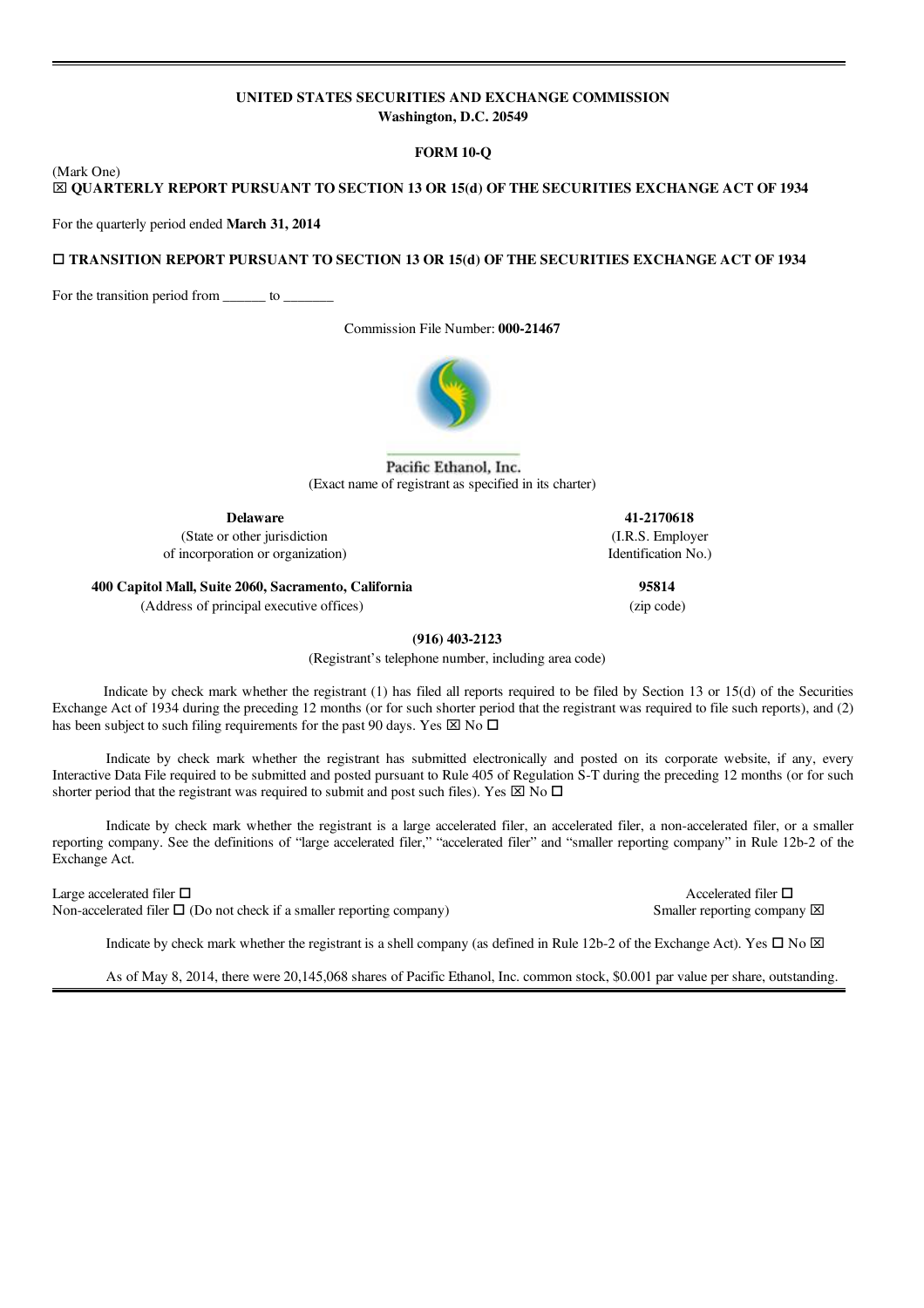# TABLE OF CONTENTS

# PART I FINANCIAL INFORMATION

Page

| ITEM 1.           | FINANCIAL STATEMENTS.                                                                                | 3               |
|-------------------|------------------------------------------------------------------------------------------------------|-----------------|
|                   | Consolidated Balance Sheets as of March 31, 2014 (unaudited) and December 31, 2013                   | 3               |
|                   | Consolidated Statements of Operations for the Three Months Ended March 31, 2014 and 2013 (unaudited) | $5\overline{)}$ |
|                   | Consolidated Statements of Cash Flows for the Three Months Ended March 31, 2014 and 2013 (unaudited) | 6               |
|                   | Notes to Consolidated Financial Statements (unaudited)                                               | $\overline{7}$  |
| ITEM 2.           | MANAGEMENT'S DISCUSSION AND ANALYSIS OF FINANCIAL CONDITION AND RESULTS OF<br>OPERATIONS.            | 18              |
| ITEM 3.           | QUANTITATIVE AND QUALITATIVE DISCLOSURES ABOUT MARKET RISK.                                          | 31              |
| ITEM 4.           | CONTROLS AND PROCEDURES.                                                                             | 31              |
|                   | <b>PART II</b><br><b>OTHER INFORMATION</b>                                                           |                 |
| ITEM 1.           | LEGAL PROCEEDINGS.                                                                                   | 32              |
| ITEM 1A.          | <b>RISK FACTORS.</b>                                                                                 | 33              |
| ITEM 2.           | UNREGISTERED SALES OF EQUITY SECURITIES AND USE OF PROCEEDS.                                         | 43              |
| ITEM 3.           | DEFAULTS UPON SENIOR SECURITIES.                                                                     | 43              |
| ITEM 4.           | MINE SAFETY DISCLOSURES.                                                                             | 43              |
| ITEM 5.           | OTHER INFORMATION.                                                                                   | 43              |
| ITEM 6.           | EXHIBITS.                                                                                            | 44              |
| <b>SIGNATURES</b> |                                                                                                      | 45              |
|                   | <b>EXHIBITS FILED WITH THIS REPORT</b>                                                               |                 |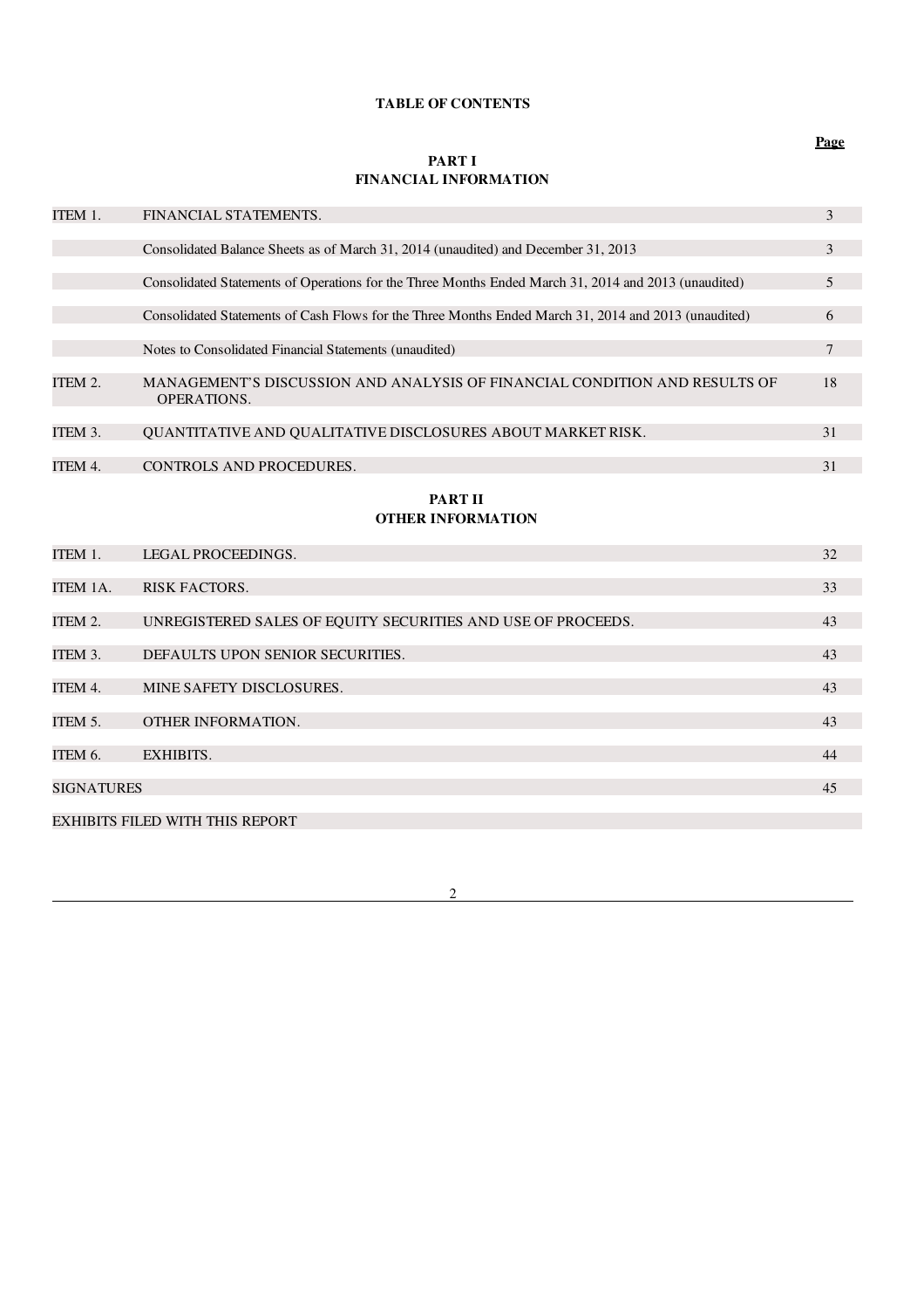## PART I - FINANCIAL INFORMATION

# ITEM 1. FINANCIAL STATEMENTS.

 $\overline{\phantom{a}}$  , where  $\overline{\phantom{a}}$ 

## PACIFIC ETHANOL, INC. CONSOLIDATED BALANCE SHEETS (in thousands)

|                                                                                                      | March 31,<br>2014<br>(unaudited) |         |              | December 31,<br>2013 |
|------------------------------------------------------------------------------------------------------|----------------------------------|---------|--------------|----------------------|
|                                                                                                      |                                  |         |              | *                    |
| <b>ASSETS</b>                                                                                        |                                  |         |              |                      |
| <b>Current Assets:</b>                                                                               |                                  |         |              |                      |
| Cash and cash equivalents                                                                            | \$                               | 7,846   | $\mathbb{S}$ | 5,151                |
| Accounts receivable, net (net of allowance for doubtful accounts of \$14 and \$187,<br>respectively) |                                  | 51,426  |              | 35,296               |
| <b>Inventories</b>                                                                                   |                                  | 28.297  |              | 23,386               |
| Prepaid inventory                                                                                    |                                  | 9,341   |              | 12,315               |
| Other current assets                                                                                 |                                  | 2,877   |              | 3,229                |
| Total current assets                                                                                 |                                  | 99,787  |              | 79,377               |
| Property and equipment, net                                                                          |                                  | 153,973 |              | 155,194              |
| <b>Other Assets:</b>                                                                                 |                                  |         |              |                      |
| Intangible assets, net                                                                               |                                  | 3,141   |              | 3,260                |
| Other assets                                                                                         |                                  | 3,106   |              | 3,218                |
| Total other assets                                                                                   |                                  | 6,247   |              | 6,478                |
| <b>Total Assets</b>                                                                                  |                                  | 260,007 |              | 241,049              |

\* Amounts derived from the audited financial statements for the year ended December 31, 2013.

See accompanying notes to consolidated financial statements.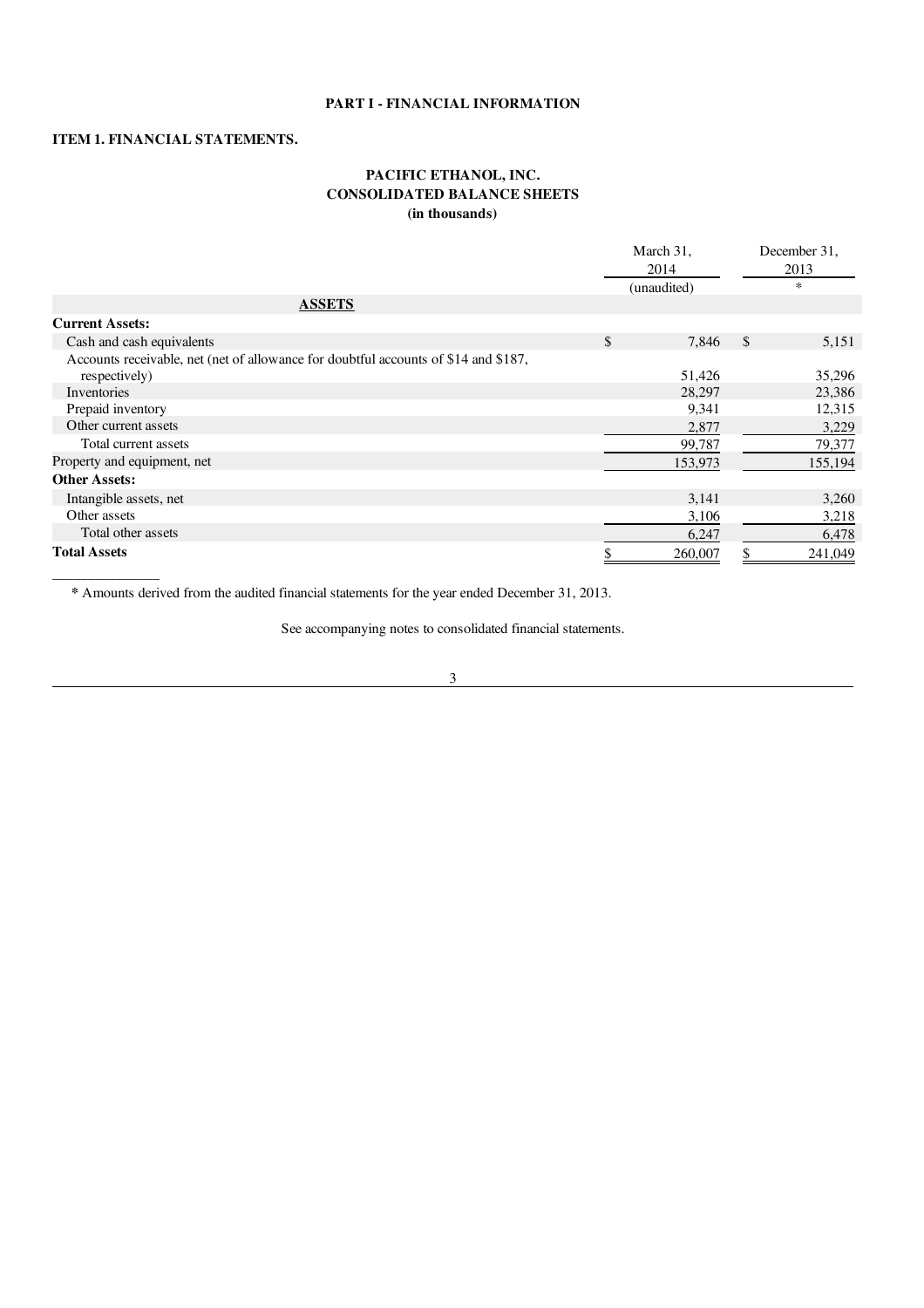# PACIFIC ETHANOL, INC. CONSOLIDATED BALANCE SHEETS (CONTINUED) (in thousands, except par value and shares)

|                                                                                                                                                                                                                                                                                                                                                                       | March 31,      | December 31,   |
|-----------------------------------------------------------------------------------------------------------------------------------------------------------------------------------------------------------------------------------------------------------------------------------------------------------------------------------------------------------------------|----------------|----------------|
|                                                                                                                                                                                                                                                                                                                                                                       | 2014           | 2013<br>$\ast$ |
| <b>LIABILITIES AND STOCKHOLDERS' EQUITY</b>                                                                                                                                                                                                                                                                                                                           | (unaudited)    |                |
| <b>Current Liabilities:</b>                                                                                                                                                                                                                                                                                                                                           |                |                |
|                                                                                                                                                                                                                                                                                                                                                                       |                |                |
| Accounts payable – trade                                                                                                                                                                                                                                                                                                                                              | \$<br>16,110   | \$<br>11,071   |
| <b>Accrued liabilities</b>                                                                                                                                                                                                                                                                                                                                            | 8.062<br>4,517 | 5,851<br>4,830 |
| Current portion – capital leases<br>Current portion – long-term debt due to a related party                                                                                                                                                                                                                                                                           |                | 750            |
| Accrued preferred dividends                                                                                                                                                                                                                                                                                                                                           |                |                |
| Other current liabilities                                                                                                                                                                                                                                                                                                                                             | 3,657          |                |
|                                                                                                                                                                                                                                                                                                                                                                       | 3,353          | 5,714          |
| Total current liabilities                                                                                                                                                                                                                                                                                                                                             | 35,699         | 28,216         |
| Long-term debt, net of current portion                                                                                                                                                                                                                                                                                                                                | 71,645         | 98,408         |
| Accrued preferred dividends                                                                                                                                                                                                                                                                                                                                           |                | 3,657          |
| Capital leases, net of current portion                                                                                                                                                                                                                                                                                                                                | 5,299          | 6,041          |
| Warrant liabilities at fair value                                                                                                                                                                                                                                                                                                                                     | 32,679         | 8,215          |
| Other liabilities                                                                                                                                                                                                                                                                                                                                                     | 5,086          | 1,611          |
| <b>Total Liabilities</b>                                                                                                                                                                                                                                                                                                                                              | 150,408        | 146,148        |
| Commitments and Contingencies (Notes 5 and 7)                                                                                                                                                                                                                                                                                                                         |                |                |
| <b>Stockholders' Equity:</b>                                                                                                                                                                                                                                                                                                                                          |                |                |
| Pacific Ethanol, Inc. Stockholders' Equity:                                                                                                                                                                                                                                                                                                                           |                |                |
| Preferred stock, \$0.001 par value; 10,000,000 shares authorized; Series A: 1,684,375 shares<br>authorized; 0 shares issued and outstanding as of March 31, 2014 and December 31,<br>2013; Series B: 1,580,790 shares authorized; 926,942 shares issued and outstanding as of<br>March 31, 2014 and December 31, 2013; liquidation preference of \$21,733 as of March |                |                |
| 31, 2014                                                                                                                                                                                                                                                                                                                                                              | 1              | 1              |
| Common stock, \$0.001 par value; 300,000,000 shares authorized; 18,014,034 and<br>16,126,287 shares issued and outstanding as of March 31, 2014 and December 31, 2013,                                                                                                                                                                                                |                |                |
| respectively                                                                                                                                                                                                                                                                                                                                                          | 18             | 16             |
| Additional paid-in capital                                                                                                                                                                                                                                                                                                                                            | 645,382        | 621,557        |
| Accumulated deficit                                                                                                                                                                                                                                                                                                                                                   | (543, 494)     | (532, 356)     |
| Total Pacific Ethanol, Inc. Stockholders' Equity                                                                                                                                                                                                                                                                                                                      | 101,907        | 89,218         |
| Noncontrolling interest                                                                                                                                                                                                                                                                                                                                               | 7,692          | 5,683          |
| Total Stockholders' Equity                                                                                                                                                                                                                                                                                                                                            | 109,599        | 94,901         |
| <b>Total Liabilities and Stockholders' Equity</b>                                                                                                                                                                                                                                                                                                                     | \$<br>260,007  | \$<br>241,049  |

\* Amounts derived from the audited financial statements for the year ended December 31, 2013.

 $\overline{\phantom{a}}$  , we can also the contract of  $\overline{\phantom{a}}$ 

See accompanying notes to consolidated financial statements.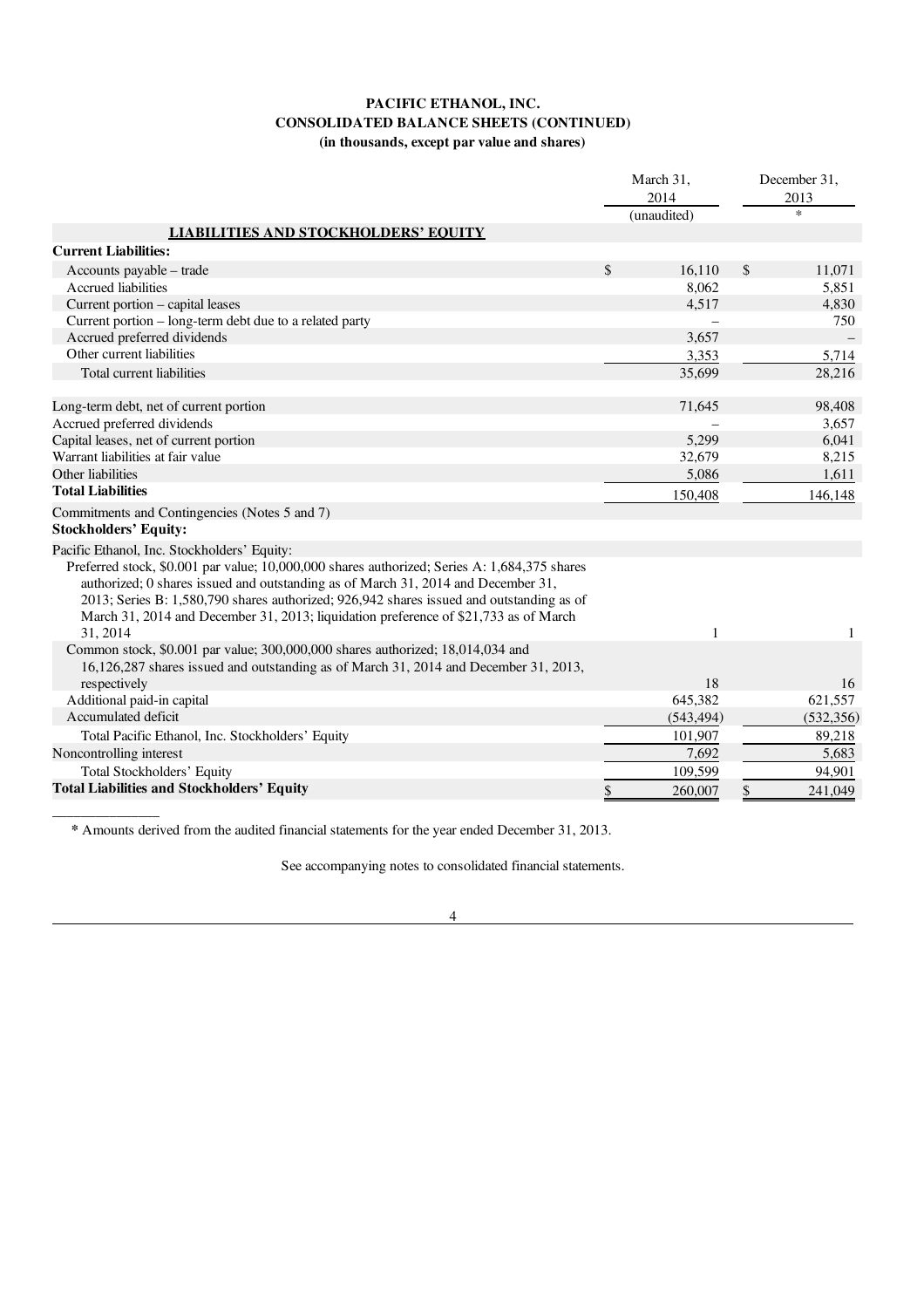# PACIFIC ETHANOL, INC. CONSOLIDATED STATEMENTS OF OPERATIONS (unaudited, in thousands, except per share data)

|                                                         |           | Three Months Ended<br>March 31, |
|---------------------------------------------------------|-----------|---------------------------------|
|                                                         | 2014      | 2013                            |
| Net sales                                               | 254,543   | \$<br>225,459                   |
| Cost of goods sold                                      | 215,998   | 224,613                         |
| Gross profit                                            | 38,545    | 846                             |
| Selling, general and administrative expenses            | 3,670     | 4,005                           |
| Income (loss) from operations                           | 34,875    | (3,159)                         |
| Fair value adjustments                                  | (35, 844) | (692)                           |
| Interest expense, net                                   | (4,351)   | (3,481)                         |
| Gain on extinguishment of debt                          |           | 817                             |
| Other expense, net                                      | (227)     | (87)                            |
| Loss before provision for income taxes                  | (5,547)   | (6,602)                         |
| Provision for income taxes                              | (3,270)   |                                 |
| Consolidated net loss                                   | (8, 817)  | (6,602)                         |
| Net (income) loss attributed to noncontrolling interest | (2,009)   | 1,148                           |
| Net loss attributed to Pacific Ethanol, Inc.            | (10, 826) | (5,454)                         |
| Preferred stock dividends                               | (312)     | (312)                           |
| Net loss attributed to common stockholders              | (11, 138) | (5,766)                         |
| Net loss per share, basic and diluted                   | (0.69)    | (0.57)                          |
| Weighted-average shares outstanding, basic and diluted  | 16,181    | 10,060                          |

See accompanying notes to consolidated financial statements.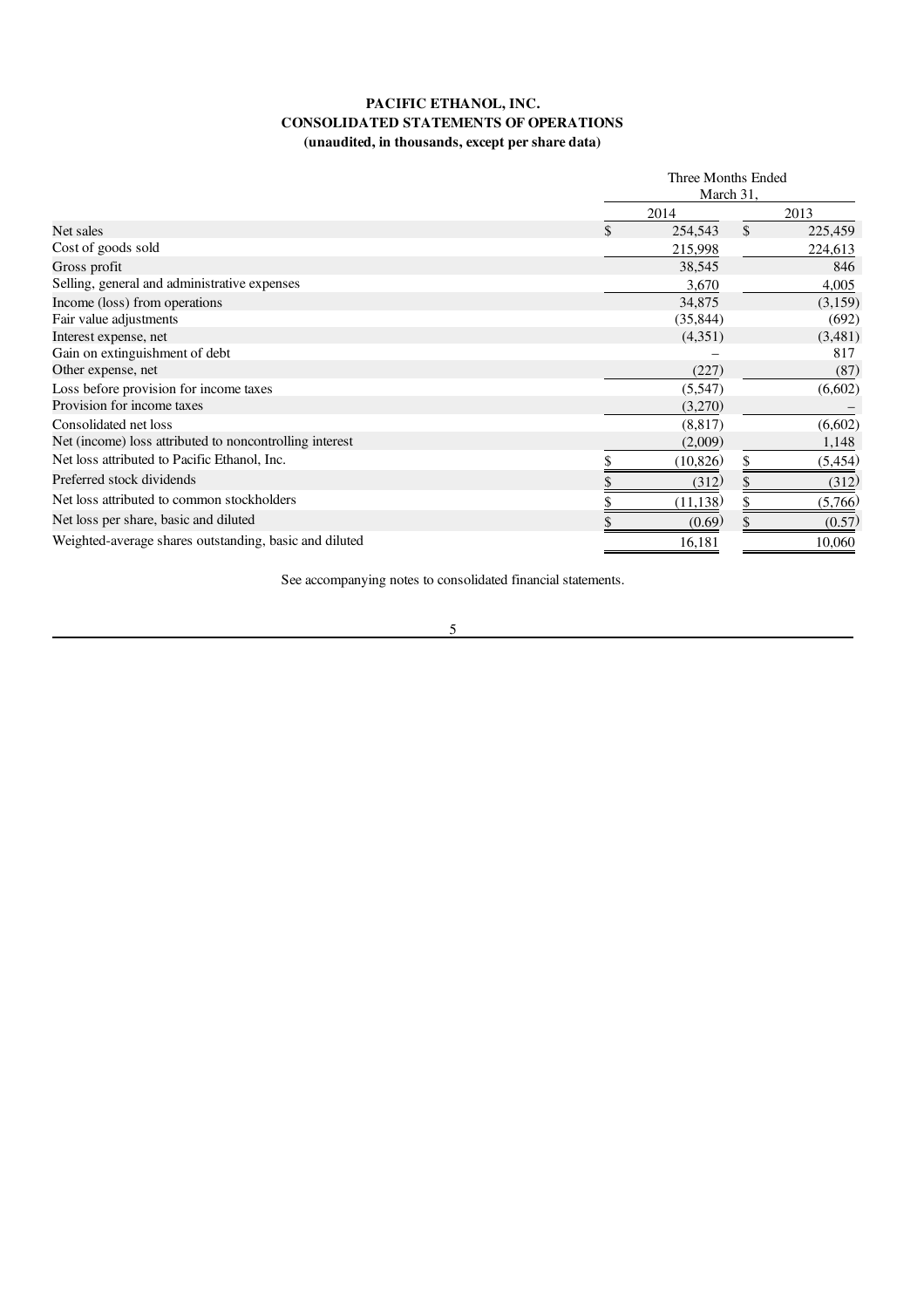# PACIFIC ETHANOL, INC. CONSOLIDATED STATEMENTS OF CASH FLOWS (unaudited, in thousands)

|                                                                                                           |               | Three Months Ended<br>March 31. |                          |           |
|-----------------------------------------------------------------------------------------------------------|---------------|---------------------------------|--------------------------|-----------|
|                                                                                                           |               | 2014                            |                          | 2013      |
| <b>Operating Activities:</b>                                                                              |               |                                 |                          |           |
| Consolidated net loss                                                                                     | \$            | (8, 817)                        | \$                       | (6,602)   |
| Adjustments to reconcile consolidated net loss to net cash provided by (used in) operating<br>activities: |               |                                 |                          |           |
| Fair value adjustments                                                                                    |               | 35,844                          |                          | (94)      |
| Depreciation and amortization of intangibles                                                              |               | 3,173                           |                          | 2,974     |
| Deferred income taxes                                                                                     |               | 3,270                           |                          |           |
| Amortization of debt discount                                                                             |               | 1,557                           |                          | 225       |
| Non-cash compensation                                                                                     |               | 367                             |                          | 630       |
| Amortization of deferred financing fees                                                                   |               | 112                             |                          | 108       |
| Inventory valuation                                                                                       |               | 97                              |                          |           |
| Loss (gain) on derivatives                                                                                |               | (70)                            |                          | 5         |
| Bad debt expense                                                                                          |               | (34)                            |                          | 208       |
| Interest expense added to Plant Owners' debt                                                              |               |                                 |                          | 2,276     |
| Gain on extinguishment of debt                                                                            |               |                                 |                          | (817)     |
| Changes in operating assets and liabilities:                                                              |               |                                 |                          |           |
| Accounts receivable                                                                                       |               | (16,096)                        |                          | (6,326)   |
| Inventories                                                                                               |               | (5,008)                         |                          | (1,300)   |
| Prepaid expenses and other assets                                                                         |               | 82                              |                          | 53        |
| Prepaid inventory                                                                                         |               | 2,974                           |                          | (4,222)   |
| Accounts payable and accrued expenses                                                                     |               | 5,425                           |                          | 6,428     |
| Net cash provided by (used in) operating activities                                                       |               | 22,876                          |                          | (6, 454)  |
| <b>Investing Activities:</b>                                                                              |               |                                 |                          |           |
| Additions to property and equipment                                                                       |               | (1, 833)                        |                          | (309)     |
| Purchases of PE Op Co. ownership interests                                                                |               |                                 |                          | (1,639)   |
| Net cash used in investing activities                                                                     |               | (1, 833)                        |                          | (1,948)   |
| <b>Financing Activities:</b>                                                                              |               |                                 |                          |           |
| Proceeds from exercise of warrants                                                                        |               | 12,130                          |                          | 2,064     |
| Net proceeds from Kinergy's line of credit                                                                |               | 4,065                           |                          | 847       |
| Principal payments on Plant Owners' borrowings                                                            |               | (19,378)                        |                          | (3,500)   |
| Principal payments on senior notes                                                                        |               | (13,007)                        |                          | (1,880)   |
| Principal payments on capital leases                                                                      |               | (1,096)                         |                          |           |
| Principal payments on related party note                                                                  |               | (750)                           |                          |           |
| Proceeds from senior notes                                                                                |               |                                 |                          | 22,192    |
| Proceeds from Series A Convertible Notes                                                                  |               |                                 |                          | 6,000     |
| Proceeds from Plant Owners' borrowings                                                                    |               |                                 |                          | 4,000     |
| Parent purchases of Plant Owners' debt                                                                    |               | $\overline{\phantom{0}}$        |                          | (23, 357) |
| Debt issuance costs                                                                                       |               |                                 |                          | (1,044)   |
| Preferred stock dividends paid                                                                            |               | (312)                           |                          | (312)     |
| Net cash provided by (used in) financing activities                                                       |               | (18, 348)                       |                          | 5,010     |
| Net increase (decrease) in cash and cash equivalents                                                      |               | 2,695                           |                          | (3,392)   |
| Cash and cash equivalents at beginning of period                                                          |               | 5,151                           |                          | 7,586     |
| Cash and cash equivalents at end of period                                                                | $\frac{1}{2}$ | 7,846                           | \$                       | 4,194     |
| <b>Supplemental Information:</b>                                                                          |               |                                 |                          |           |
| Interest paid                                                                                             | $\frac{1}{2}$ | 2,712                           | $\overline{\mathcal{E}}$ | 737       |
|                                                                                                           |               |                                 |                          |           |
| Noncash financing and investing activities:                                                               |               |                                 |                          |           |
| Reclass of warrant liability to equity upon warrant exercises                                             | \$            | 11,377                          | \$                       | 260       |
| Reclass of noncontrolling interest to APIC upon acquisitions                                              | \$            |                                 | \$                       | 8,161     |
| Discount on senior and convertible debt                                                                   | \$            |                                 | \$                       | 4,940     |
| Preferred stock dividends paid in common stock                                                            | \$            |                                 | \$                       | 732       |

See accompanying notes to consolidated financial statements.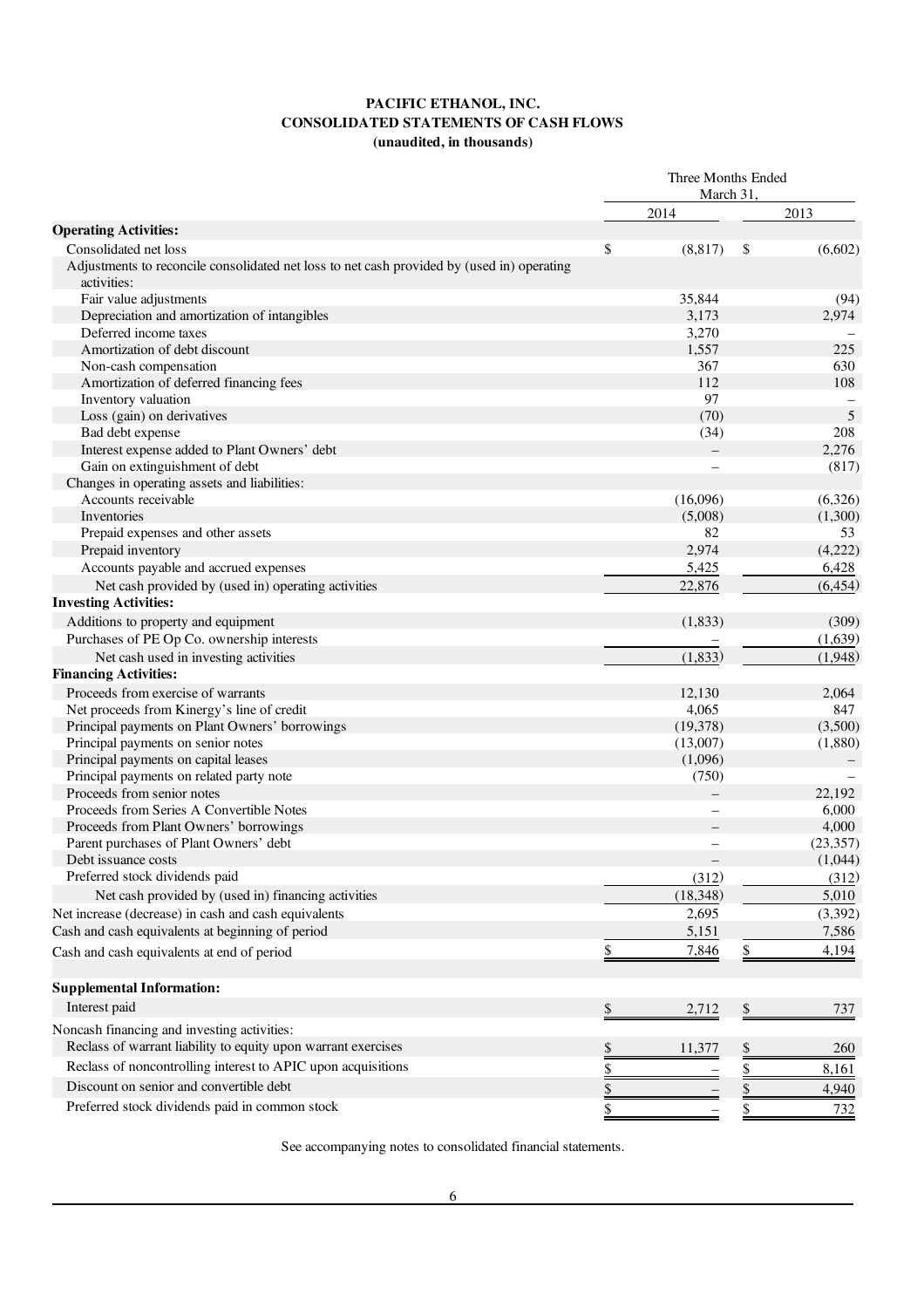## PACIFIC ETHANOL, INC. NOTES TO CONSOLIDATED FINANCIAL STATEMENTS (UNAUDITED)

### 1. ORGANIZATION AND BASIS OF PRESENTATION.

*Organization and Business* – The consolidated financial statements include, for all periods presented, the accounts of Pacific Ethanol, Inc., a Delaware corporation ("Pacific Ethanol"), and its direct and indirect subsidiaries, including its wholly-owned subsidiaries, Kinergy Marketing LLC, an Oregon limited liability company ("Kinergy"), Pacific Ag. Products, LLC, a California limited liability company ("PAP") and PE Op Co. ("PE Op Co.," formerly, New PE Holdco LLC), which owns the Plant Owners (as defined below) (collectively, the "Company").

The Company is the leading producer and marketer of low-carbon renewable fuels in the Western United States. The Company also sells ethanol co-products, including wet distillers grain ("WDG"), a nutritious animal feed, and corn oil. Serving integrated oil companies and gasoline marketers who blend ethanol into gasoline, the Company provides transportation, storage and delivery of ethanol through third-party service providers in the Western United States, primarily in California, Arizona, Nevada, Utah, Oregon, Colorado, Idaho and Washington. The Company had a 91% and an 83% ownership interest in PE Op Co., the owner of four ethanol production facilities, as of March 31, 2014 and 2013, respectively. The facilities are near their respective fuel and feed customers, offering significant timing, transportation cost and logistical advantages. The Company sells ethanol produced by the Pacific Ethanol Plants (as defined below) and unrelated third parties to gasoline refining and distribution companies, sells its WDG to dairy operators and animal feed distributors and sells its corn oil to poultry and biodiesel customers.

The Company manages the production and operation of four ethanol production facilities, namely, Pacific Ethanol Madera LLC, Pacific Ethanol Columbia, LLC, Pacific Ethanol Stockton LLC and Pacific Ethanol Magic Valley, LLC (collectively, the "Pacific Ethanol Plants") and their holding company, Pacific Ethanol Holding Co. LLC ("PEHC," and together with the Pacific Ethanol Plants, the "Plant Owners"). PEHC is a wholly-owned subsidiary of PE Op Co. These four facilities have an aggregate annual ethanol production capacity of up to 200 million gallons. As of March 31, 2014, three of the facilities were operating and one of the facilities was in the process of restarting production, scheduled for the second quarter of 2014. On April 30, 2014, the previously idled facility commenced producing ethanol. As market conditions change, the Company may increase, decrease or idle production at one or more operational facilities or resume operations at any idled facility.

*Reverse Stock Split* – On May 14, 2013, the Company effected a one-for-fifteen reverse stock split. All share and per share information has been restated to retroactively show the effect of this stock split.

*Liquidity* – During the three months ended March 31, 2014, the Company funded its operations primarily from cash provided by operations, proceeds from warrant exercises and borrowings under its credit facilities.

The Company's current available capital resources consist of cash on hand and amounts available for borrowing under Kinergy's credit facility. In addition, the Plant Owners have credit facilities for use in the operations of the Pacific Ethanol Plants. The Company expects that its future available capital resources will consist primarily of its remaining cash balances, cash flow from operations, if any, amounts available for borrowing, if any, under Kinergy's credit facility, cash generated from Kinergy's ethanol marketing business, fees paid under the asset management agreement relating to the Company's operation of the Pacific Ethanol Plants, cash proceeds from warrant exercises and distributions, if any, in respect of the Company's ownership interest in PE Op Co.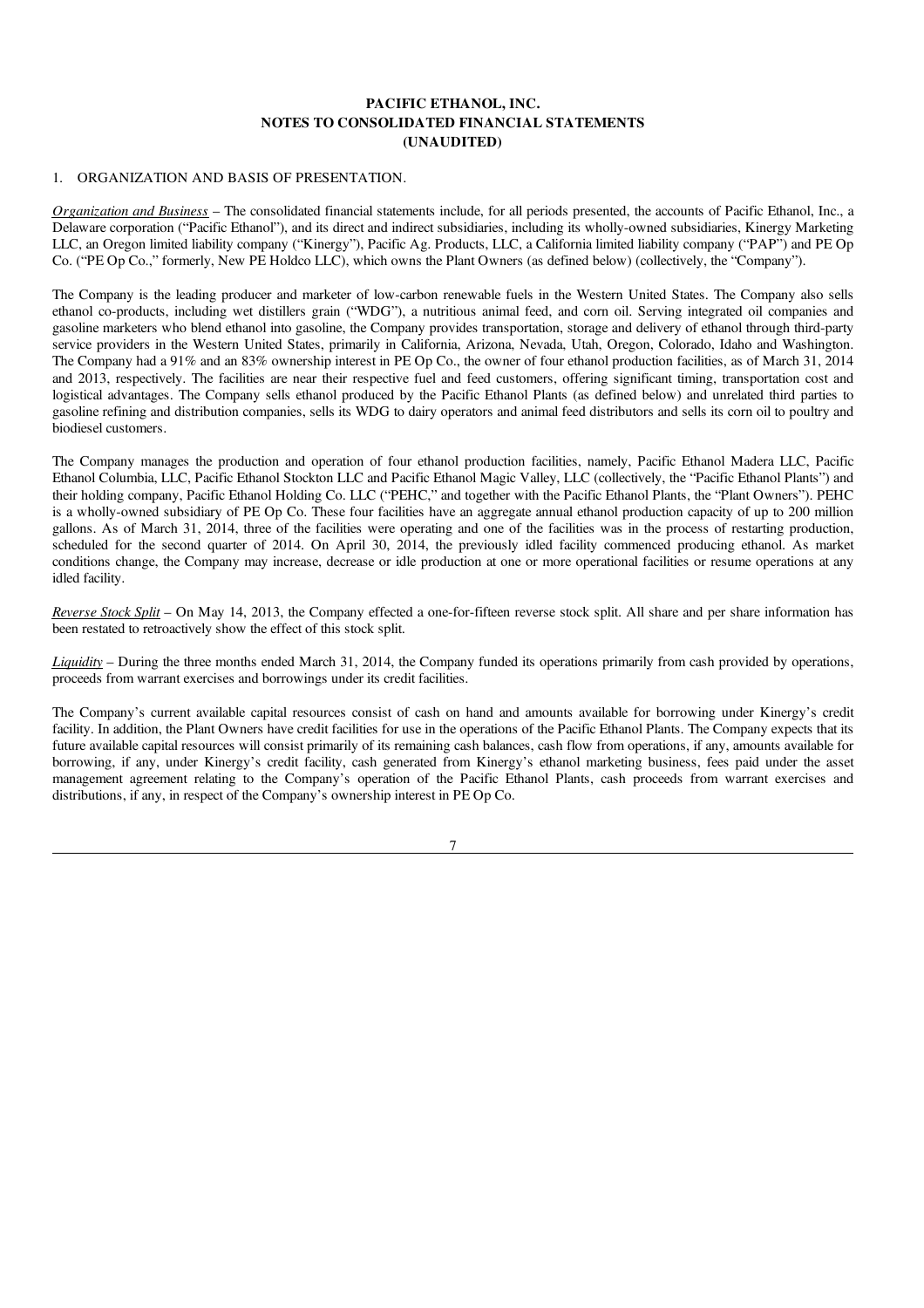The Company believes that current and future available capital resources, revenues generated from operations, and other existing sources of liquidity, including its credit facilities, will be adequate to meet its anticipated working capital and capital expenditure requirements for at least the next twelve months. If, however, the Company's capital requirements or cash flow vary materially from its current projections, if crush and commodity margins, which reflect ethanol and co-product sales prices relative to ethanol production inputs such as corn and natural gas, decline in any material respect, or if other unforeseen circumstances occur, the Company may require additional financing. The Company's failure to raise capital if and when needed could restrict its growth or hinder its ability to compete.

*Accounts Receivable and Allowance for Doubtful Accounts* – Trade accounts receivable are presented at face value, net of the allowance for doubtful accounts. The Company sells ethanol to gasoline refining and distribution companies, sells WDG to dairy operators and animal feed distributors and sells corn oil to poultry and biodiesel customers generally without requiring collateral.

The Company maintains an allowance for doubtful accounts for balances that appear to have specific collection issues. The collection process is based on the age of the invoice and requires attempted contacts with the customer at specified intervals. If, after a specified number of days, the Company has been unsuccessful in its collection efforts, a bad debt allowance is recorded for the balance in question. Delinquent accounts receivable are charged against the allowance for doubtful accounts once uncollectibility has been determined. The factors considered in reaching this determination are the apparent financial condition of the customer and the Company's success in contacting and negotiating with the customer. If the financial condition of the Company's customers were to deteriorate, resulting in an impairment of ability to make payments, additional allowances may be required.

Of the accounts receivable balance, approximately \$33,044,000 and \$27,487,000 at March 31, 2014 and December 31, 2013, respectively, were used as collateral under Kinergy's operating line of credit. The allowance for doubtful accounts was \$14,000 and \$187,000 as of March 31, 2014 and December 31, 2013, respectively. The Company recorded a recovery of \$34,000 and bad debt expense of \$208,000 for the three months ended March 31, 2014 and 2013, respectively. The Company does not have any off-balance sheet credit exposure related to its customers.

*Provision for Income Taxes* – For the three months ended March 31, 2014, although the Company incurred a net loss for the period, it generated income subject to income tax as a result of the nontax-deductible nature of its fair value adjustments for the period. As a result, the Company applied its net operating loss carryforwards to its potential taxable income and recorded a deferred provision for income taxes of \$11.3 million, eliminating any need for a current tax provision or liability. Further, the Company reversed \$8.0 million of its valuation allowance against its net tax assets, resulting in a benefit to its provision for income taxes with a net \$3.3 million provision for income taxes for the period. Further, on April 1, 2014, New PE Holdco LLC was converted from a limited liability company to a C-Corporation and changed its name to PE Op Co.

*Basis of Presentation*–*Interim Financial Statements* – The accompanying unaudited consolidated financial statements and related notes have been prepared in accordance with accounting principles generally accepted in the United States for interim financial information and the instructions to Form 10-Q and Rule 10-01 of Regulation S-X. Results for interim periods should not be considered indicative of results for a full year. These interim consolidated financial statements should be read in conjunction with the consolidated financial statements and related notes contained in the Company's Annual Report on Form 10-K for the year ended December 31, 2013. The accounting policies used in preparing these consolidated financial statements are the same as those described in Note 1 to the consolidated financial statements in the Company's Annual Report on Form 10-K for the year ended December 31, 2013. In the opinion of management, all adjustments (consisting of normal recurring adjustments) considered necessary for a fair statement of the results for interim periods have been included. All significant intercompany accounts and transactions have been eliminated in consolidation.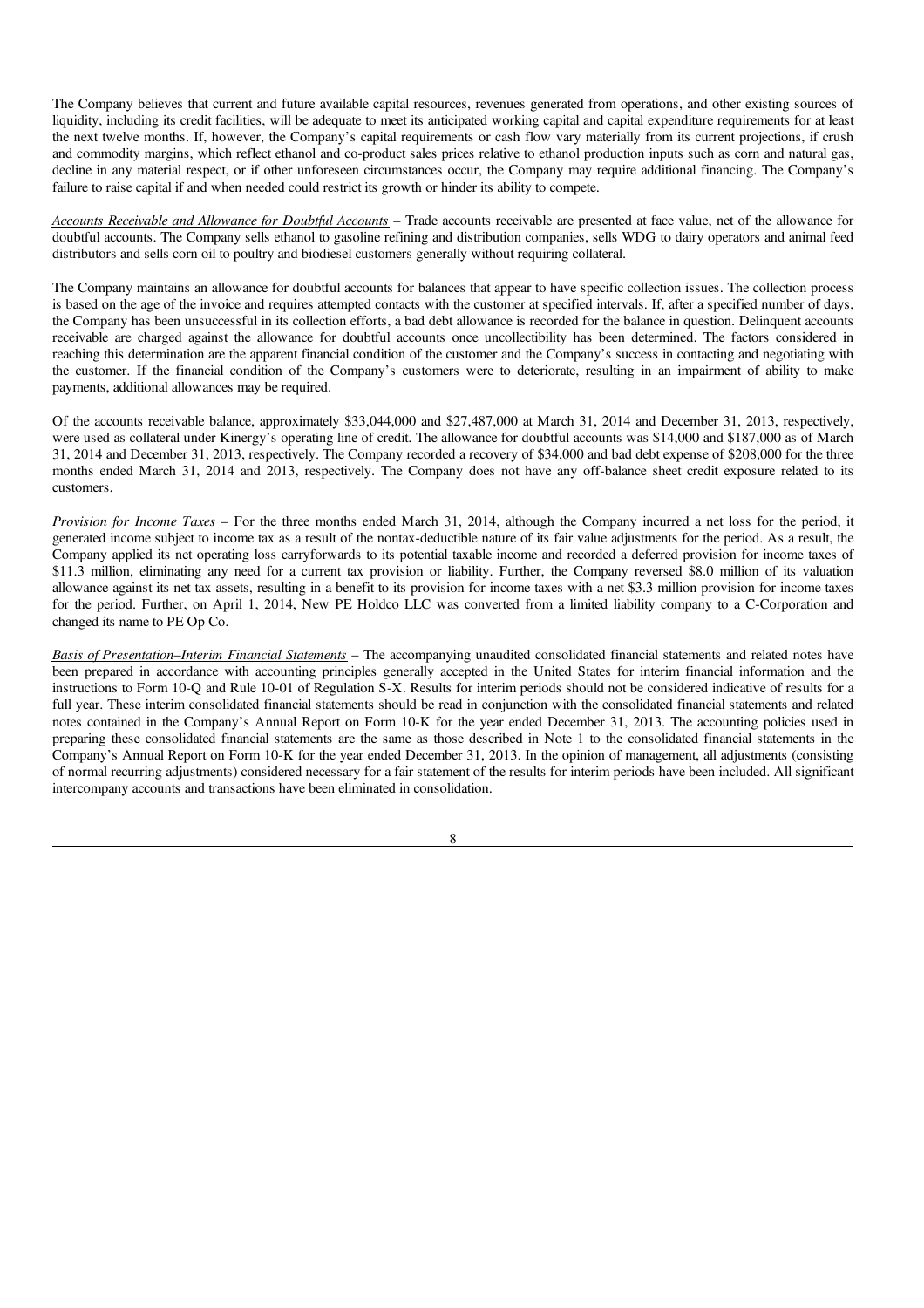The preparation of the consolidated financial statements in conformity with accounting principles generally accepted in the United States requires management to make estimates and assumptions that affect the reported amounts of assets and liabilities and disclosure of contingent assets and liabilities at the date of the financial statements and the reported amounts of revenues and expenses during the reporting period. Significant estimates are required as part of determining the fair value of warrants and conversion features, allowance for doubtful accounts, estimated lives of property and equipment and intangibles, long-lived asset impairments, valuation allowances on deferred income taxes and the potential outcome of future tax consequences of events recognized in the Company's financial statements or tax returns. Actual results and outcomes may materially differ from management's estimates and assumptions.

### 2. PACIFIC ETHANOL PLANTS.

*Consolidation of PE Op Co.* – The Company concluded that since PE Op Co.'s inception, through the point the Company became a 91% owner, PE Op Co. was a variable interest entity because the other owners of PE Op Co., due to the Company's involvement through its contractual arrangements, at all times lacked the power to direct the activities that most significantly impacted its economic performance. However, since the Company's recent acquisition bringing its ownership interest in PE Op Co. to 91%, the Company has obtained sufficient control both by way of agreements as well as based on structural control of PE Op Co., such that PE Op Co. is no longer considered a variable interest entity, and as such the Company will consolidate PE Op Co. under the voting rights model.

Noncontrolling interest increased from \$5,683,000 at December 31, 2013 to \$7,692,000 at March 31, 2014 due to net income attributed to noncontrolling interest of \$2,009,000 for the three months ended March 31, 2014.

The Company's acquisition of its ownership interest in PE Op Co. does not impact the Company's rights or obligations under any of its contractual arrangements. Further, creditors of PE Op Co. do not have recourse to the Company. Since its acquisition, the Company has not provided any additional support to PE Op Co. beyond the terms of its contractual arrangements.

### 3. INVENTORIES.

Inventories consisted primarily of bulk ethanol and unleaded fuel, and are valued at the lower-of-cost-or-market, with cost determined on a first-in, first-out basis. Inventory balances consisted of the following (in thousands):

|                  | March 31, 2014 | December 31, 2013 |
|------------------|----------------|-------------------|
| Finished goods   | 16,920         | \$<br>10,287      |
| Raw materials    | 7,280          | 9,418             |
| Work in progress | 3,152          | 2,766             |
| Other            | 945            | 915               |
| Total            | 28,297         | 23,386            |

### 4. DERIVATIVES.

The business and activities of the Company expose it to a variety of market risks, including risks related to changes in commodity prices and interest rates. The Company monitors and manages these financial exposures as an integral part of its risk management program. This program recognizes the unpredictability of financial markets and seeks to reduce the potentially adverse effects that market volatility could have on operating results.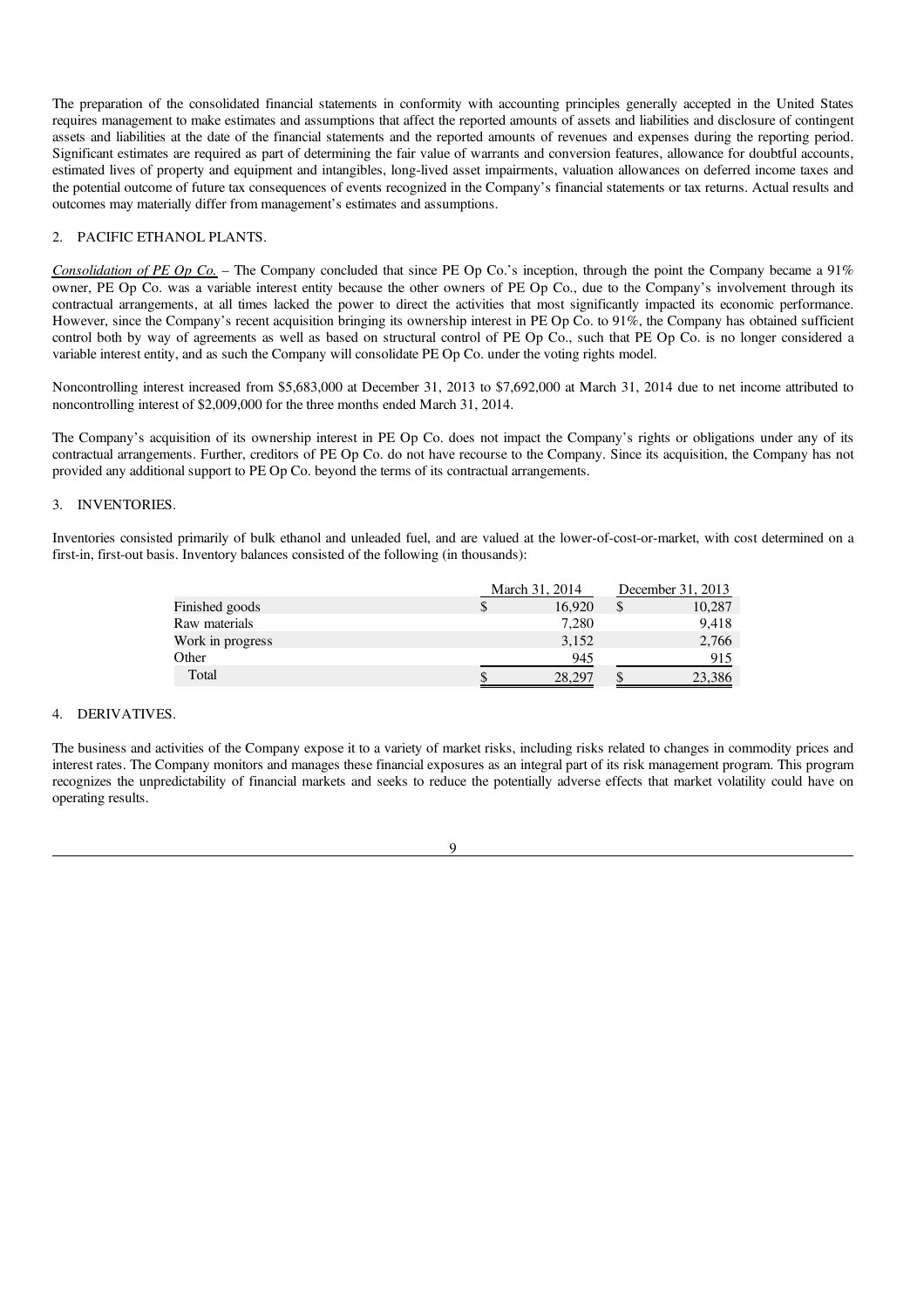*Commodity Risk* – *Cash Flow Hedges* – The Company uses derivative instruments to protect cash flows from fluctuations caused by volatility in commodity prices for periods of up to twelve months in order to protect gross profit margins from potentially adverse effects of market and price volatility on ethanol sale and purchase commitments where the prices are set at a future date and/or if the contracts specify a floating or index-based price for ethanol. In addition, the Company hedges anticipated sales of ethanol to minimize its exposure to the potentially adverse effects of price volatility. These derivatives may be designated and documented as cash flow hedges and effectiveness is evaluated by assessing the probability of the anticipated transactions and regressing commodity futures prices against the Company's purchase and sales prices. Ineffectiveness, which is defined as the degree to which the derivative does not offset the underlying exposure, is recognized immediately in cost of goods sold. For the three months ended March 31, 2014 and 2013, the Company did not designate any of its derivatives as cash flow hedges.

*Commodity Risk – Non-Designated Hedges* – The Company uses derivative instruments to lock in prices for certain amounts of corn and ethanol by entering into forward contracts for those commodities. These derivatives are not designated for special hedge accounting treatment. The changes in fair value of these contracts are recorded on the balance sheet and recognized immediately in cost of goods sold. The Company recognized gains of \$70,000 and losses of \$5,000 as the change in the fair value of these contracts for the three months ended March 31, 2014 and 2013, respectively.

*Non Designated Derivative Instruments* – The classification and amounts of the Company's recognized gains (losses) for its derivatives not designated as hedging instruments are as follows (in thousands):

|                     |                                   | Realized Gains (Losses) |                                                           |  |      |  |  |  |
|---------------------|-----------------------------------|-------------------------|-----------------------------------------------------------|--|------|--|--|--|
|                     |                                   |                         | Three Months Ended March 31,                              |  |      |  |  |  |
| Type of Instrument  | Statements of Operations Location |                         | 2014                                                      |  | 2013 |  |  |  |
| Commodity contracts | Cost of goods sold                |                         | 84                                                        |  | 73)  |  |  |  |
|                     |                                   |                         | Unrealized Gains (Losses)<br>Three Months Ended March 31, |  |      |  |  |  |
| Type of Instrument  | Statements of Operations Location |                         | 2014                                                      |  | 2013 |  |  |  |
| Commodity contracts | Cost of goods sold                |                         | (14)                                                      |  | 68   |  |  |  |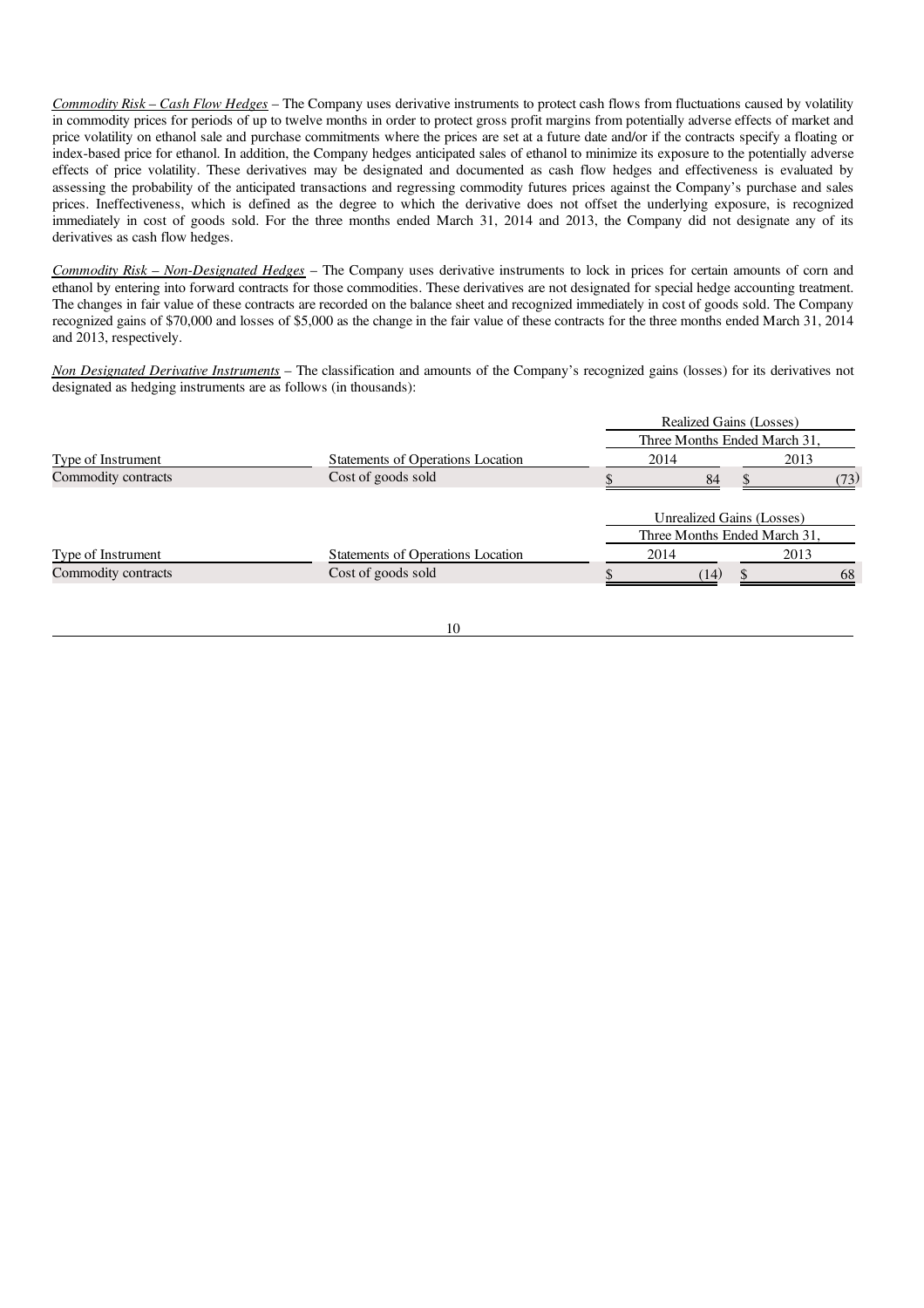## 5. DEBT.

Long-term borrowings are summarized as follows (in thousands):

|                                                      | March 31, 2014 |          |     | December 31, 2013 |
|------------------------------------------------------|----------------|----------|-----|-------------------|
| Kinergy operating line of credit                     |                | 23,107   | \$. | 19,042            |
| Senior unsecured notes                               |                | 977      |     | 13,984            |
| Plant Owners' term debt and accrued interest         |                | 58,766   |     | 58,766            |
| Plant Owners' lines of credit and accrued interest   |                | 16,000   |     | 35,378            |
| Note payable to related party                        |                |          |     | 750               |
|                                                      |                | 98,850   |     | 127,920           |
| Less: Parent purchased Plant Owners' term debt       |                | (27,088) |     | (27,088)          |
| <b>Total Consolidated Debt</b>                       |                | 71,762   |     | 100,832           |
| Less: Unamortized discount on senior unsecured notes |                | (117)    |     | (1,674)           |
|                                                      |                | 71.645   |     | 99,158            |
| Less short-term portion                              |                |          |     | (750)             |
| Long-term debt                                       |                | 71.645   |     | 98,408            |

*Kinergy Operating Line of Credit* – For the three months ended March 31, 2014, Kinergy borrowed net \$4,065,000 on its working capital line of credit. As of March 31, 2014, Kinergy had an available borrowing base under the credit facility of \$6,893,000.

*Senior Unsecured Notes* – For the three months ended March 31, 2014, the Company paid in cash \$13,007,000 on its senior unsecured notes. In April 2014, the Company fully retired the outstanding senior unsecured notes.

*Plant Owners' Term Debt and Operating Lines of Credit* – The Plant Owners' debt as of March 31, 2014 consisted of a \$32,487,000 tranche A-1 term loan and a \$26,279,000 tranche A-2 term loan. Pacific Ethanol, Inc., holds a combined \$27,088,000 of these term loans, which are eliminated in consolidation. The Plant Owners' availability under their revolving lines of credit was \$50,378,000, which was subsequently reduced to \$35,000,000, as discussed below. The term debt requires monthly interest payments at a floating rate equal to the three-month LIBOR or the Prime Rate of interest, at the Plant Owners' election, plus 10.0%. The revolving credit facilities require monthly interest payments at a floating rate equal to the three-month LIBOR or the Prime Rate of interest, at the Plant Owners' election, plus 10.0% and 4.5% for the \$20,000,000 and \$15,000,000 facilities, respectively. At March 31, 2014, the average interest rate was approximately 11.0%. Repayments of principal are based on available free cash flow of the Plant Owners, until maturity, when all principal amounts are due.

For the three months ended March 31, 2014, the Company paid in cash \$19,378,000 on its revolving credit facilities. As of April 25, 2014, the outstanding principal balance on these revolving credit facilities was fully repaid, with an aggregate of \$35,000,000 of availability.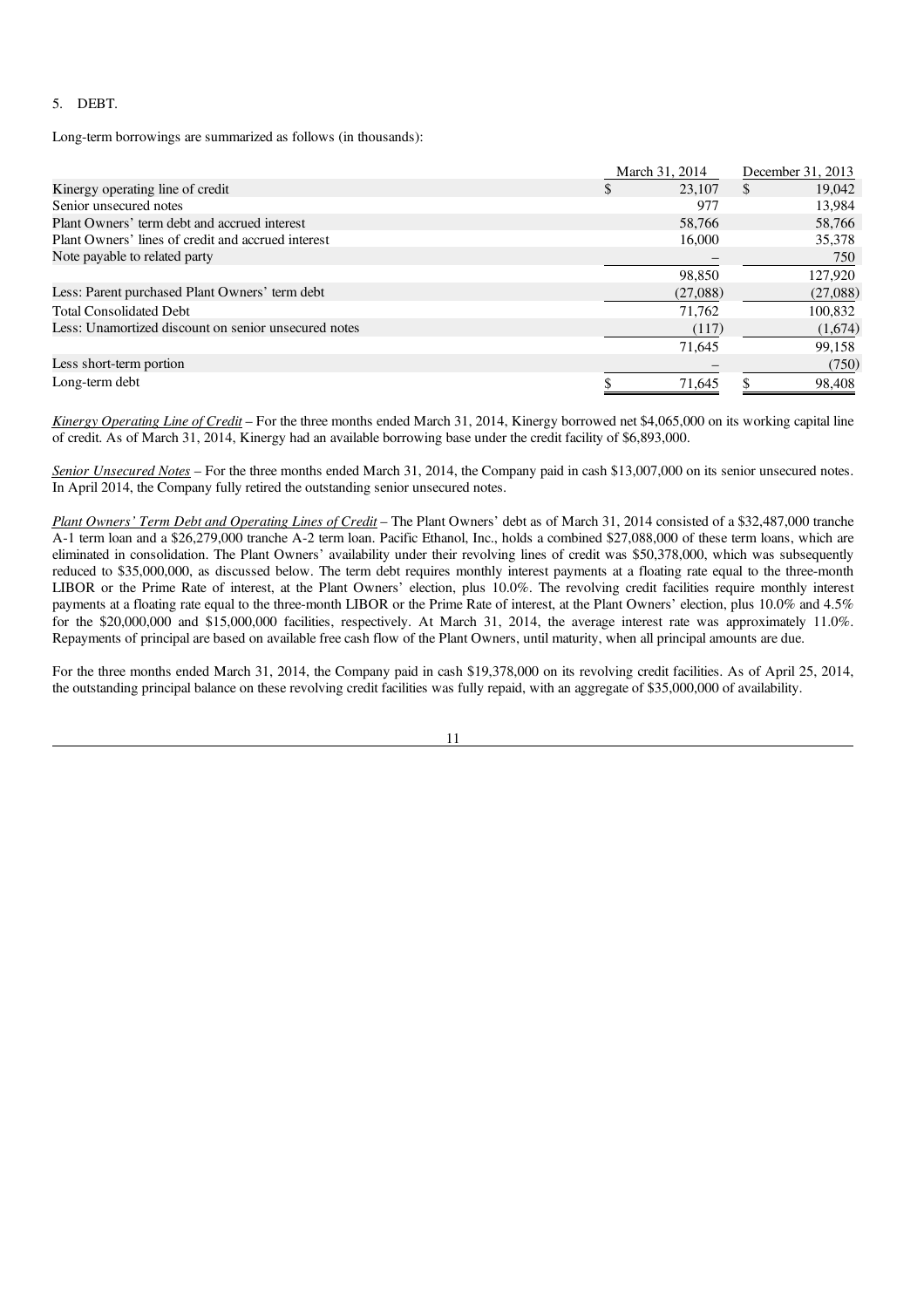*Debt Modifications* – On April 1, 2014, the Company entered into amendments to its credit facilities and term loan arrangements to achieve the following changes:

- Adjust the terms of the credit agreements to take into account a restart of the Company's Madera, California facility;
- Reduce the Company's revolving credit facility from \$35,000,000 to \$20,000,000 while increasing the maximum amount of the term loan outstanding to \$65,766,000, allowing the Company to immediately borrow an additional \$7,000,000. The additional \$7,000,000 in borrowings was subject to an original issue discount of 6.25%, representing loan fees payable to the lenders, resulting in net proceeds from the additional borrowings of approximately \$6,600,000. The Company intends to use the net proceeds of the additional loan for transaction expenses and expenses associated with restarting operations at the Company's Madera, California facility;
- Increase to \$24,000,000 from \$14,000,000 the level of permitted indebtedness, including capital lease liabilities that may be incurred for yield enhancing equipment or processing and separation equipment for corn oil and corn syrup at the Company's ethanol production facilities; and
- Maintain the Company's new revolving credit facility at \$15,000,000 but allow the Company to terminate in whole or permanently reduce in part in \$1,000,000 increments the lenders' aggregate commitment.

*Note Payable to Related Party* – The Company repaid in cash its note payable to its Chief Executive Officer totaling \$750,000 on March 31, 2014.

## 6. COMMON STOCK AND WARRANTS.

*Warrant exercises* – During the three months ended March 31, 2014 and 2013, certain holders exercised warrants and received an aggregate of 1,888,000 and 279,000 shares of the Company's common stock upon payment of an aggregate of \$12,130,000 and \$2,064,000 in cash, respectively. During the three months ended March 31, 2013, the Company paid \$785,800 in cash to the warrant holders as an inducement for such exercises and recorded an expense of approximately \$785,800. Also, in March 2013, a holder exercised warrants on a cashless basis and received 11,356 shares of the Company's common stock. There were no cashless exercises for the three months ended March 31, 2014.

*Equity offering* – In April 2014, the Company issued 1,750,000 shares of its common stock in a public offering for net proceeds of \$26,000,000.

## 7. COMMITMENTS AND CONTINGENCIES.

*Sales Commitments* – At March 31, 2014, the Company had entered into sales contracts with its major customers to sell certain quantities of ethanol, WDG, corn oil and syrup. The Company had open ethanol indexed-price contracts for 146,017,000 gallons of ethanol as of March 31, 2014. The Company had open WDG and syrup fixed-price sales contracts valued at \$396,000, open corn oil sales contracts valued at \$213,000, and open indexed-price sales contracts for 452 tons of WDG and syrup and 1,779,000 pounds of corn oil as of March 31, 2014. These sales contracts are scheduled to be completed throughout 2014.

*Purchase Commitments* – At March 31, 2014, the Company had fixed-price purchase contracts with its suppliers to purchase \$21,642,000 of ethanol and indexed-price contracts to purchase 22,745,000 gallons of ethanol. These contracts are scheduled to be satisfied throughout the remainder of 2014.

*Litigation* – *General* – The Company is subject to various claims and contingencies in the ordinary course of its business, including those related to litigation, business transactions, employee-related matters, and others. When the Company is aware of a claim or potential claim, it assesses the likelihood of any loss or exposure. If it is probable that a loss will result and the amount of the loss can be reasonably estimated, the Company will record a liability for the loss. If the loss is not probable or the amount of the loss cannot be reasonably estimated, the Company discloses the claim if the likelihood of a potential loss is reasonably possible and the amount involved could be material. While there can be no assurances, the Company does not expect that any of its pending legal proceedings will have a material financial impact on the Company's operating results.

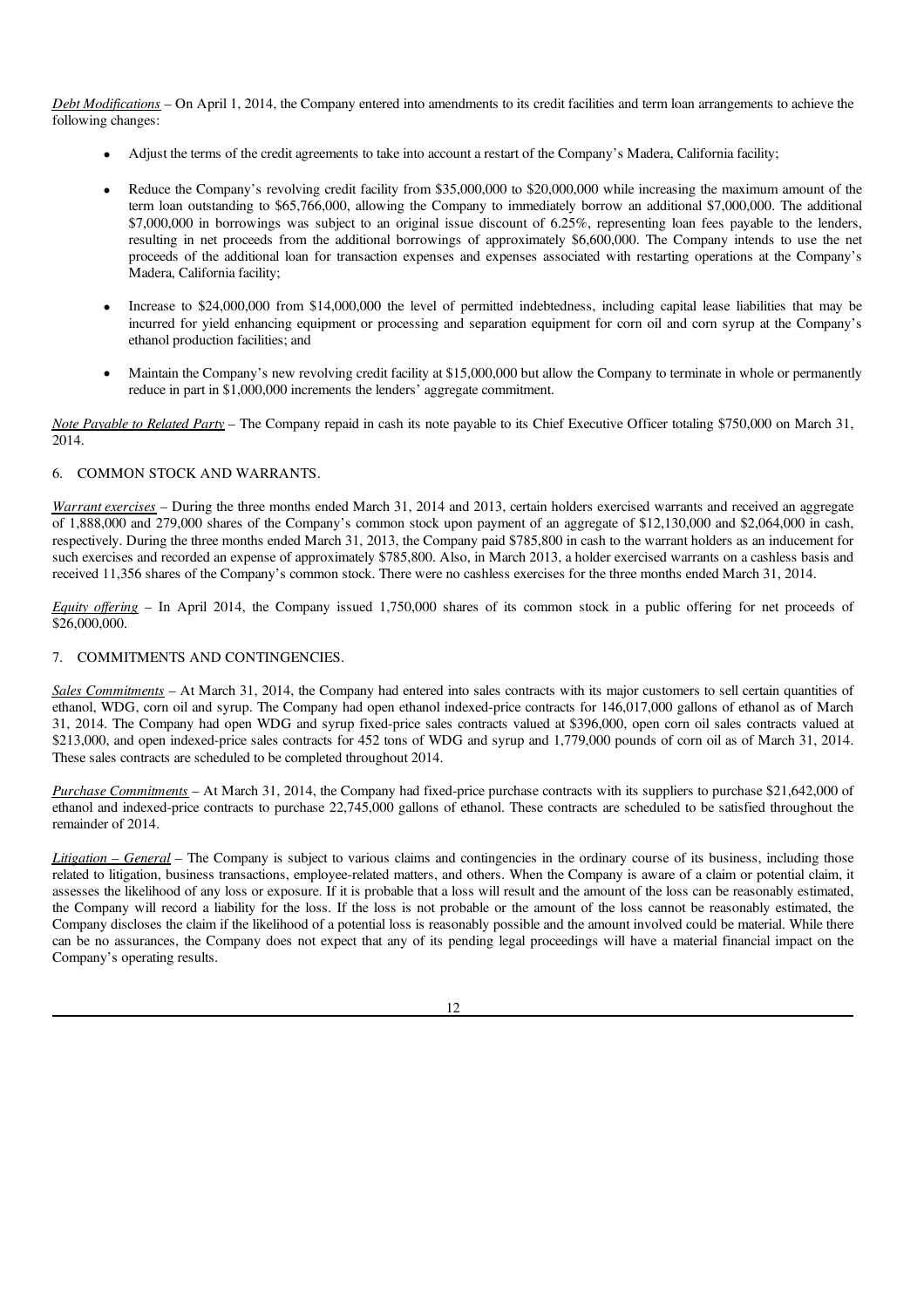On May 24, 2013, GS CleanTech Corporation ("GS CleanTech"), filed a suit in the United States District Court for the Eastern District of California, Sacramento Division (Case No.: 2:13-CV-01042-JAM-AC), naming Pacific Ethanol, Inc. as a defendant. On August 29, 2013, the case was transferred to the United States District Court for the Southern District of Indiana and made part of the pre-existing multi-district litigation involving GS CleanTech and multiple defendants. The suit alleges infringement of a patent assigned to GS CleanTech by virtue of certain corn oil separation technology in use at one or more of the ethanol production facilities in which the Company has an interest, including Pacific Ethanol Stockton LLC ("PE Stockton"), located in Stockton, California. The complaint seeks preliminary and permanent injunctions against the Company, prohibiting future infringement on the patent owned by GS CleanTech and damages in an unspecified amount adequate to compensate GS CleanTech for the alleged patent infringement, but in any event no less than a reasonable royalty for the use made of the inventions of the patent, plus attorney's fees. The Company has since answered the complaint and counterclaimed that the patent claims at issue, as well as the claims in several related patents, are invalid and unenforceable and that the Company is not infringing. Pacific Ethanol, Inc. does not itself use any corn oil separation technology and may seek a dismissal on those grounds.

On March 17 and March 18, 2014, GS CleanTech filed suit naming as defendants two Company subsidiaries: PE Stockton and Pacific Ethanol Magic Valley, LLC ("PE Magic Valley"). The claims are similar to those filed against Pacific Ethanol, Inc. in May 2013. These two cases, currently pending in the United States District Court for the Eastern District of California and United States District Court for the Eastern District of Idaho, respectively, will be transferred to the multi-district litigation division in United States District Court for the Southern District of Indiana, where the case against Pacific Ethanol, Inc. is pending, in accordance with a Conditional Transfer Order issued by the Judicial Panel on Multidistrict Litigation on March 27, 2014. Although PE Stockton and PE Magic Valley do separate and market corn oil, the Company, PE Stockton and PE Magic Valley strongly disagree that either of the subsidiaries use corn oil separation technology that infringes the patent owned by GS CleanTech. The Company, PE Stockton and PE Magic Valley expect to mount vigorous defenses that include noninfringement, unenforceability, and invalidity of each of the patents at issue.

## 8. FAIR VALUE MEASUREMENTS.

The fair value hierarchy prioritizes the inputs used in valuation techniques into three levels, as follows:

- Level 1 Observable inputs unadjusted quoted prices in active markets for identical assets and liabilities;
- Level 2 Observable inputs other than quoted prices included in Level 1 that are observable for the asset or liability through corroboration with market data; and
- Level 3 Unobservable inputs includes amounts derived from valuation models where one or more significant inputs are unobservable. For fair value measurements using significant unobservable inputs, a description of the inputs and the information used to develop the inputs is required along with a reconciliation of Level 3 values from the prior reporting period.

The Company recorded its warrants issued from 2010 through 2013 at fair value and designated them as Level 3 on their issuance dates.

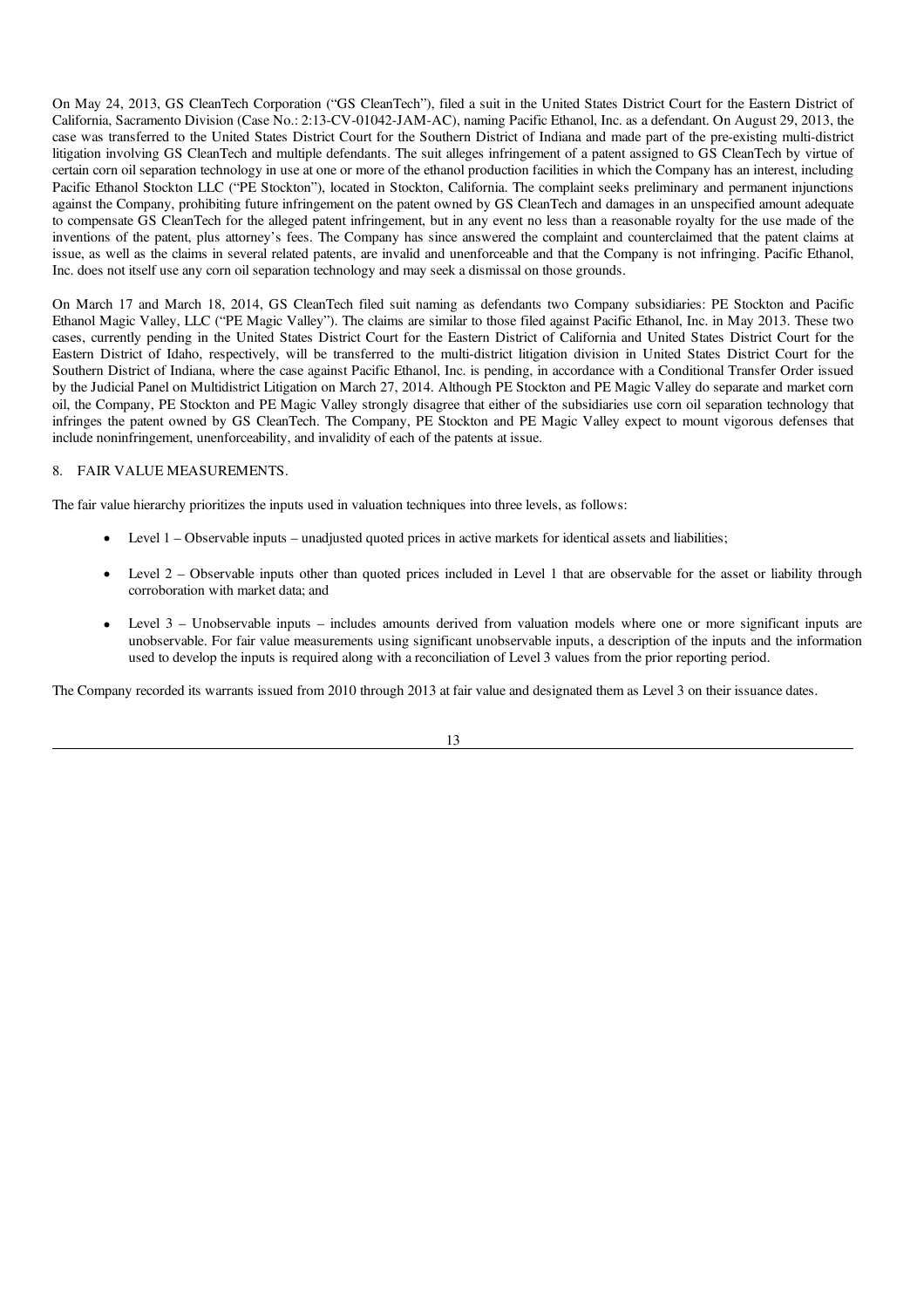*Warrants* – Except for the warrants issued September 26, 2012, the Company's warrants have been valued using a Monte Carlo Binomial Lattice-Based valuation methodology, adjusted for marketability restrictions. The warrants issued September 26, 2012, did not contain any anti-dilution protection features and as a result, the warrants were valued using the Black-Scholes Valuation Model. Of the various inputs used, the volatility and the current price of the Company's common stock most significantly impact the fair value adjustments of the warrants. As the price of the Company's common stock increases or decreases quarter-over-quarter, the valuation of the warrants will increase or decrease, respectively. As the estimated volatility of the Company's common stock increases or decreases quarter-over quarter, the valuation of the warrants will increase or decrease, respectively. These changes may result in significantly higher or lower fair value measurements from period to period.

Significant assumptions used and related fair values for the Company's warrants as of March 31, 2014 were as follows:

|                   |            |            |               |              | Discount for  |             |               |
|-------------------|------------|------------|---------------|--------------|---------------|-------------|---------------|
|                   | Exercise   |            | Risk-Free     |              | marketability | Warrants    |               |
| Original Issuance | Price      | Volatilitv | Interest Rate | Term (years) | restrictions  | Outstanding | Fair Value    |
| 03/28/2013        | \$<br>7.59 | 56.4%      | $0.13\%$      | 1.00         | 22.1%         | 788,000     | 5.098,000     |
| 06/21/2013        | \$<br>7.59 | 55.4%      | $0.13\%$      | 1.24         | 24.2%         | 1,051,000   | 6,703,000     |
| 01/11/2013        | \$<br>6.32 | 60.6%      | $1.32\%$      | 3.79         | 41.0%         | 813,000     | 5,343,000     |
| 09/26/2012        | \$<br>8.85 | 54.6%      | $0.29\%$      | 1.49         | $40.6\%$      | 1,639,000   | 7,382,000     |
| 07/3/2012         | \$<br>6.09 | 60.2%      | $0.90\%$      | 3.26         | 39.3%         | 976,000     | 6,462,000     |
| 12/13/2011        | \$<br>8.43 | 60.8%      | $0.90\%$      | 2.71         | 36.6%         | 281,000     | 1,691,000     |
|                   |            |            |               |              |               |             | \$ 32,679,000 |

Significant assumptions used and related fair values for the Company's warrants as of December 31, 2013 were as follows:

|                   |            |            |               |              | Discount for  |                 |               |
|-------------------|------------|------------|---------------|--------------|---------------|-----------------|---------------|
|                   | Exercise   |            | Risk-Free     |              | marketability | <b>Warrants</b> |               |
| Original Issuance | Price      | Volatility | Interest Rate | Term (years) | restrictions  | Outstanding     | Fair Value    |
| 03/28/2013        | \$<br>7.59 | 52.4%      | $0.13\%$      | 1.20         | 22.7%         | 788,000         | \$<br>495,000 |
| 06/21/2013        | \$<br>7.59 | 52.4%      | 0.13%         | 1.24         | $22.7\%$      | 1.051.000       | 660,000       |
| 01/11/2013        | \$<br>6.32 | 63.3%      | $1.27\%$      | 4.03         | 43.8%         | 1.709.000       | 2,892,000     |
| 09/26/2012        | \$<br>8.85 | 58.5%      | $0.38\%$      | 1.74         | 42.3%         | 1,771,000       | 702,000       |
| 07/3/2012         | \$<br>6.09 | 61.2%      | $1.27\%$      | 3.51         | $40.2\%$      | 1.812.000       | 3,008,000     |
| 07/3/2012         | \$<br>5.47 | 52.8%      | $0.01\%$      | 0.01         | 42.3%         | 804,000         | 3,000         |
| 12/13/2011        | \$<br>8.43 | 60.4%      | $0.78\%$      | 2.95         | 37.9%         | 306,000         | 455,000       |
|                   |            |            |               |              |               |                 | 8.215.000     |

*Other Derivative Instruments* – The Company's other derivative instruments consist of commodity positions. The fair values of the commodity positions are based on quoted prices on the commodity exchanges and are designated as Level 1 inputs.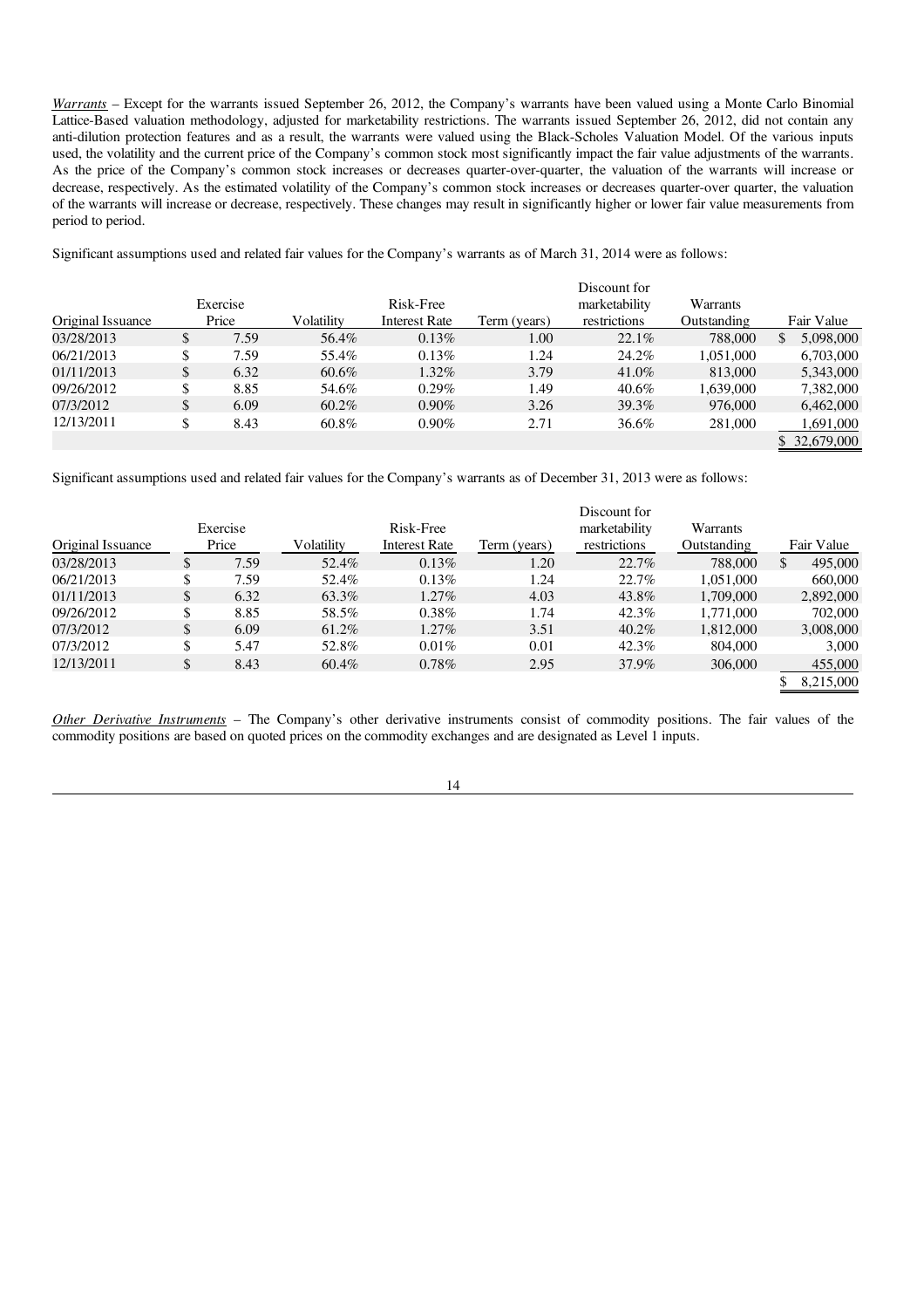The following table summarizes fair value measurements by level at March 31, 2014 (in thousands):

|                                                           | Level 1    | <b>Level 2</b> | Level 3 |   | <b>Total</b> |
|-----------------------------------------------------------|------------|----------------|---------|---|--------------|
| Assets:                                                   |            |                |         |   |              |
| Commodity contracts <sup>(1)</sup><br><b>Total Assets</b> | 388<br>388 |                |         |   | 388<br>388   |
| <b>Liabilities:</b>                                       |            |                |         |   |              |
| Warrants <sup>(2)</sup>                                   |            |                | 32,679  | S | 32,679       |
| Commodity contracts <sup>(3)</sup>                        | 301        |                |         |   | 301          |
| <b>Total Liabilities</b>                                  | 301        |                | 32,679  |   | 32,980       |

(1) Included in other current assets in the consolidated balance sheets.

\_\_\_\_\_\_\_\_\_\_

\_\_\_\_\_\_\_\_\_\_

(2) Included in warrant liabilities at fair value in the consolidated balance sheets.

(3) Included in other current liabilities in the consolidated balance sheets.

The following table summarizes fair value measurements by level at December 31, 2013 (in thousands):

|                                    | Level 1 | Level 3<br><b>Level 2</b> |  |       |  | <b>Total</b> |
|------------------------------------|---------|---------------------------|--|-------|--|--------------|
| Assets:                            |         |                           |  |       |  |              |
| Commodity contracts <sup>(1)</sup> | 961     |                           |  |       |  | 961          |
| <b>Total Assets</b>                | 961     |                           |  |       |  | 961          |
| <b>Liabilities:</b>                |         |                           |  |       |  |              |
|                                    |         |                           |  |       |  |              |
| Warrants <sup>(2)</sup>            |         |                           |  | 8,215 |  | 8,215        |
| Commodity contracts <sup>(3)</sup> | 859     |                           |  |       |  | 859          |
| <b>Total Liabilities</b>           | 859     |                           |  | 8.215 |  | 9,074        |

(1) Included in other current assets in the consolidated balance sheets.

(2) Included in warrant liabilities at fair value in the consolidated balance sheets.

(3) Included in accrued liabilities in the consolidated balance sheets.

For fair value measurements using significant unobservable inputs (Level 3), a description of the inputs and the information used to develop the inputs is required along with a reconciliation of Level 3 values from the prior reporting period. The changes in the Company's fair value of its Level 3 inputs were as follows (in thousands):

|                                          | Warrants  |
|------------------------------------------|-----------|
| Balance, December 31, 2013               | 8,215     |
| Adjustments to fair value for the period | 35,844    |
| Exercises of warrants                    | (11, 377) |
| Expiration of warrants                   | (3)       |
| Balance, March 31, 2014                  | 32,679    |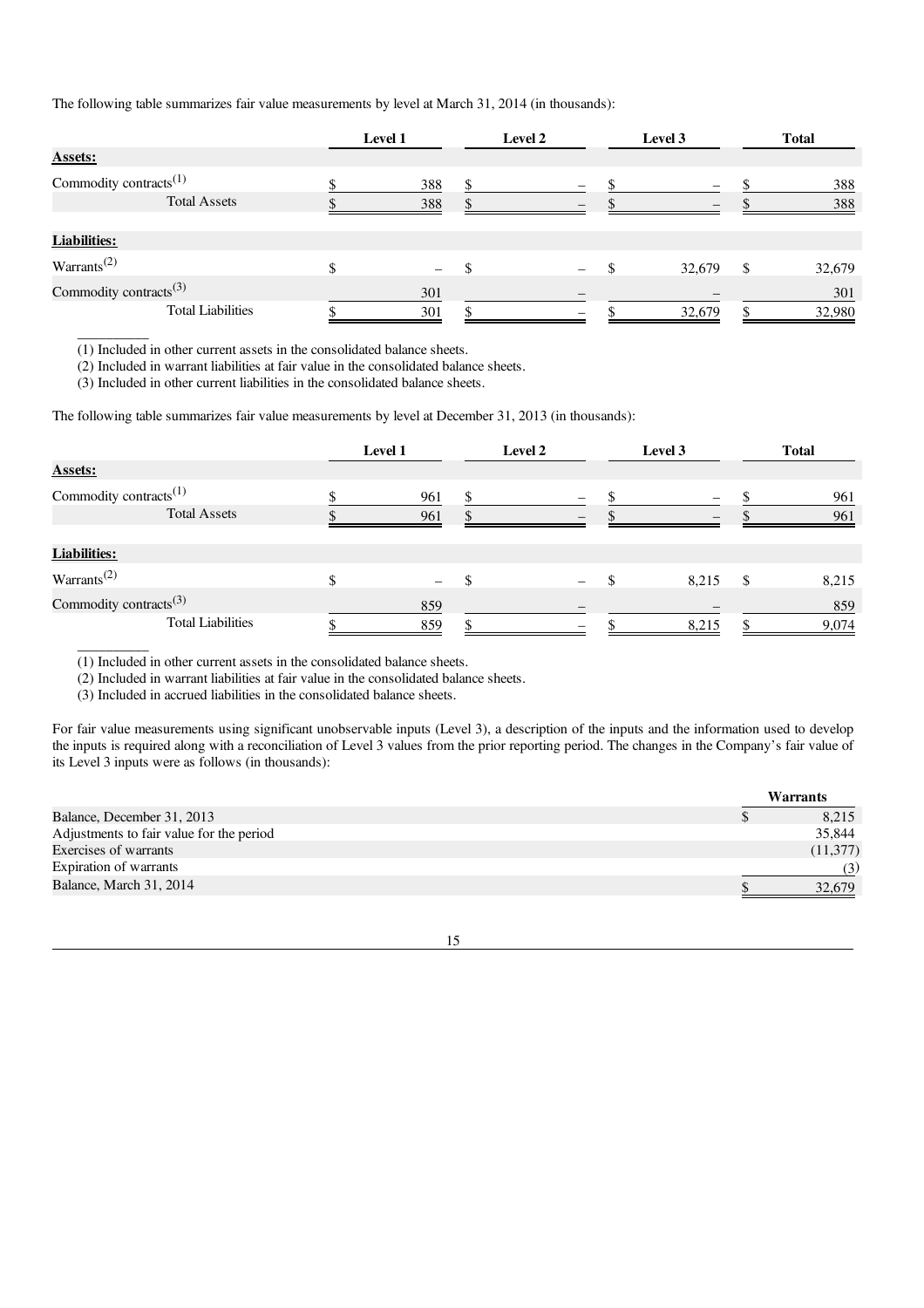## 9. EARNINGS PER SHARE.

The following tables compute basic and diluted earnings per share (in thousands, except per share data):

|                                              |    |                   | Three Months Ended March 31, 2014 |                  |                  |
|----------------------------------------------|----|-------------------|-----------------------------------|------------------|------------------|
|                                              |    | Loss<br>Numerator | <b>Shares</b><br>Denominator      | Per-Share Amount |                  |
| Net loss attributed to Pacific Ethanol, Inc. |    | (10, 826)         |                                   |                  |                  |
| Less: Preferred stock dividends              |    | (312)             |                                   |                  |                  |
| Basic and diluted loss per share:            |    |                   |                                   |                  |                  |
| Loss attributed to common stockholders       |    | (11, 138)         | 16,181                            |                  | (0.69)           |
|                                              |    |                   | Three Months Ended March 31, 2013 |                  |                  |
|                                              |    | Loss              | <b>Shares</b>                     |                  |                  |
|                                              |    | Numerator         | Denominator                       |                  | Per-Share Amount |
| Net loss attributed to Pacific Ethanol, Inc. | \$ | (5,454)           |                                   |                  |                  |
| Less: Preferred stock dividends              |    | (312)             |                                   |                  |                  |
| Basic and diluted loss per share:            |    |                   |                                   |                  |                  |
| Loss attributed to common stockholders       |    | (5,766)           | 10,060                            |                  | (0.57)           |

There were an aggregate of 2,301,000 and 427,000 potentially dilutive weighted-average shares from convertible securities outstanding as of March 31, 2014 and 2013, respectively. These convertible securities were not considered in calculating diluted net loss per share for the three months ended March 31, 2014 and 2013, as their effect would have been anti-dilutive. In April 2014, the Company issued 1,750,000 shares of its common stock in a public offering.

## 10. RELATED PARTY TRANSACTIONS.

*Preferred Dividends* – The Company had accrued and unpaid dividends in respect of its Series B Preferred Stock of \$3,657,000 as of March 31, 2014 and December 31, 2013.

*Note Payable to Related Party* – The Company had a note payable to its Chief Executive Officer totaling \$750,000 which was due on March 31, 2014. On March 31, 2014, the Company paid in cash the outstanding balance of the note payable.

## 11. SUBSEQUENT EVENTS.

*Warrant Exercises* – From April 1, 2014 through May 8, 2014, certain holders exercised warrants on a cash or cashless basis for an aggregate of 145,000 and 493,000 shares of the Company's common stock, respectively, for aggregate cash payments of \$883,000.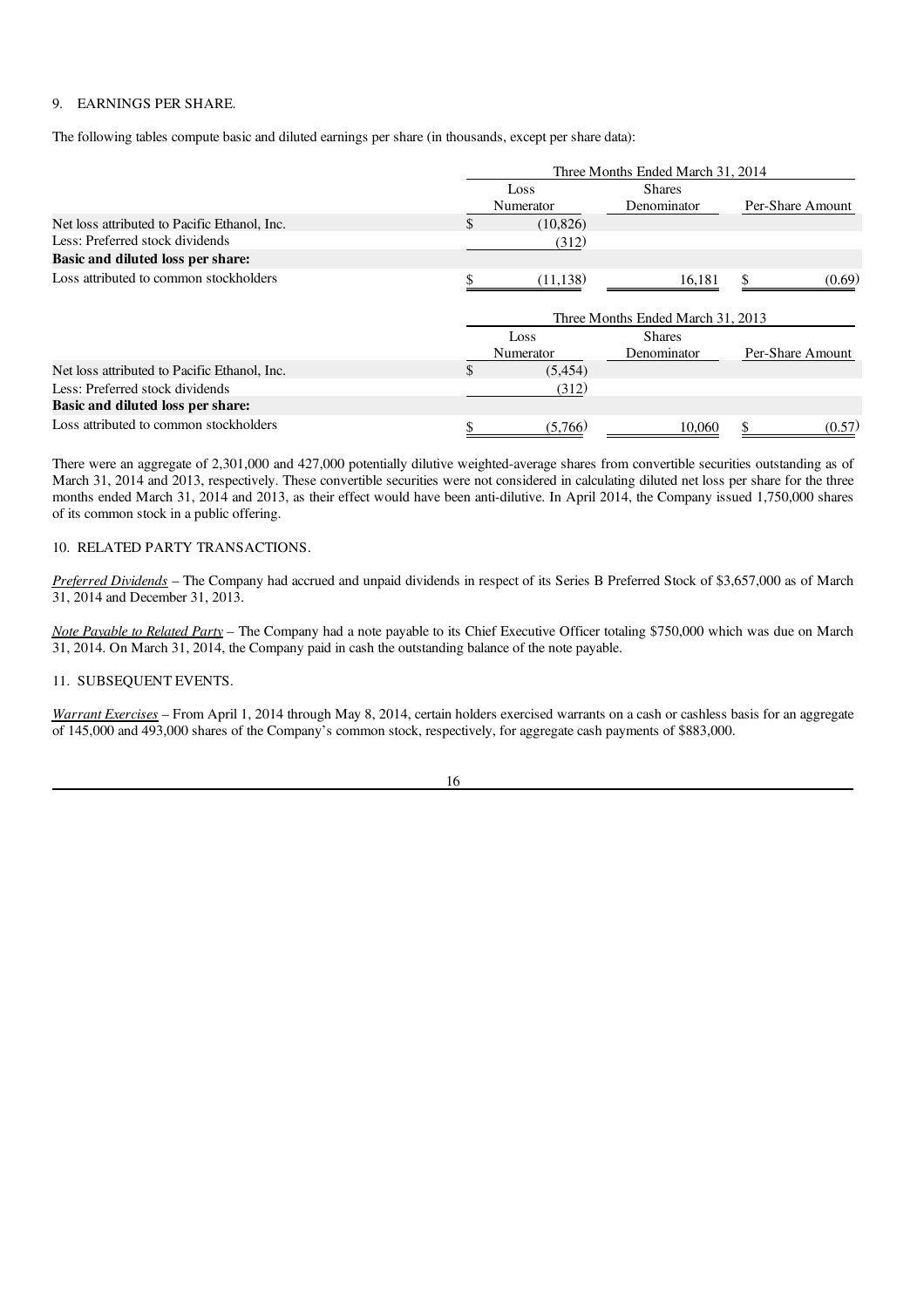A summary as of May 8, 2014 of outstanding warrants, which the Company recorded at fair value, with a weighted-average exercise price of \$7.57, is as follows:

| <b>Issuance Date</b> | <b>Expiration Date</b> | <b>Exercise Price</b> | Warrants Outstanding |
|----------------------|------------------------|-----------------------|----------------------|
| 06/21/2013           | 06/21/2015             | \$7.59                | 1,051,000            |
| 03/28/2013           | 03/28/2015             | \$7.59                | 296,000              |
| 01/11/2013           | 01/11/2018             | \$6.32                | 813,000              |
| 09/26/2012           | 09/26/2015             | \$8.85                | 1,639,000            |
| 07/3/2012            | 07/03/2017             | \$6.09                | 830,000              |
| 12/13/2011           | 12/13/2016             | \$8.43                | 281,000              |
|                      |                        |                       | 4.910.000            |

*Equity Offering* – In April 2014, the Company issued 1,750,000 shares of its common stock in a public offering for net proceeds of \$26,000,000.

*Payments on Senior Unsecured Notes* – In April 2014, the Company fully retired its senior unsecured notes by paying in cash the outstanding principal amount and all accrued and unpaid interest.

*Payments on Plant Owners' Revolving Credit Facility* – From April 1, 2014 through April 25, 2014, the Company made \$16,000,000 in principal payments on its revolving lines of credit. As of May 9, 2014, the outstanding principal balance on these revolving lines of credit was \$0, with \$35,000,000 of availability.

*Debt Modifications* – On April 1, 2014, the Company entered into amendments to its credit facilities and term loan arrangements as discussed in detail in Note 5.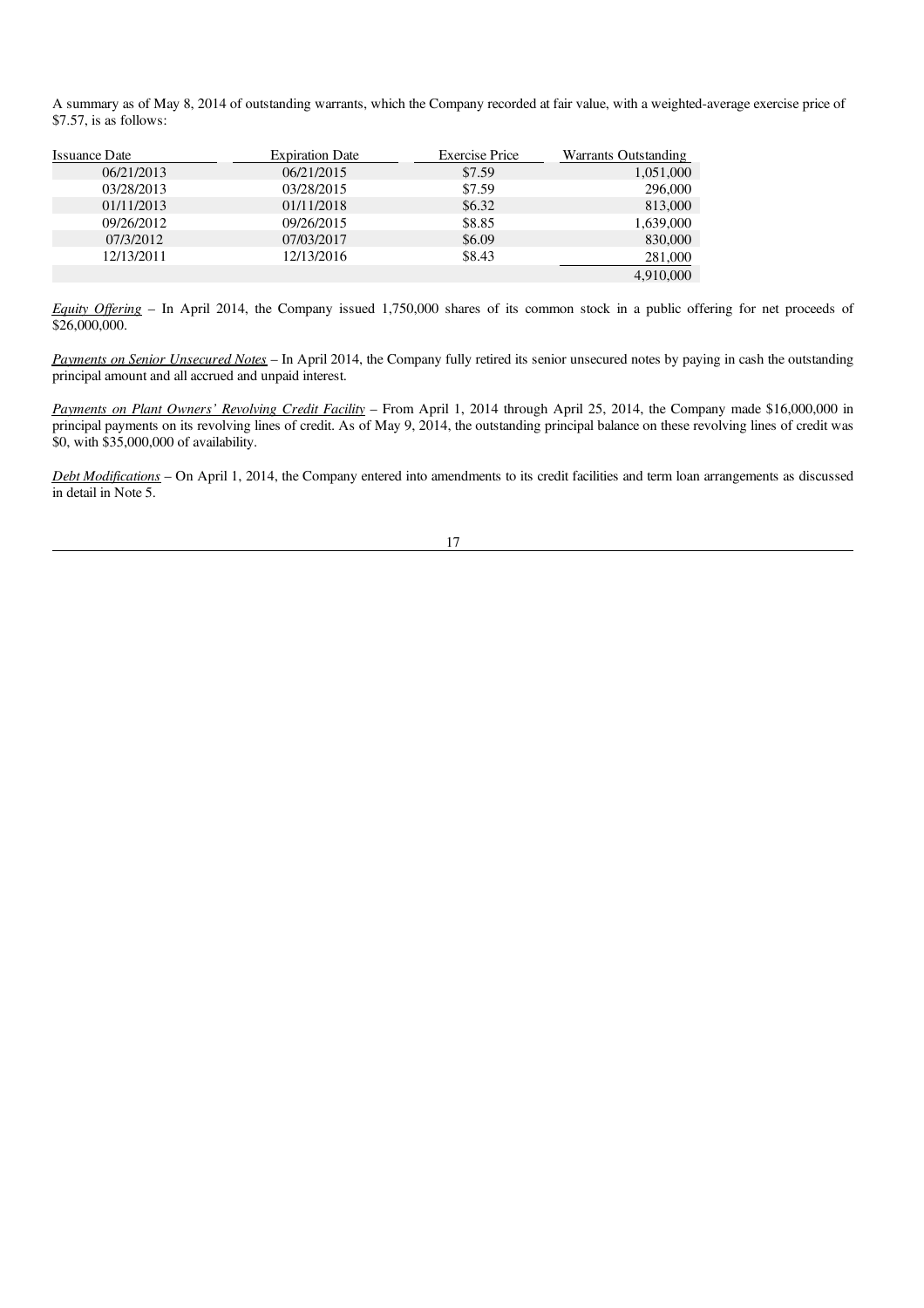## ITEM 2. MANAGEMENT'S DISCUSSION AND ANALYSIS OF FINANCIAL CONDITION AND RESULTS OF OPERATIONS.

The following discussion and analysis should be read in conjunction with our consolidated financial statements and notes to consolidated financial statements included elsewhere in this report. This report and our consolidated financial statements and notes to consolidated financial statements contain forward-looking statements, which generally include the plans and objectives of management for future operations, including plans and objectives relating to our future economic performance and our current beliefs regarding revenues we might generate and profits we might earn if we are successful in implementing our business and growth strategies. The forward-looking statements and associated risks may include, relate to or be qualified by other important factors, including:

- fluctuations in the market price of ethanol and its co-products;
- fluctuations in the costs of key production input commodities such as corn and natural gas;
- the projected growth or contraction in the ethanol and co-product markets in which we operate;
- our strategies for expanding, maintaining or contracting our presence in these markets;
- our ability to successfully manage and operate third party ethanol production facilities;
- anticipated trends in our financial condition and results of operations; and
- our ability to distinguish ourselves from our current and future competitors.

You are cautioned not to place undue reliance on any forward-looking statements, which speak only as of the date of this report, or in the case of a document incorporated by reference, as of the date of that document. We do not undertake to update, revise or correct any forward-looking statements, except as required by law.

Any of the factors described immediately above, or referenced from time to time in our filings with the Securities and Exchange Commission or in the "Risk Factors" section below or of our Annual Report on Form 10-K for the year ended December 31, 2013 could cause our financial results, including our net income or loss or growth in net income or loss to differ materially from prior results, which in turn could, among other things, cause the price of our common stock to fluctuate substantially.

#### **Overview**

We are the leading producer and marketer of low-carbon renewable fuels in the Western United States.

We market all the ethanol produced by four ethanol production facilities located in California, Idaho and Oregon, or the Pacific Ethanol Plants, all the ethanol produced by two other ethanol producers in the Western United States and ethanol purchased from other thirdparty suppliers throughout the United States. We market ethanol through our subsidiary Kinergy Marketing LLC, or Kinergy. We also market ethanol co-products, including wet distillers grains, or WDG, and corn oil, for the Pacific Ethanol Plants.

We have extensive customer relationships throughout the Western United States. Our ethanol customers are integrated oil companies and gasoline marketers who blend ethanol into gasoline. We arrange for transportation, storage and delivery of ethanol purchased by our customers through our agreements with third-party service providers in the Western United States, primarily in California, Arizona, Nevada, Utah, Oregon, Colorado, Idaho and Washington. Our WDG customers are dairies and feedlots located near the Pacific Ethanol Plants. Our corn oil is sold to poultry and biodiesel customers.

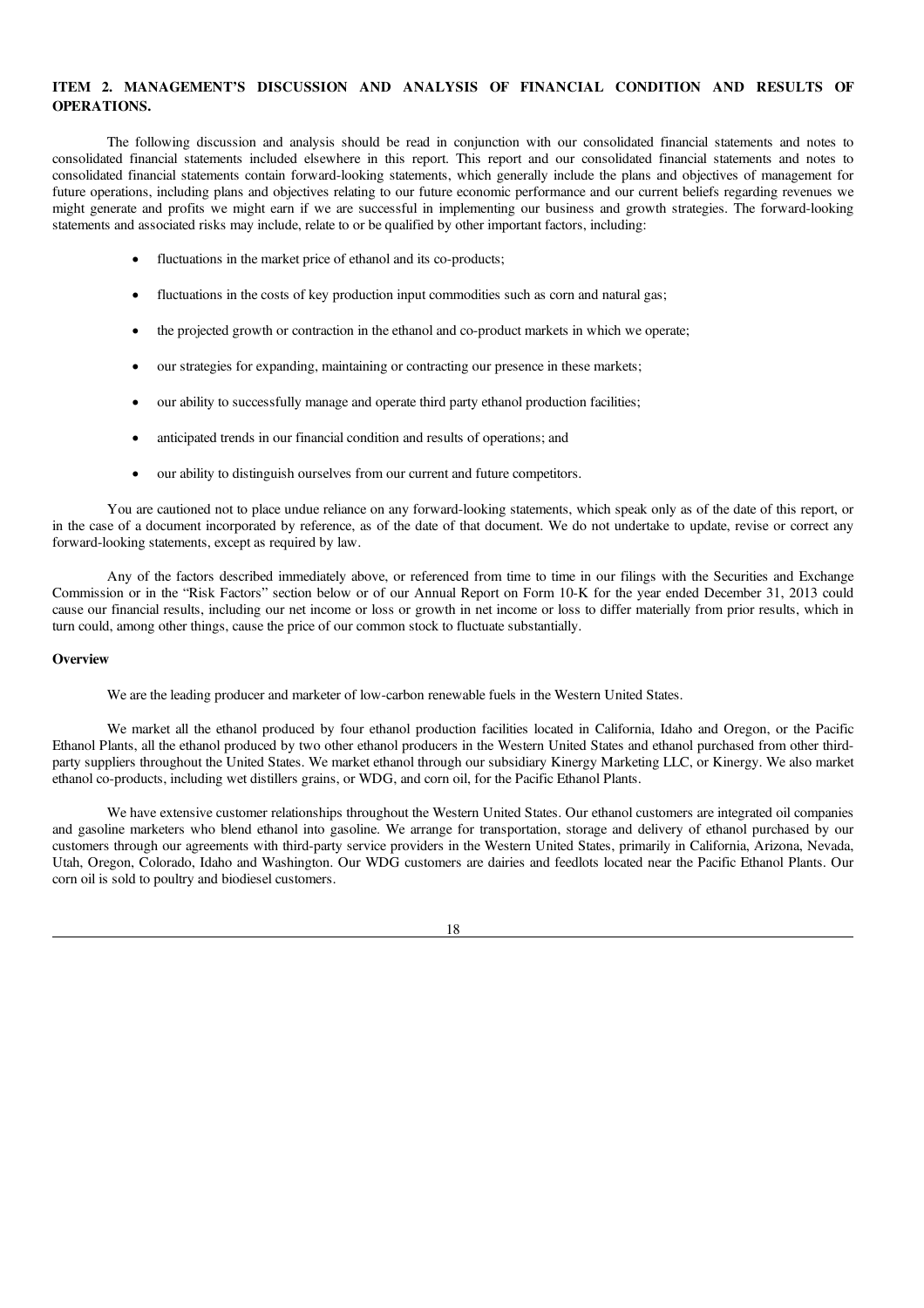We have extensive supplier relationships throughout the Western and Midwestern United States. In some cases, we have marketing agreements with suppliers to market all of the output of their facilities.

We hold a 91% ownership interest in PE Op Co. (formerly, New PE Holdco LLC), the owner of each of the plant holding companies, or the Plant Owners, that collectively own the Pacific Ethanol Plants. We operate and maintain the Pacific Ethanol Plants under the terms of an asset management agreement with PE Op Co. and the Plant Owners, including supplying all goods and materials necessary to operate and maintain each Pacific Ethanol Plant. In operating the Pacific Ethanol Plants, we direct the production process to obtain optimal production yields, lower costs by leveraging our infrastructure, enter into risk management agreements such as insurance policies and manage commodity risk practices.

We market ethanol and its co-products, including WDG and corn oil, produced by the Pacific Ethanol Plants under the terms of separate marketing agreements with the Plant Owners. The marketing agreements provide us with the absolute discretion to solicit, negotiate, administer (including payment collection), enforce and execute ethanol and co-product sales agreements with any third party.

The Pacific Ethanol Plants are comprised of the four facilities described immediately below and have an aggregate annual production capacity of up to 200 million gallons. We commenced production at our Madera, California facility on April 30, 2014 and expect to reach full capacity in the second quarter of 2014.

|                      |                          | <b>Estimated</b>       |                          |
|----------------------|--------------------------|------------------------|--------------------------|
|                      |                          | <b>Annual Capacity</b> | <b>Current Operating</b> |
| <b>Facility Name</b> | <b>Facility Location</b> | (gallons)              | <b>Status</b>            |
| Magic Valley         | Burley, ID               | 60,000,000             | Operating                |
| Columbia             | Boardman, OR             | 40,000,000             | Operating                |
| Stockton             | Stockton, CA             | 60,000,000             | Operating                |
| Madera               | Madera, CA               | 40,000,000             | Operating                |

We earn fees as follows under our asset management and other agreements with PE Op Co. and the Plant Owners:

- · ethanol marketing fees of approximately 1% of the net sales price, but not less than \$0.015 per gallon and not more than \$0.0225 per gallon;
- corn procurement and handling fees of \$0.045 per bushel;
- WDG, syrup and corn oil fees of 5% of the third-party purchase price, excluding freight, but not less than \$2.00 per ton and not more than \$3.50 per ton; and
- asset management fees of \$75,000 per month for each operating facility and \$40,000 per month for each idled facility.

We intend to advance our position as the leading producer and marketer of low-carbon renewable fuels in the Western United States, in part by expanding production at our Madera, California facility to its full production capacity, expanding our relationships with customers and third-party ethanol producers to market higher volumes of ethanol and by expanding the market for ethanol by continuing to work with state governments to encourage the adoption of policies and standards that promote ethanol as a fuel additive and transportation fuel. Further, we may seek to provide management services for other third-party ethanol production facilities in the Western United States.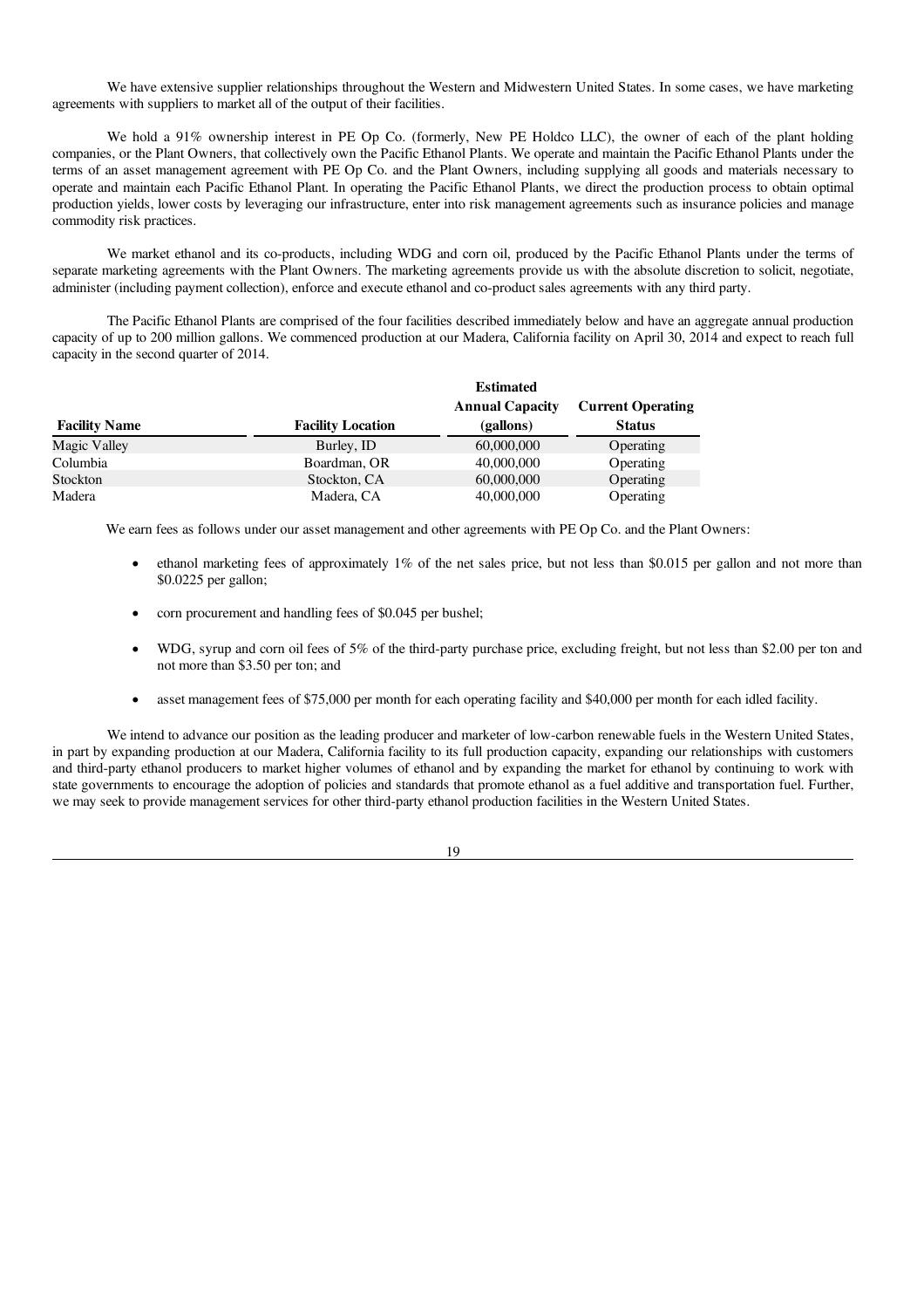#### Recent Developments and Outlook

Our ownership interest in the Pacific Ethanol Plants is now at 91%. Although current production margins have contracted since their peak near the end of the first quarter, the Pacific Ethanol Plants are currently operating profitably and contributing positively to our overall financial position. We expect a balanced supply and demand for ethanol over the coming months, in part due to the continued rebuilding of inventories and stronger demand for exports from the United States, and ethanol blend rates at least at current levels through the balance of 2014. We also expect our co-product returns as a percentage of our cost of corn to continue around current levels during the coming months.

Ethanol prices in the Western United States have typically been \$0.20 per gallon higher than in the Midwest due to the freight costs of delivering ethanol from Midwest production facilities. From October 2013 through April 2014, however, ethanol prices in the Western United States have averaged \$0.40 per gallon higher than ethanol prices in the Midwest due to rail logistics challenges and weather conditions which constrained the flow of ethanol and co-products from the Midwest to the markets in which we operate.

From 2010 through 2013, we issued in various financing transactions warrants to purchase shares of our common stock. The warrants were initially recorded at their fair values, which are adjusted quarterly, generally resulting in non-cash expenses or income if the market price of our common stock increases or decreases, respectively, during the period. Due to the substantial increase in the market price of our common stock in the first quarter of 2014 and because the exercise prices of these warrants were, as of March 31, 2014, well below the market price of our common stock, the fair values of the warrants and the related non-cash expenses were significantly higher in the first quarter of 2014 than in prior quarterly periods, which resulted in an unusually large non-cash expense for the quarter. These fair value adjustments will continue in future periods until all of our warrants are exercised or expire. These adjustments will generally reduce our net income or increase our net loss if the market price of our common stock increases on a quarter over quarter basis. Conversely, the adjustments will generally increase our net income or reduce our net loss if the market price of our common stock declines on a quarter over quarter basis.

We began producing and selling corn oil at our Magic Valley and Stockton facilities in June 2013 and October 2013, respectively, allowing us to diversify our revenue and providing immediate incremental gross profit. We are currently producing corn oil in meaningful amounts at both facilities and have, as one of our 2014 objectives, the implementation of corn oil production technology at the remaining two Pacific Ethanol Plants.

We continue to focus on increasing operating efficiencies and improving yields at the Pacific Ethanol Plants. To this end, we installed yield-enhancing Cellunators<sup>TM</sup> technology at our Stockton facility, allowing us to increase yields by increasing available starch for conversion. This technology also may allow us to produce cellulosic corn ethanol.

The regulatory environment continues to support the long-term demand for renewable fuels. California's Low-Carbon Fuel Standard requires refiners to reduce the carbon intensity of their fuels by 10% between 2011 and 2020, which we believe is an aggressive requirement that will necessitate a significant amount of low-carbon fuel to displace gasoline in the California fuel supply. We continue to reduce energy use at the Pacific Ethanol Plants to lower the carbon intensity of our ethanol. We believe that we have a significant advantage in the marketplace because we produce among the lowest-carbon ethanol commercially produced in the United States which enables us to capture a premium for ethanol we produce.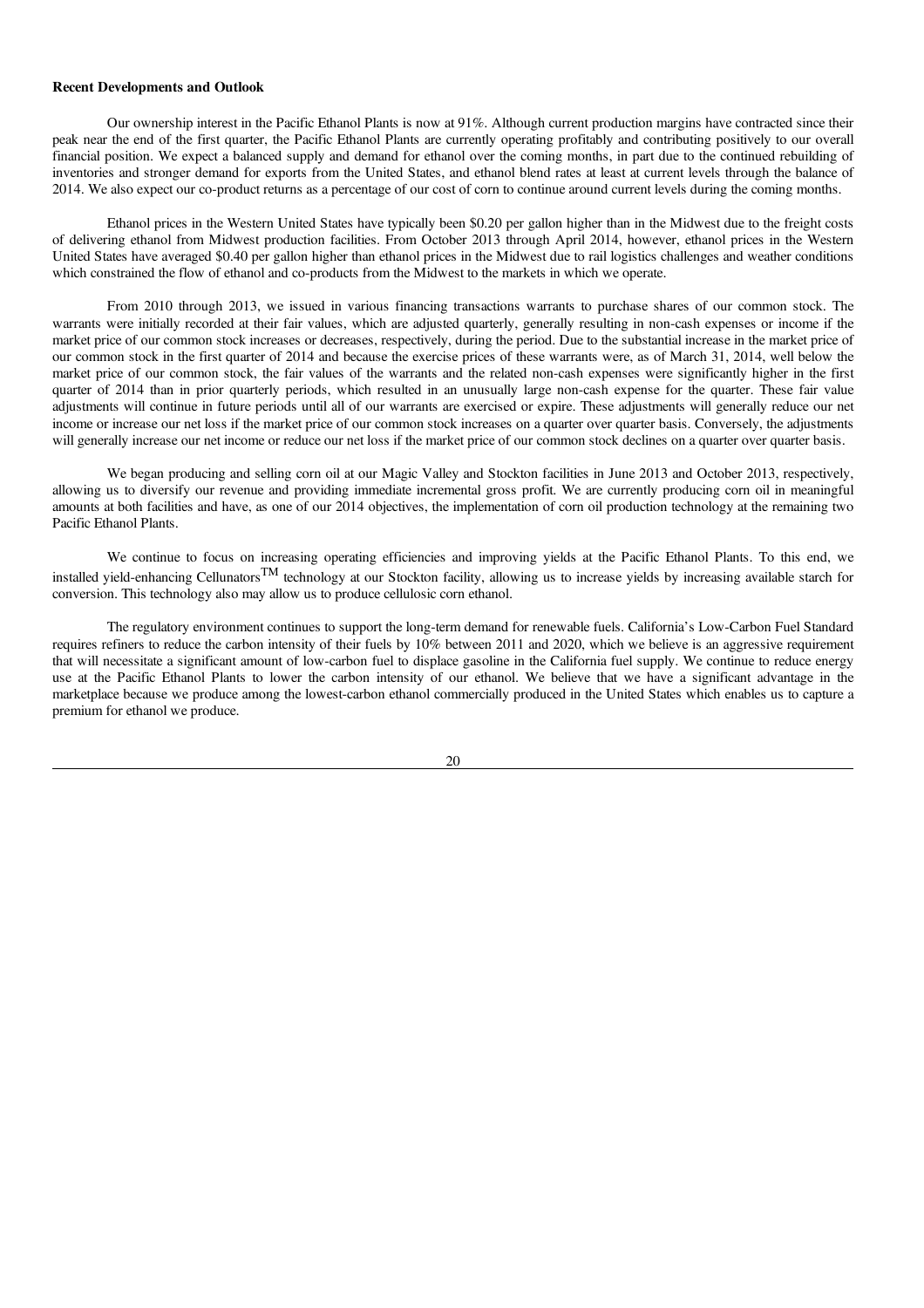We also continue to diversify our feedstock by using a blend of corn, sorghum and beet sugar, which reduces feedstock costs and reduces the carbon output of ethanol we produce. Using beet sugar as feedstock, we were able to reduce our material costs by approximately \$1.4 million during the quarter. We expect to continue to use beet sugar throughout 2014 at levels approximating 15% of total feedstock at our Magic Valley and Columbia facilities. The United States Department of Agriculture anticipates a record 2013-2014 corn crop, but we are uncertain how the new crop will affect our ethanol production and intend to operate the Pacific Ethanol Plants with flexibility in anticipation of the new crop.

Our strategic goals for 2014 include further improving operating efficiencies at the Pacific Ethanol Plants; continuing to diversify our revenue and feedstock, including through the implementation of corn oil production technology at two Pacific Ethanol Plants; and continuing to increase the value of our produced ethanol by further reducing its carbon intensity, all of which are directed at supporting sustained profitable growth.

### Critical Accounting Policies

The preparation of our financial statements, which have been prepared in accordance with accounting principles generally accepted in the United States of America, requires us to make judgments and estimates that may have a significant impact upon the portrayal of our financial condition and results of operations. We believe that of our significant accounting policies, the following require estimates and assumptions that require complex, subjective judgments by management that can materially impact the portrayal of our financial condition and results of operations: revenue recognition; warrants carried at fair value and conversion features; impairment of long-lived and intangible assets; and allowance for doubtful accounts. These significant accounting principles are more fully described in "Management's Discussion and Analysis of Financial Condition and Results of Operations—Critical Accounting Policies" in our Annual Report on Form 10-K for the year ended December 31, 2013.

### Results of Operations

The following selected financial information should be read in conjunction with our consolidated financial statements and notes to our consolidated financial statements included elsewhere in this report, and the other sections of "Management's Discussion and Analysis of Financial Condition and Results of Operations" contained in this report.

Certain performance metrics that we believe are important indicators of our results of operations include:

|                                                                   |    |       | March 31,     |       | Percentage      |  |
|-------------------------------------------------------------------|----|-------|---------------|-------|-----------------|--|
|                                                                   |    | 2014  |               | 2013  | <b>Variance</b> |  |
| Production gallons sold (in millions)                             |    | 39.8  |               | 35.3  | $12.7\%$        |  |
| Third party gallons sold (in millions)                            |    | 73.0  |               | 65.4  | 11.6%           |  |
| Total gallons sold (in millions)                                  |    | 112.8 |               | 100.7 | 12.0%           |  |
| Average sales price per gallon                                    | \$ | 2.70  | \$            | 2.60  | 3.8%            |  |
| Corn cost per bushel—CBOT equivalent                              | \$ | 4.48  | \$            | 7.16  | $(37.4\%)$      |  |
| Average basis $^{(1)}$                                            |    | 1.28  |               | 1.19  | 7.6%            |  |
| Delivered cost of corn                                            | \$ | 5.76  | $\mathcal{S}$ | 8.35  | $(31.0\%)$      |  |
| Co-product revenues as % of delivered cost of $\text{corn}^{(2)}$ |    | 34.6% |               | 28.1% | $23.1\%$        |  |
| Average CBOT ethanol price per gallon                             | \$ | 2.20  | $\mathcal{S}$ | 2.41  | $(8.7\%)$       |  |
| Average CBOT corn price per bushel                                | \$ | 4.52  | \$            | 7.16  | $(36.9\%)$      |  |
|                                                                   |    |       |               |       |                 |  |

(1) Corn basis represents the difference between the immediate cash price of delivered corn and the future price of corn for Chicago delivery.

(2) Co-product revenues as a percentage of delivered cost of corn shows our yield based on sales of co-products, including WDG and corn oil, generated from ethanol we produced.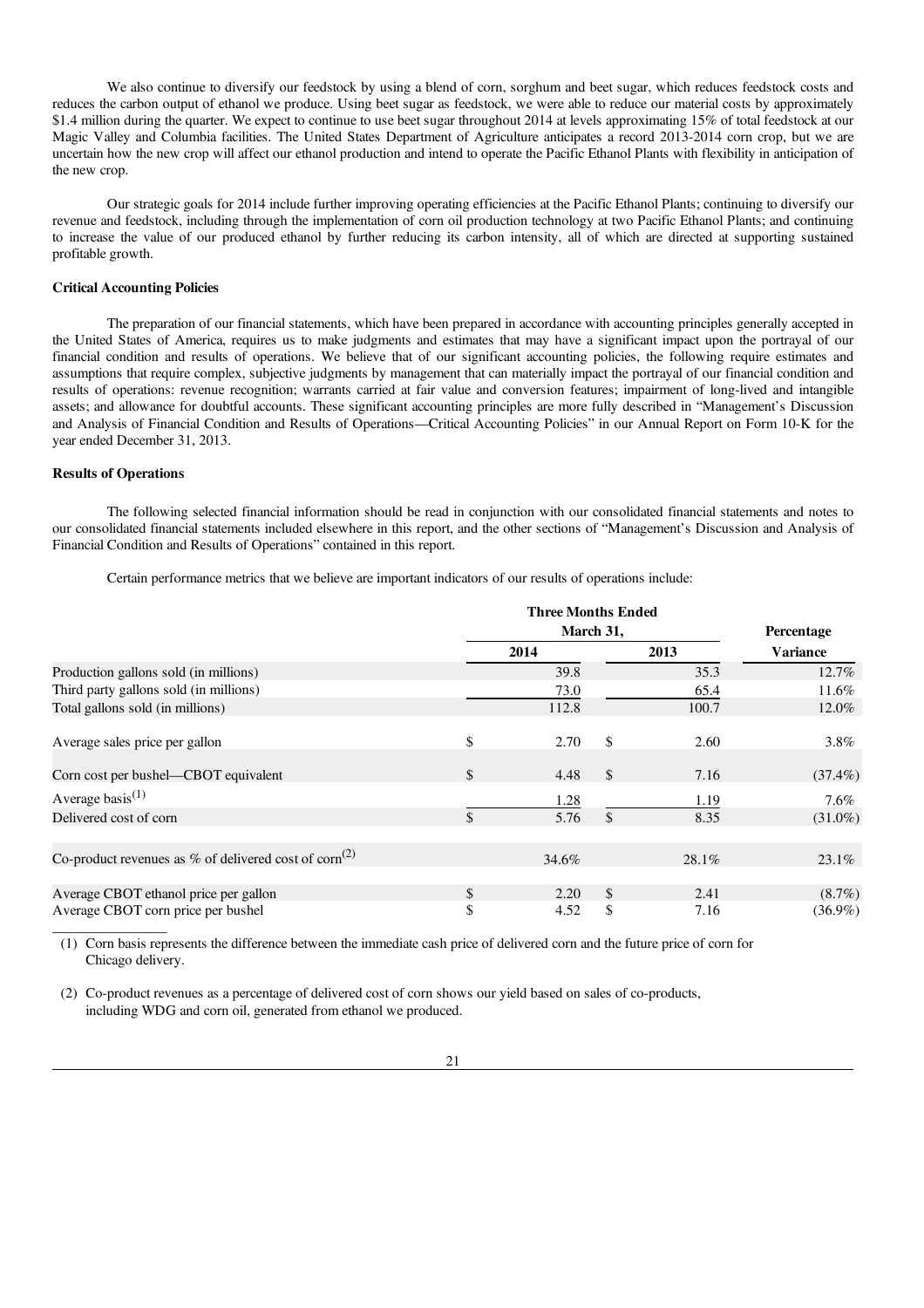## *Net Sales, Cost of Goods Sold and Gross Profit*

The following table presents our net sales, cost of goods sold and gross profit in dollars and gross profit as a percentage of net sales (in thousands, except percentages):

|                         | <b>Three Months Ended</b> |  |         |                |                    |           |  |  |
|-------------------------|---------------------------|--|---------|----------------|--------------------|-----------|--|--|
|                         | March 31,                 |  |         |                | <b>Variance in</b> |           |  |  |
|                         | 2014                      |  | 2013    | <b>Dollars</b> |                    | Percent   |  |  |
| Net sales               | 254,543                   |  | 225,459 | \$             | 29,084             | 12.9%     |  |  |
| Cost of goods sold      | 215,998                   |  | 224,613 |                | (8,615)            | $(3.8\%)$ |  |  |
| Gross profit            | 38,545                    |  | 846     |                | 37,699             | <b>NM</b> |  |  |
| Percentage of net sales | $15.1\%$                  |  | $0.3\%$ |                |                    |           |  |  |

#### *Net Sales*

The increase in our net sales for the three months ended March 31, 2014 as compared to the same period in 2013 was due to increases in our total gallons sold and our average sales price per gallon.

Total volume of ethanol gallons sold increased by 12.1 million gallons, or 12.0%, to 112.8 million gallons for the three months ended March 31, 2014 as compared to 100.7 million gallons for the same period in 2013. We increased both production and third party gallons sold for the three months ended March 31, 2014 as compared to the same period in 2013. The increases in our production gallons and third party gallons sold are primarily due to increased production rates at the Pacific Ethanol Plants and third party supplier plants, respectively. We and our third party suppliers increased production rates due to higher industry-wide corn crush margins resulting from lower corn costs and higher ethanol prices due to tighter ethanol supply relative to demand.

Our average sales price per gallon increased 3.8% to \$2.70 for the three months ended March 31, 2014 from an average sales price per gallon of \$2.60 for the same period in 2013. The average Chicago Board of Trade, or CBOT, ethanol price per gallon decreased 8.7% to \$2.20 for the three months ended March 31, 2014 from an average CBOT ethanol price per gallon of \$2.41 for the same period in 2013. This disparity between our ethanol sales price per gallon and the CBOT average reflects both the additional basis costs for West Coast delivery of ethanol as well as the premiums we receive by selling lower carbon intensity ethanol in the Western United States. Ethanol prices in the Western United States were also higher than ethanol prices in the Midwest due to rail logistics challenges and weather conditions which constrained the flow of ethanol and co-products from the Midwest to the markets in which we operate.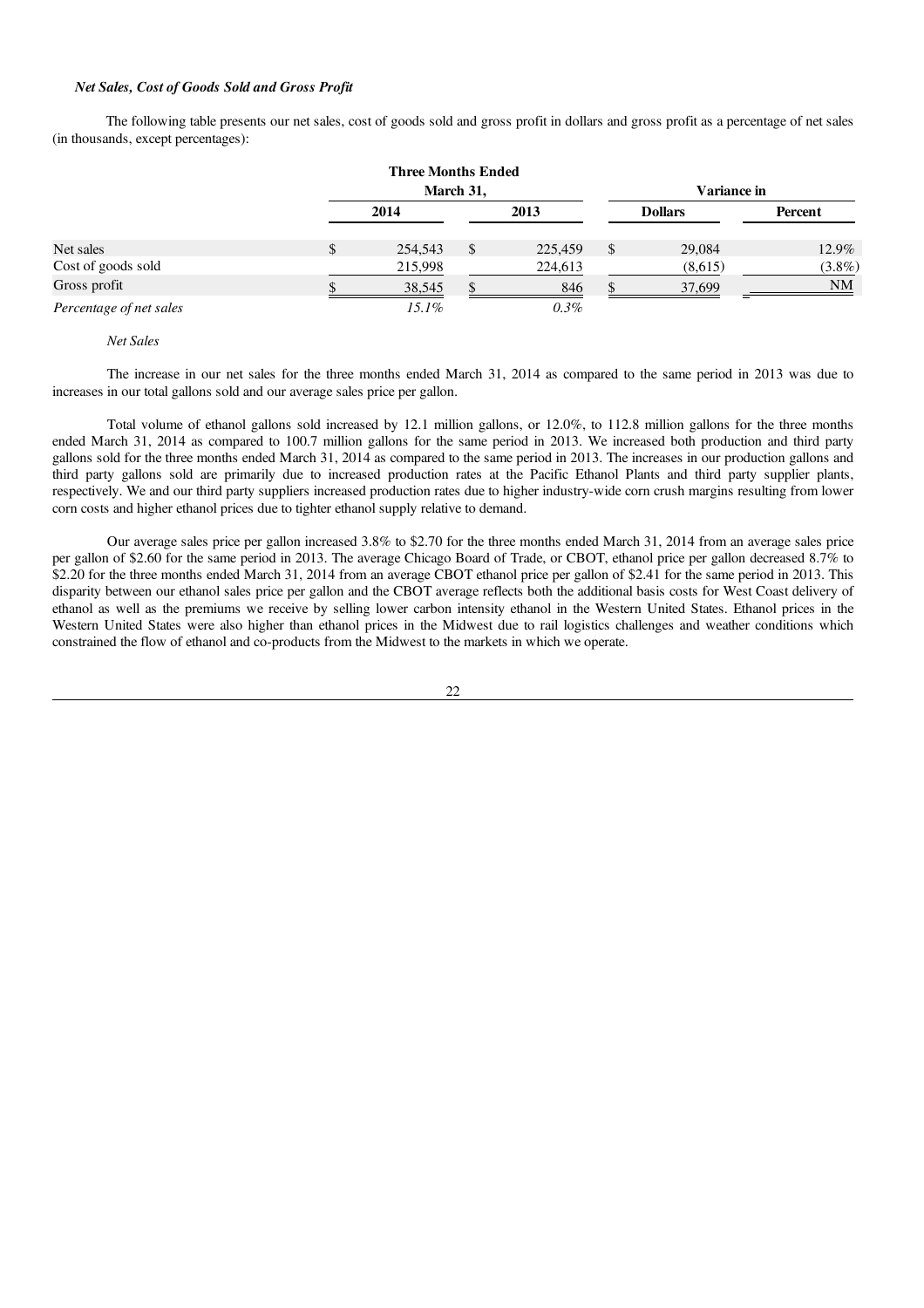### *Cost of Goods Sold and Gross Profit*

Our gross profit improved significantly to a gross profit of \$38.5 million for the three months ended March 31, 2014 from a gross profit of \$0.8 million for the same period in 2013. Our gross margin also increased significantly to 15.1% for the three months ended March 31, 2014 from 0.3% for the same period in 2013. Our gross profit and gross margin increased primarily due to significantly improved crush and commodity margins realized at the Pacific Ethanol Plants, predominantly related to lower corn costs and tighter ethanol supply relative to demand as well as higher ethanol prices in the Western United States due to rail logistics challenges and weather conditions which constrained the flow of ethanol and co-products from the Midwest to the markets in which we operate. Crush and commodity margins reflect ethanol and co-product sales prices relative to ethanol production inputs such as corn and natural gas.

## *Selling, General and Administrative Expenses*

The following table presents our selling, general and administrative expenses, or SG&A, in dollars and as a percentage of net sales (in thousands, except percentages):

|                                              |           | <b>Three Months Ended</b> |  |       |                    |                |
|----------------------------------------------|-----------|---------------------------|--|-------|--------------------|----------------|
|                                              | March 31. |                           |  |       | <b>Variance in</b> |                |
|                                              |           | 2014                      |  | 2013  | <b>Dollars</b>     | <b>Percent</b> |
| Selling, general and administrative expenses |           | 3.670                     |  | 4.005 | (335)              | $(8.4\%)$      |
| Percentage of net sales                      |           | 1.4%                      |  | '.8%  |                    |                |

Our SG&A decreased in both absolute dollars and as a percentage of net sales for the three months ended March 31, 2014 as compared to the same period in 2013. The \$0.3 million period over period decrease in SG&A is primarily due to the following factors:

- · a decrease in professional fees of \$0.3 million due to non-capitalized expenses incurred for the three months ended March 31, 2013 associated with the issuance of our senior unsecured notes in January 2013;
- a decrease in bad debt expense of \$0.2 million due to recoveries of bad debt in the current quarter; and
- · a decrease in noncash compensation expenses of \$0.3 million due to fewer restricted stock awards to our employees and members of our board of directors for the period.

These decreases were partially offset by an increase in payroll-related costs of \$0.4 million due to higher compensation resulting from our continued profitable results and related general annual pay increases.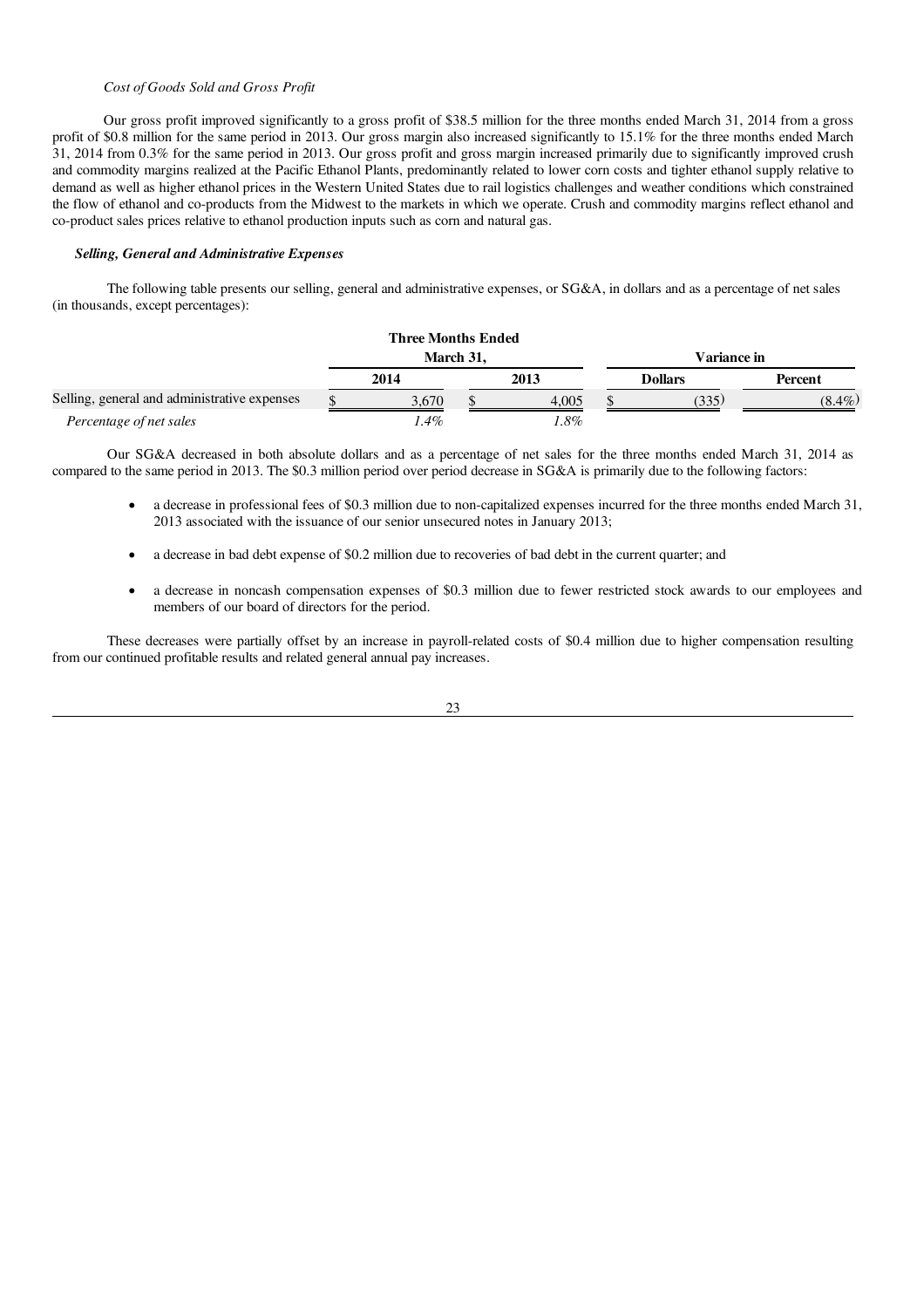### *Fair Value Adjustments*

The following table presents our fair value adjustments in dollars and as a percentage of net sales (in thousands, except percentages):

|                         | <b>Three Months Ended</b> |  |      |                |             |         |  |
|-------------------------|---------------------------|--|------|----------------|-------------|---------|--|
|                         | March 31.                 |  |      |                | Variance in |         |  |
|                         | 2014                      |  | 2013 | <b>Dollars</b> |             | Percent |  |
| Fair value adjustments  | 35.844                    |  | 692  |                | 35.152      | NΜ      |  |
| Percentage of net sales | 14.1%                     |  | 0.3% |                |             |         |  |

We issued certain warrants in various financing transactions from 2010 through 2013. These warrants were initially recorded at fair value and are adjusted quarterly. As a result of quarterly adjustments to their fair values, we recorded an expense of \$35.8 million and \$0.7 million for the three months ended March 31, 2014 and 2013, respectively. This change in fair value is primarily due to the increased number of warrants issued in the three months ended March 31, 2013 and the substantial increase in the market price of our common stock from December 31, 2013 to March 31, 2014 and because the exercise prices of these warrants were, as of March 31, 2014, well below the market price of our common stock. At December 31, 2013, the market price of our common stock was \$5.09 per share and our outstanding warrants had a weighted-average exercise price of \$7.27 per share. At March 31, 2014, the market price of our common stock had increased to \$15.58 per share, and our outstanding warrants were in-the-money and had significant intrinsic value.

These fair value adjustments will continue in future periods until all of our warrants are exercised or expire. These adjustments will generally reduce our net income or increase our net loss if the market price of our common stock increases on a quarter over quarter basis. Conversely, the adjustments will generally increase our net income or reduce our net loss if the market price of our common stock declines on a quarter over quarter basis.

## *Interest Expense, net*

The following table presents our interest expense, net in dollars and as a percentage of net sales (in thousands, except percentages):

|                         | <b>Three Months Ended</b> |  |        |         |             |         |  |
|-------------------------|---------------------------|--|--------|---------|-------------|---------|--|
|                         | March 31,                 |  |        |         | Variance in |         |  |
|                         | 2014                      |  | 2013   | Dollars |             | Percent |  |
| Interest expense, net   | 4.351                     |  | 3,481  |         | 870         | 25.0%   |  |
| Percentage of net sales | 1.7%                      |  | $.5\%$ |         |             |         |  |

Interest expense, net increased \$0.9 million to \$4.4 million for the three months ended March 31, 2014 from \$3.5 million for the same period in 2013. The \$0.9 million increase in interest expense, net is primarily due to increased amortization of debt discount due to our early retirement of a significant amount of our senior unsecured notes. We used the proceeds from exercises during the quarter of certain of our outstanding warrants to retire the senior unsecured notes earlier than originally projected.

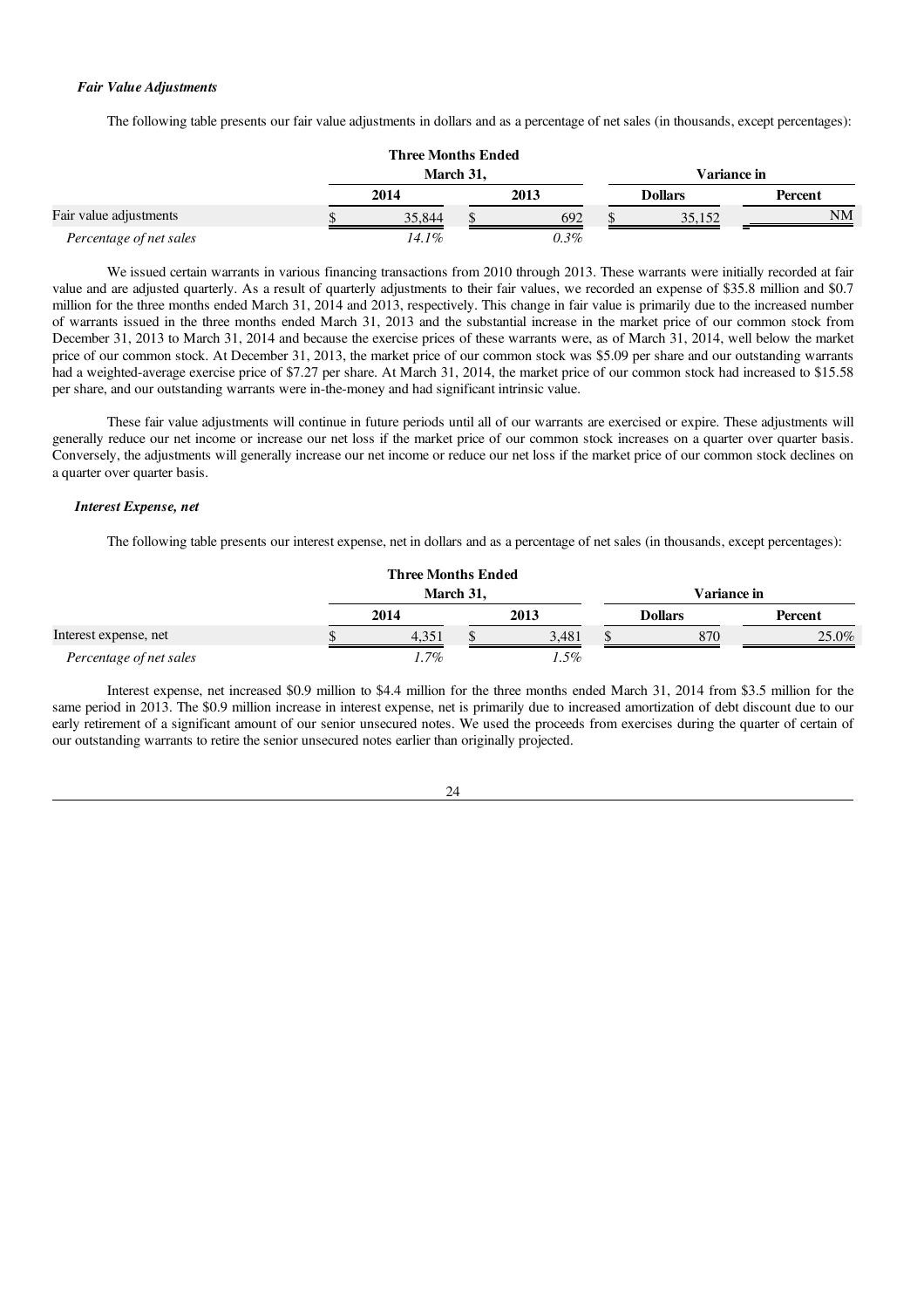### *Gain on Extinguishment of Debt*

The following table presents our gain on extinguishment of debt, net in dollars and as a percentage of net sales (in thousands, except percentages):

|                                | <b>Three Months Ended</b> |                        |  |             |         |  |
|--------------------------------|---------------------------|------------------------|--|-------------|---------|--|
|                                | March 31.                 |                        |  | Variance in |         |  |
|                                | 2014                      | 2013<br><b>Dollars</b> |  |             | Percent |  |
| Gain on extinguishment of debt |                           | 817                    |  | (817        | NΜ      |  |
| Percentage of net sales        | $-\%$                     | $0.4\%$                |  |             |         |  |

In March 2013, we extinguished certain PE Op Co. debt by paying \$0.8 million in cash less than the amount of the debt, and as such, recorded a gain on extinguishment of debt in an equivalent amount.

### *Other Expense, net*

The following table presents our other expense, net in dollars and as a percentage of net sales (in thousands, except percentages):

|                         | <b>Three Months Ended</b> |  |         |                |             |         |  |
|-------------------------|---------------------------|--|---------|----------------|-------------|---------|--|
|                         | March 31,                 |  |         |                | Variance in |         |  |
|                         | 2014                      |  | 2013    | <b>Dollars</b> |             | Percent |  |
| Other expense, net      | 227                       |  | 87      |                | 140         | 160.9%  |  |
| Percentage of net sales | 0.1%                      |  | $0.0\%$ |                |             |         |  |

Other expense, net increased by \$0.1 million to \$0.2 million for the three months ended March 31, 2014 from \$0.1 million for the same period in 2013. The \$0.1 million increase in other expense, net is primarily due to an increase in bank fees.

## *Provision for Income Taxes*

The following table presents our provision for income taxes in dollars and as a percentage of net sales (in thousands, except percentages):

|                            | <b>Three Months Ended</b> |  |                          |                |             |    |
|----------------------------|---------------------------|--|--------------------------|----------------|-------------|----|
|                            | March 31.                 |  |                          |                | Variance in |    |
|                            | 2014                      |  | 2013                     | <b>Dollars</b> | Percent     |    |
| Provision for income taxes | 3.270                     |  | $\overline{\phantom{m}}$ |                | 3.270       | NΜ |
| Percentage of net sales    | $1.3\%$                   |  | $-\%$                    |                |             |    |

For the three months ended March 31, 2014, although we incurred a net loss for the period, we generated income subject to income tax as a result of the nontax-deductible nature of our fair value adjustments. We did, however apply our net operating loss carryforwards to our potential taxable income and as a result, we recorded a deferred provision for income taxes of \$11.3 million, eliminating any need for a current tax provision or liability. Further, we reversed \$8.0 million of our valuation allowance against our net tax assets, resulting in a benefit to our provision for income taxes. Our remaining net operating loss carryforwards may be limited on an annual basis for the remainder of the year.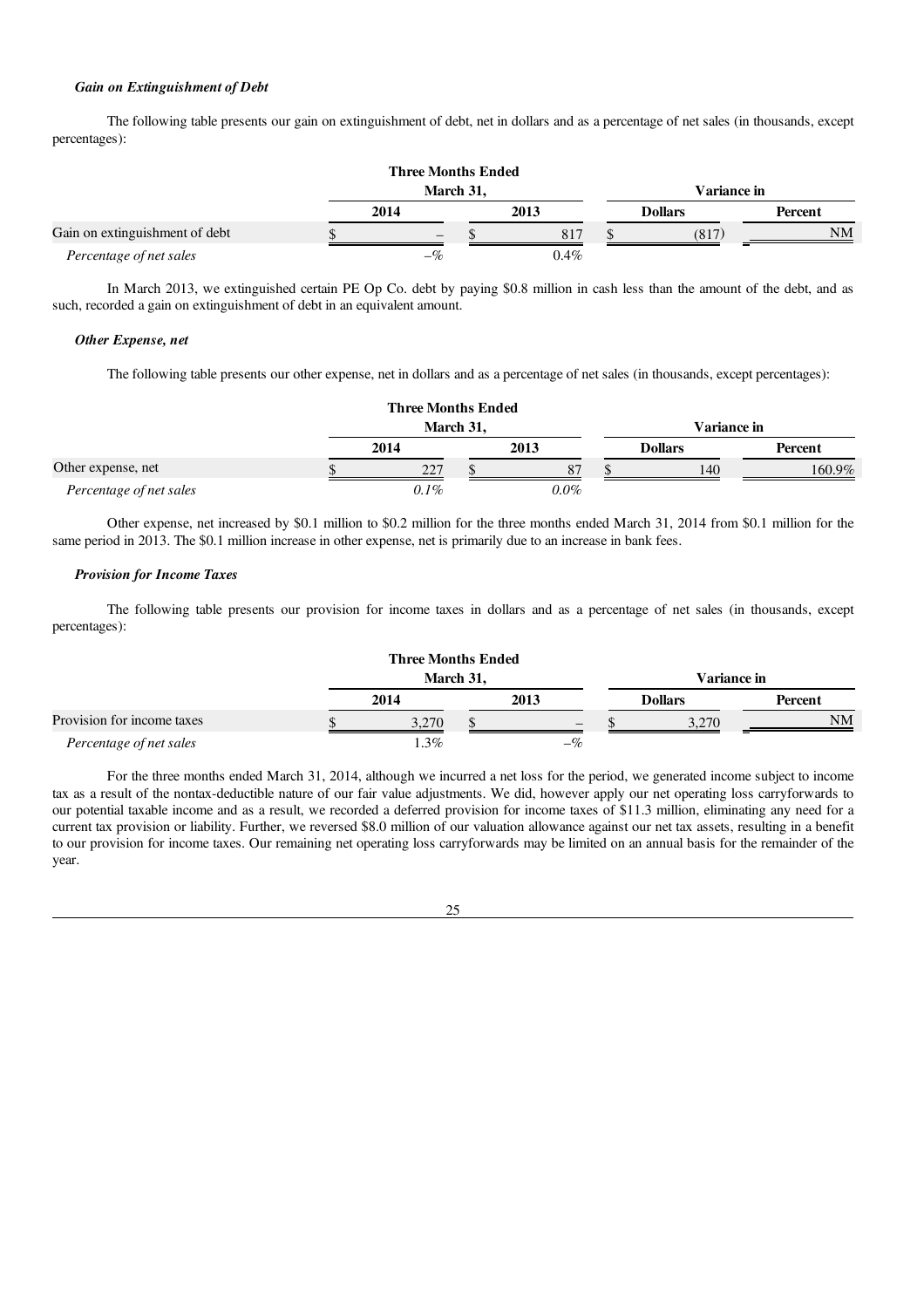## *Net (Income) Loss Attributed to Noncontrolling Interest*

The following table presents the portion of our net (income) loss attributed to noncontrolling interest in dollars and as a percentage of net sales (in thousands, except percentages):

|                                                            | <b>Three Months Ended</b><br>March 31, |         | Variance in    |         |
|------------------------------------------------------------|----------------------------------------|---------|----------------|---------|
|                                                            | 2014                                   | 2013    | <b>Dollars</b> | Percent |
| Net (income) loss attributed to noncontrolling<br>interest | (2.009)                                | 1,148   | (3,157)        | NΜ      |
| Percentage of net sales                                    | $(0.8\%)$                              | $0.5\%$ |                |         |

Net (income) loss attributed to noncontrolling interest relates to our consolidated treatment of PE Op Co., of which we are a 91% owner. For the three months ended March 31, 2014 and 2013, we consolidated the entire income statement of PE Op Co. However, because we owned only 91% and 83% of PE Op Co. for the three months ended March 31, 2014 and 2013, respectively, we reduced our consolidated net income (loss) for the noncontrolling interest, which was the ownership interest that we did not own.

### *Net Loss Attributed to Pacific Ethanol, Inc.*

The following table presents our net loss attributed to Pacific Ethanol, Inc. in dollars and as a percentage of net sales (in thousands, except percentages):

|                                              | <b>Three Months Ended</b> |           |         |             |         |
|----------------------------------------------|---------------------------|-----------|---------|-------------|---------|
|                                              |                           | March 31. |         | Variance in |         |
|                                              | 2014                      |           | 2013    | Dollars     | Percent |
| Net loss attributed to Pacific Ethanol, Inc. | 10.826                    |           | 5.454   | 5,372       | 98.5%   |
| Percentage of net sales                      | $4.3\%$                   |           | $2.4\%$ |             |         |

The increase in net loss attributed to Pacific Ethanol, Inc. was primarily due to our fair value adjustments during the period, which offset the impact of our increased ownership interest in PE Op Co. Our increased ownership interest in PE Op Co. resulted in higher operating income due to significantly improved commodity margins.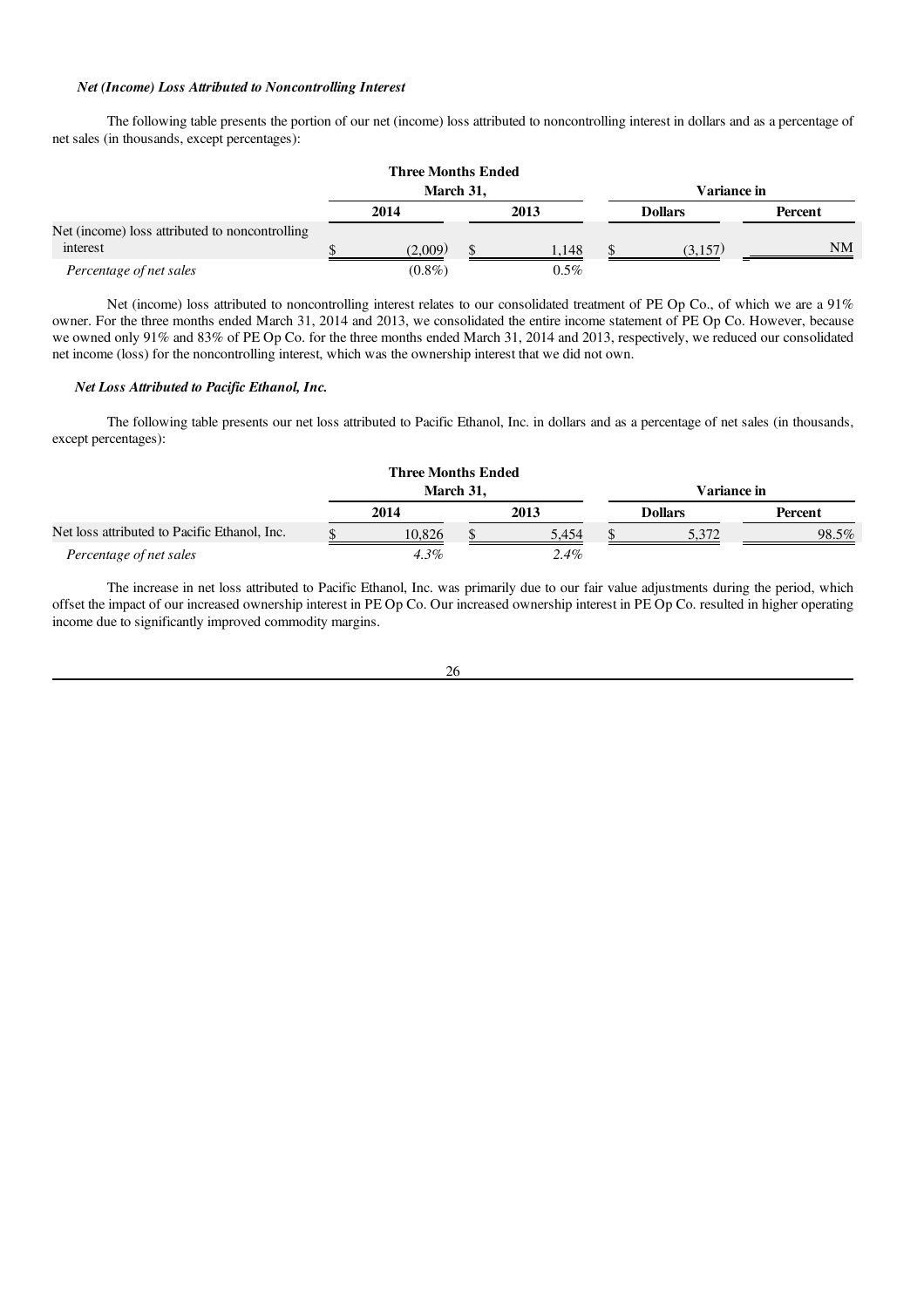### *Preferred Stock Dividends and Net Loss Attributed to Common Stockholders*

The following table presents our preferred stock dividends for our Series B Cumulative Convertible Preferred Stock, or Series B Preferred Stock, in dollars and as a percentage of net sales, and our net loss attributed to common stockholders in dollars and as a percentage of net sales (in thousands, except percentages):

|                                            | <b>Three Months Ended</b> |           |         |                |                |
|--------------------------------------------|---------------------------|-----------|---------|----------------|----------------|
|                                            |                           | March 31, |         | Variance in    |                |
|                                            | 2014                      |           | 2013    | <b>Dollars</b> | <b>Percent</b> |
| Preferred stock dividends                  | 312                       |           | 312     |                |                |
| Percentage of net sales                    | 0.1%                      |           | $0.1\%$ |                |                |
| Net loss attributed to common stockholders | 11,138                    |           | 5,766   | 5.372          | 93.2%          |
| Percentage of net sales                    | 4.4%                      |           | $2.6\%$ |                |                |

Shares of our Series B Preferred Stock are entitled to quarterly cumulative dividends payable in arrears in an amount equal to 7% per annum of the purchase price per share of the Series B Preferred Stock. We accrued and paid cash dividends on our Series B Preferred Stock in the aggregate amount of \$0.3 million for the three months ended March 31, 2014 and 2013.

### Liquidity and Capital Resources

During the three months ended March 31, 2014, we funded our operations primarily from cash flow from operations, cash on hand, proceeds from warrant exercises and borrowings under our credit facilities. These funds were used to fund our operations and make debt payments of an aggregate of \$34.2 million. In addition, we raised net proceeds of \$26.0 million through the sale of our common stock in a public offering in April 2014.

Our current available capital resources consist of cash on hand and amounts available for borrowing under Kinergy's credit facility. In addition, the Plant Owners have credit facilities for use in the operations of the Pacific Ethanol Plants. We expect that our future available capital resources will consist primarily of our remaining cash balances, amounts available for borrowing, if any, under Kinergy's credit facility, cash generated from Kinergy's ethanol marketing business, fees paid under our asset management agreement relating to our operation of the Pacific Ethanol Plants, proceeds from warrant exercises and dividends, if any, in respect of our ownership interest in PE Op Co.

We believe that current and future available capital resources, revenues generated from operations, and other existing sources of liquidity, including our credit facilities, will be adequate to meet our anticipated working capital and capital expenditure requirements for at least the next twelve months. If, however, our capital requirements or cash flow vary materially from our current projections, if crush and commodity margins, which reflect ethanol and co-product sales prices relative to ethanol production inputs such as corn and natural gas, decline in any material respect, or if other unforeseen circumstances occur, we may require additional financing. Our failure to raise capital, if and when needed, could restrict our growth or hinder our ability to compete.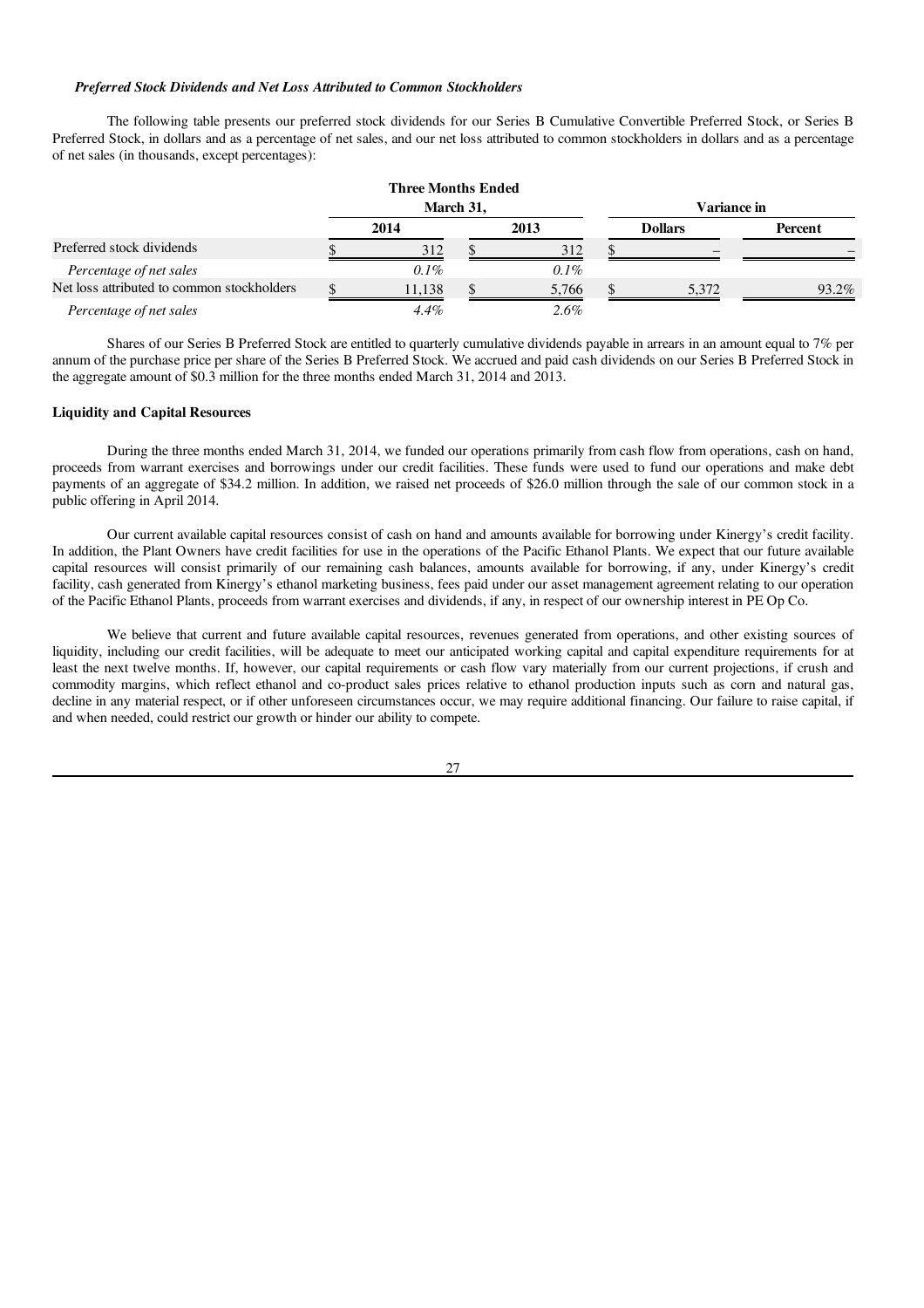#### *Quantitative Quarter-End Liquidity Status*

We believe that the following amounts provide insight into our liquidity and capital resources. The following selected financial information should be read in conjunction with our consolidated financial statements and notes to consolidated financial statements included elsewhere in this report, and the other sections of "Management's Discussion and Analysis of Financial Condition and Results of Operations" contained in this report (dollars in thousands):

|                                   |          | March 31, 2014 | December 31, 2013 | <b>Variance</b> |
|-----------------------------------|----------|----------------|-------------------|-----------------|
| Cash and cash equivalents         |          | 7.846          | \$<br>5.151       | 52.3%           |
| Current assets                    |          | 99.787         | \$<br>79,377      | 25.7%           |
| Current liabilities               | <b>S</b> | 35,699         | \$<br>28.216      | 26.5%           |
| Notes payable, current portion    |          |                | 750               | $(100.0)\%$     |
| Notes payable, noncurrent portion | Ъ        | 71.645         | \$<br>98,408      | $(27.2)\%$      |
| Working capital                   |          | 64.088         | 51.161            | 25.3%           |
| Working capital ratio             |          | 2.80           | 2.81              | $(0.4)\%$       |

#### *Change in Working Capital and Cash Flows*

Working capital increased to \$64.1 million at March 31, 2014 from \$51.2 million at December 31, 2013 as a result of an increase in current assets of \$20.4 million, which was partially offset by an increase in current liabilities of \$7.5 million.

Current assets increased primarily due to an increase in accounts receivable of \$16.1 million predominantly due to a higher volume of production gallons sold at higher ethanol sales prices, an increase in inventories of \$4.9 million, and an increase in cash and cash equivalents of \$2.7 million, which were partially offset by decreases in prepaid inventory of \$3.0 million and other current assets of \$0.4 million. Current liabilities increased primarily due to increases in trade accounts payable of \$5.0 million resulting from higher sales volumes, a reclassification from noncurrent liabilities of \$3.7 million of accrued preferred dividends, which were partially offset by a decrease in other current liabilities of \$2.4 million.

Cash provided by operating activities of \$22.9 million resulted primarily from non-cash fair value adjustments of \$35.8 million, increases in accounts payable and accrued expenses of \$5.4 million due to higher sales volumes, changes in deferred income taxes of \$3.3 million, depreciation and amortization of \$3.2 million, decreases in prepaid inventory of \$3.0 million and amortization of debt discount of \$1.6 million, which were partially offset by our consolidated net loss of \$8.8 million and increases in accounts receivable of \$16.1 million and inventories of \$5.0 million due to higher sales volumes.

Cash used in our investing activities of \$1.8 million resulted from additions to property and equipment.

Cash used in financing activities of \$18.3 million resulted from repayments of our senior unsecured notes and the Plant Owners' borrowings of \$32.4 million and our related party note payable of \$0.8 million, principal payments on capital leases of \$1.1 million and cash payment of dividends in respect of our Series B Preferred Stock of \$0.3 million, which were partially offset by the proceeds from exercises of our warrants in the aggregate amount of \$12.1 million and net proceeds from borrowings under Kinergy's line of credit of \$4.1 million.

## *Kinergy Operating Line of Credit*

Kinergy maintains an operating line of credit for an aggregate amount of up to \$30.0 million, with an optional accordion feature for up to an additional \$10.0 million. The credit facility expires on December 31, 2015. Interest accrues under the credit facility at a rate equal to (i) the three-month London Interbank Offered Rate ("LIBOR"), plus (ii) a specified applicable margin ranging between 2.25% and 3.25%. The credit facility's monthly unused line fee is 0.50% of the amount by which the maximum credit under the facility exceeds the average daily principal balance. Payments that may be made by Kinergy to Pacific Ethanol as reimbursement for management and other services provided by Pacific Ethanol to Kinergy are limited under the terms of the credit facility to \$1.0 million per fiscal quarter in 2014 and \$1.1 million per fiscal quarter in 2015.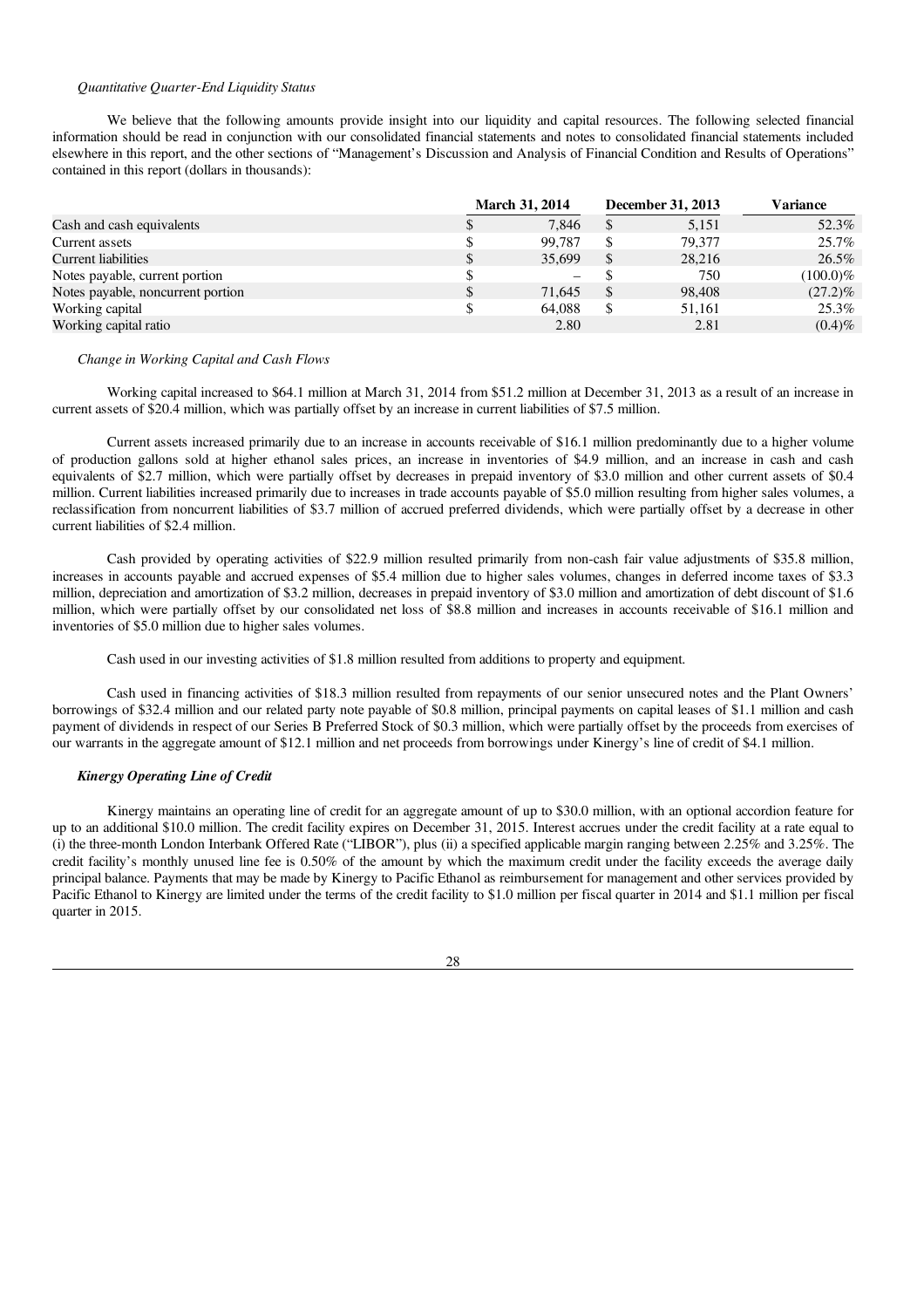The credit facility also includes the accounts receivable of Pacific Ag. Products, LLC, or PAP, one of our indirect wholly-owned subsidiaries, as additional collateral. Payments that may be made by PAP to Pacific Ethanol as reimbursement for management and other services provided by Pacific Ethanol to PAP are limited under the terms of the credit facility to the extent that quarterly payments would result in PAP recording less than \$0.1 million of net income in the quarter.

Kinergy and PAP are collectively required to generate aggregate earnings before interest, taxes, depreciation and amortization, or EBITDA, of \$0.5 million, measured at the end of each calendar month, for each three calendar month period and EBITDA of \$1.3 million, measured at the end of each calendar month, for each six calendar month period. Further, for all monthly periods, Kinergy and PAP must collectively maintain a fixed-charge coverage ratio (calculated as a twelve-month rolling EBITDA divided by the sum of interest expense, capital expenditures, principal payments of indebtedness, indebtedness from capital leases and taxes paid during such twelve-month rolling period) of at least 2.0 and are prohibited from incurring any additional indebtedness (other than specific intercompany indebtedness) or making any capital expenditures in excess of \$0.1 million absent the lender's prior consent. Kinergy and PAP's obligations under the credit facility are secured by a first-priority security interest in all of their assets in favor of the lender.

The following table summarizes Kinergy's financial covenants and actual results for the periods presented (dollars in thousands):

|                                          | Three Months Ended<br>March 31. |        |    |       |              | <b>Years Ended</b><br>December 31. |               |       |  |
|------------------------------------------|---------------------------------|--------|----|-------|--------------|------------------------------------|---------------|-------|--|
|                                          |                                 | 2014   |    | 2013  |              | 2013                               |               | 2012  |  |
| <b>EBITDA Requirement - Three Months</b> | \$                              | 500    | \$ | 450   | $\mathbb{S}$ | 450                                | $\mathcal{S}$ | 450   |  |
| Actual                                   | <b>Φ</b>                        | 8.216  | S. | 2,765 | \$           | 3,252                              | \$            | 1,165 |  |
| Excess                                   | \$                              | 7,716  | \$ | 2,315 | $\mathbb{S}$ | 2,802                              | \$            | 715   |  |
| EBITDA Requirement – Six Months          | \$                              | 1.300  | \$ | 1,100 | $\mathbb{S}$ | 1.100                              | <sup>\$</sup> | 1,100 |  |
| Actual                                   | \$                              | 11.468 | S  | 3,930 | \$           | 4,131                              | S.            | 3,282 |  |
| Excess                                   | \$                              | 10,168 | \$ | 2,830 | $\mathbb{S}$ | 3,031                              | \$            | 2,182 |  |
| Fixed Charge Coverage Ratio Requirement  |                                 | 2.00   |    | 2.00  |              | 2.00                               |               | 2.00  |  |
| Actual                                   |                                 | 13.56  |    | 17.84 |              | 8.64                               |               | 8.84  |  |
| Excess                                   |                                 | 11.56  |    | 15.84 |              | 6.64                               |               | 6.84  |  |

Pacific Ethanol has guaranteed all of Kinergy's obligations under the credit facility. As of March 31, 2014, Kinergy had an available borrowing base under the credit facility of \$6.9 million and an outstanding balance of \$23.1 million.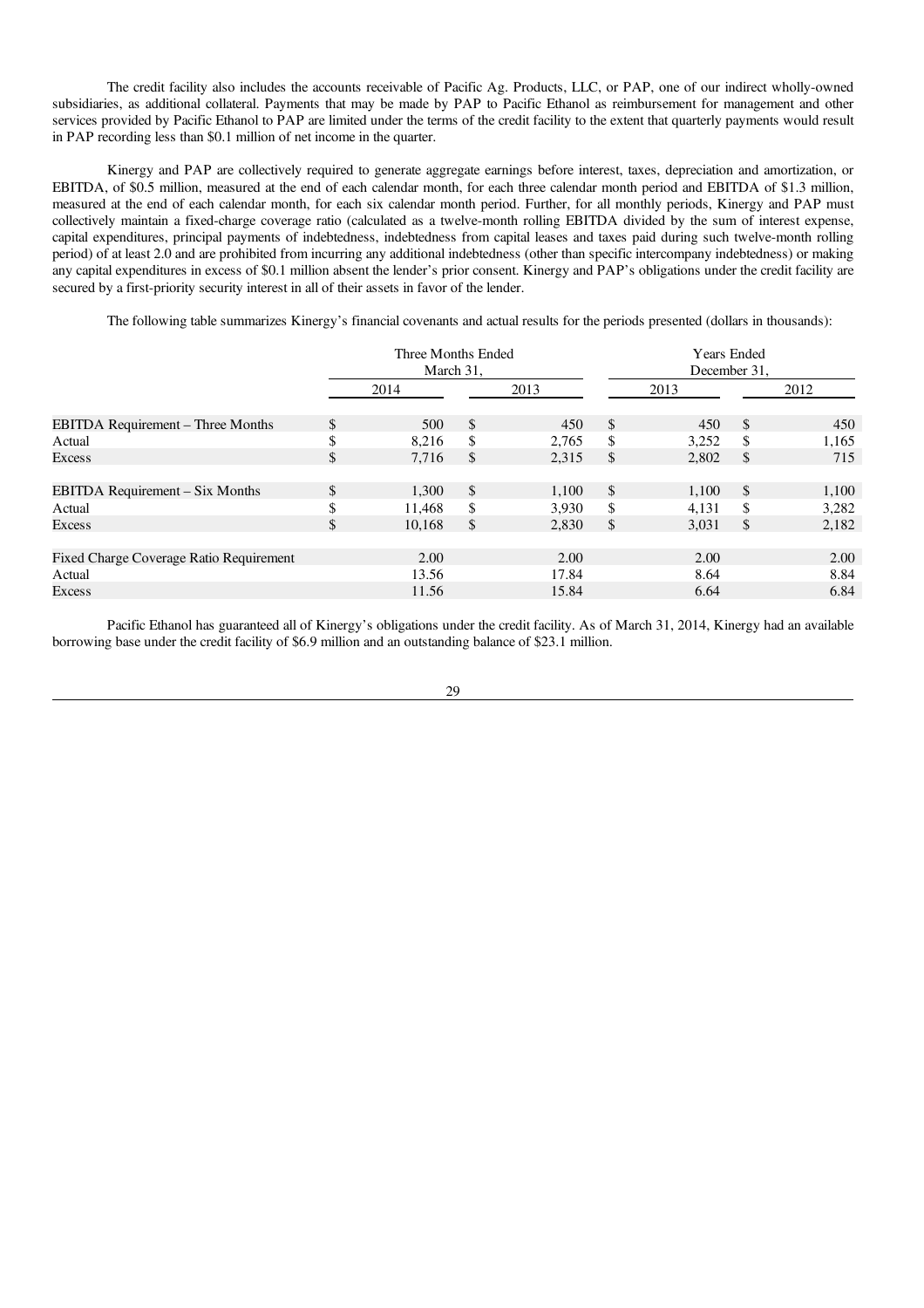#### *Plant Owners' Term Debt and Operating Lines of Credit*

The Plant Owners' debt as of March 31, 2014 consisted of a \$32.5 million tranche A-1 term loan and a \$26.3 million tranche A-2 term loan. Pacific Ethanol, Inc. holds \$27.1 million of these term loans, which are eliminated in consolidation. The Plant Owners' availability under their revolving lines of credit was \$50.4 million, which was subsequently reduced to \$35.0 million. The term debt requires monthly interest payments at a floating rate equal to the three-month LIBOR or the Prime Rate of interest, at the Plant Owners' election, plus 10.0%. The revolving credit facilities require monthly interest payments at a floating rate equal to the three-month LIBOR or the Prime Rate of interest, at the Plant Owners' election, plus 10.0% and 4.5% for the \$20.0 million and \$15.0 million facilities, respectively. At March 31, 2014, the average interest rate was approximately 11.00%. Repayments of principal are based on available free cash flow of the Plant Owners, until maturity, when all principal amounts are due.

Since April 1, 2014, we made \$16.0 million in principal payments in cash under the revolving credit facility, resulting in an outstanding balance of \$0 million as of April 25, 2014, with aggregate borrowing availability of \$35.0 million.

All of the term loans and revolving credit facilities represent permanent financing and are secured by a perfected, first-priority security interest in all of the assets, including inventories and all rights, title and interest in all tangible and intangible assets, of the Plant Owners. The Plant Owners' creditors do not have recourse to Pacific Ethanol, Inc.

#### *Pacific Ethanol Debt*

#### *Senior Unsecured Notes*

On January 11, 2013 we issued and sold \$22.2 million in aggregate principal amount of senior unsecured notes, or January 2013 Notes, and warrants to purchase an aggregate of 1.7 million shares of our common stock for aggregate net proceeds of \$22.1 million. The warrants have an exercise price of \$6.32 per share and expire in January 2018.

If we issue equity or equity-linked securities, receive interest from any purchased and outstanding Plant Owners' term debt, conduct certain sales of assets or incur certain indebtedness, then we will be obligated to prepay the January notes using all net cash proceeds from the transaction, provided that any net proceeds received in connection with an equity-linked issuance must be used to either prepay the notes or purchase certain outstanding debt issued by the Plant Owners. Interest on the notes is payable in cash in arrears on the fifteenth day of each month beginning on March 15, 2013. Subject to the satisfaction of certain equity conditions, at our option, we may elect to pay interest due and payable in shares of our common stock, provided that the interest rate applicable to any outstanding amounts we pay in shares of common stock will increase by 2% per annum from the then applicable interest rate for the period for which such interest is paid. The number of shares to be issued for any particular interest payment equals the quotient of  $(x)$  the amount of interest payable (assuming payment in shares), divided by (y) the product of (i) the weighted average price of our common stock for the thirty trading days immediately preceding (but excluding) the payment due date, and (ii) 0.95. During 2013, we made principal payments in cash on our January 2013 Notes in the aggregate amount of \$6.2 million. In addition, we issued 0.5 million shares of our common stock as a \$2.0 million principal payment.

The January 2013 Notes mature on March 30, 2016 and bear interest at a rate of 5% per annum, subject to adjustment. Payments due under the January 2013 Notes rank senior to all of our other indebtedness, including the indebtedness of our subsidiaries, other than certain permitted senior indebtedness.

As of March 31, 2014, the aggregate outstanding principal balance of the January 2013 Notes was \$1.0 million. As of the filing of this report, we have fully repaid the remaining principal balance on these notes.

## *Note Payable to Related Party*

We repaid in cash a note payable to our Chief Executive Officer totaling \$0.8 million on March 31, 2014.

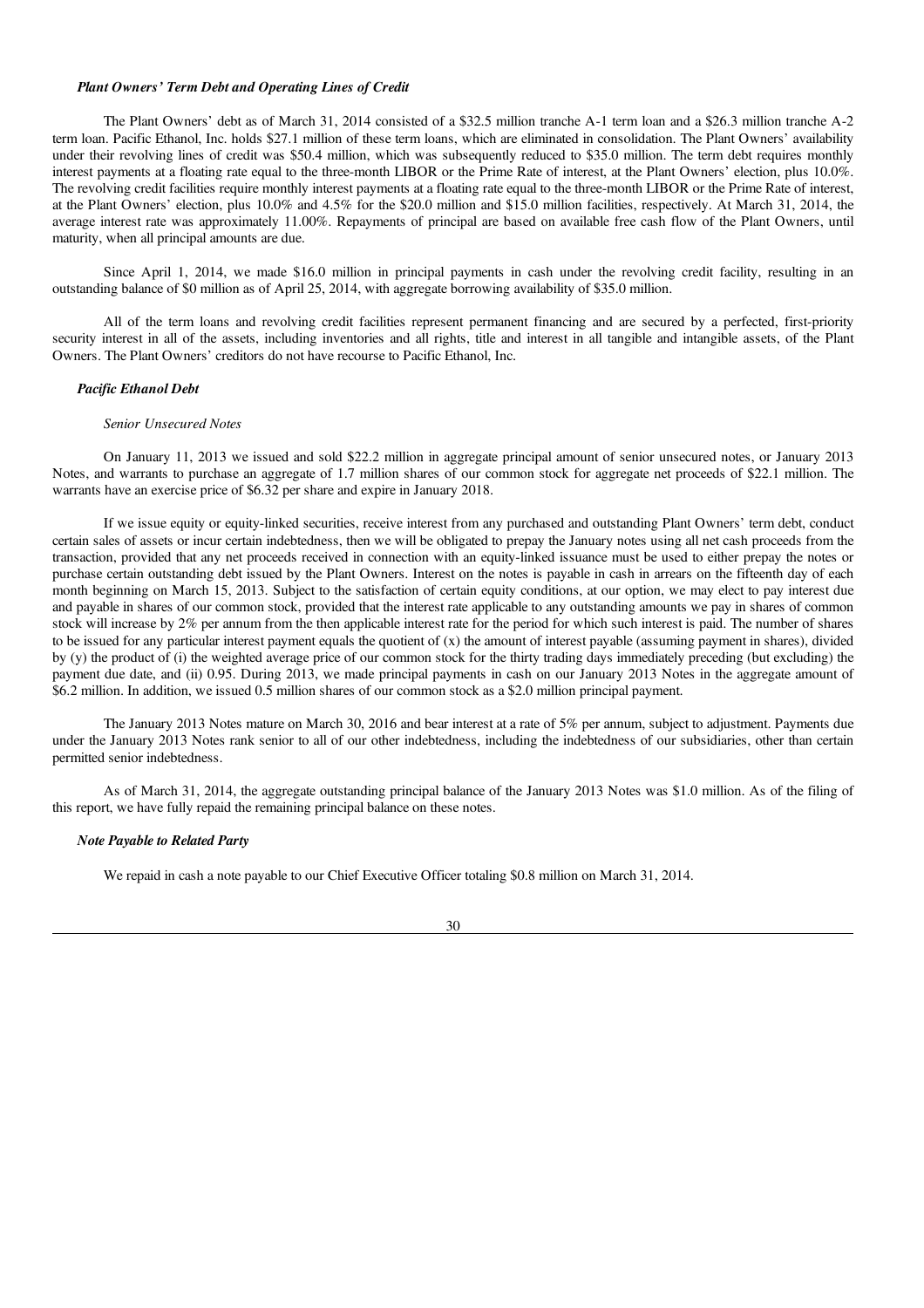### Effects of Inflation

The impact of inflation was not significant to our financial condition or results of operations for the three months ended March 31, 2014 and 2013.

### Impact of New Accounting Pronouncements

None.

## ITEM 3. QUANTITATIVE AND QUALITATIVE DISCLOSURES ABOUT MARKET RISK.

Not applicable.

## ITEM 4. CONTROLS AND PROCEDURES.

### *Evaluation of Disclosure Controls and Procedures*

We conducted an evaluation under the supervision and with the participation of our management, including our Chief Executive Officer and Chief Financial Officer, of the effectiveness of the design and operation of our disclosure controls and procedures. The term "disclosure controls and procedures," as defined in Rules 13a-15(e) and 15d-15(e) under the Securities Exchange Act of 1934, as amended, or Exchange Act, means controls and other procedures of a company that are designed to ensure that information required to be disclosed by the company in the reports it files or submits under the Exchange Act is recorded, processed, summarized and reported, within the time periods specified in the Securities and Exchange Commission's rules and forms. Disclosure controls and procedures also include, without limitation, controls and procedures designed to ensure that information required to be disclosed by a company in the reports that it files or submits under the Exchange Act is accumulated and communicated to the company's management, including its principal executive and principal financial officers, or persons performing similar functions, as appropriate, to allow timely decisions regarding required disclosure. Based on this evaluation, our Chief Executive Officer and Chief Financial Officer concluded as of March 31, 2014 that our disclosure controls and procedures were effective at a reasonable assurance level.

### *Changes in Internal Control over Financial Reporting*

There were no changes during the most recently completed fiscal quarter that have materially affected or are reasonably likely to materially affect, our internal control over financial reporting, as defined in Rules 13a-15(f) and 15d-15(f) under the Exchange Act.

# *Inherent Limitations on the Ef ectiveness of Controls*

Management does not expect that our disclosure controls and procedures or our internal control over financial reporting will prevent or detect all errors and all fraud. A control system, no matter how well conceived and operated, can provide only reasonable, not absolute, assurance that the objectives of the control systems are met. Further, the design of a control system must reflect the fact that there are resource constraints, and the benefits of controls must be considered relative to their costs. Because of the inherent limitations in a cost-effective control system, no evaluation of internal control over financial reporting can provide absolute assurance that misstatements due to error or fraud will not occur or that all control issues and instances of fraud, if any, have been or will be detected.

These inherent limitations include the realities that judgments in decision-making can be faulty and that breakdowns can occur because of a simple error or mistake. Controls can also be circumvented by the individual acts of some persons, by collusion of two or more people, or by management override of the controls. The design of any system of controls is based in part on certain assumptions about the likelihood of future events, and there can be no assurance that any design will succeed in achieving its stated goals under all potential future conditions. Projections of any evaluation of controls effectiveness to future periods are subject to risks. Over time, controls may become inadequate because of changes in conditions or deterioration in the degree of compliance with policies or procedures.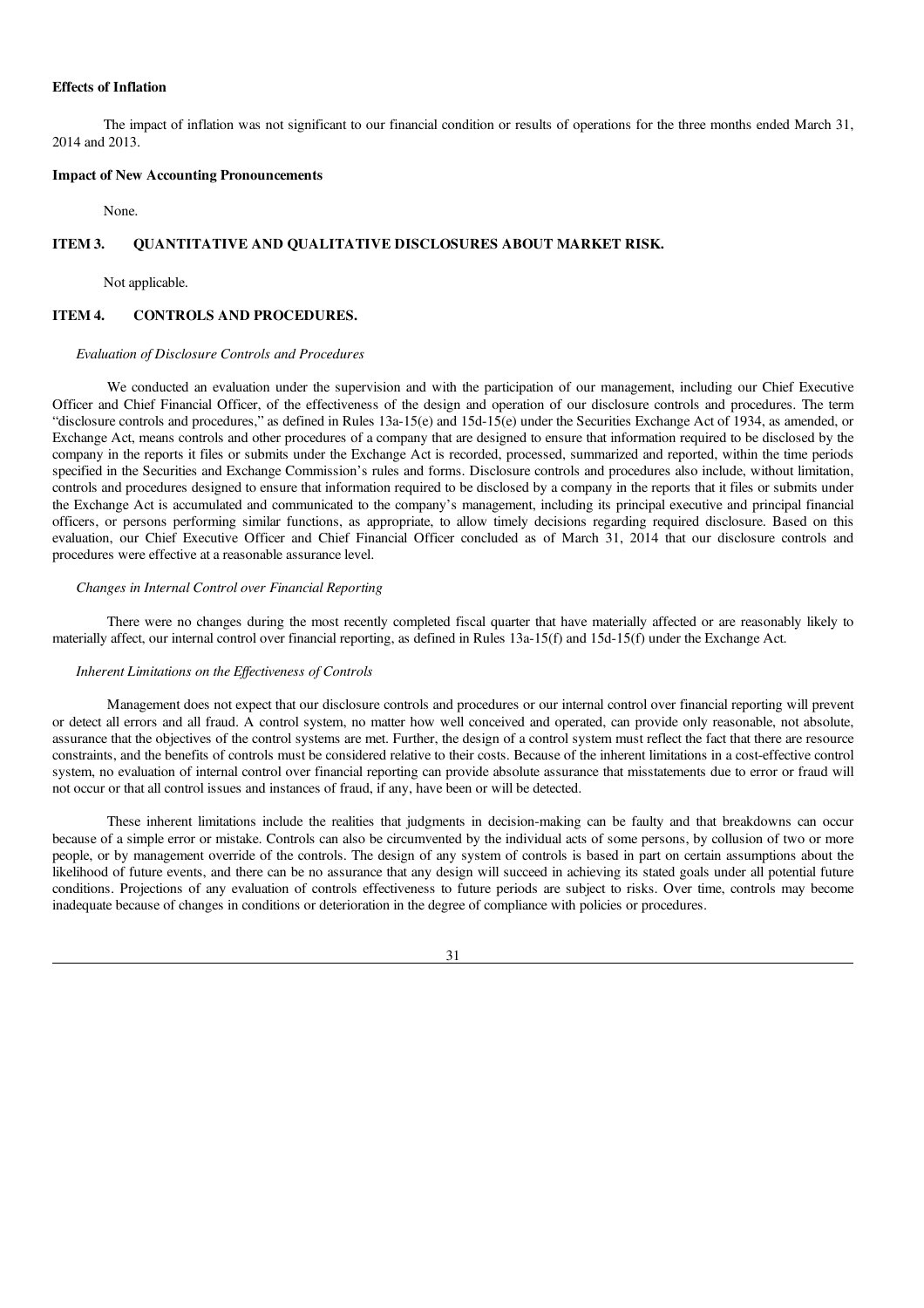## PART II - OTHER INFORMATION

#### ITEM 1. LEGAL PROCEEDINGS.

We are subject to legal proceedings, claims and litigation arising in the ordinary course of business. While the amounts claimed may be substantial, the ultimate liability cannot presently be determined because of considerable uncertainties that exist. Therefore, it is possible that the outcome of those legal proceedings, claims and litigation could adversely affect our quarterly or annual operating results or cash flows when resolved in a future period. However, based on facts currently available, management believes such matters will not adversely affect in any material respect our financial position, results of operations or cash flows.

On May 24, 2013, GS CleanTech Corporation ("GS CleanTech"), filed a suit in the United States District Court for the Eastern District of California, Sacramento Division (Case No.: 2:13-CV-01042-JAM-AC), naming Pacific Ethanol, Inc. as a defendant. On August 29, 2013, the case was transferred to the United States District Court for the Southern District of Indiana and made part of the pre-existing multi-district litigation involving GS CleanTech and multiple defendants. The suit alleges infringement of a patent assigned to GS CleanTech by virtue of certain corn oil separation technology in use at one or more of the ethanol production facilities in which we have an interest, including Pacific Ethanol Stockton LLC ("PE Stockton"), located in Stockton, California. The complaint seeks preliminary and permanent injunctions against us, prohibiting future infringement on the patent owned by GS CleanTech and damages in an unspecified amount adequate to compensate GS CleanTech for the alleged patent infringement, but in any event no less than a reasonable royalty for the use made of the inventions of the patent, plus attorney's fees. We have since answered the complaint and counterclaimed that the patent claims at issue, as well as the claims in several related patents, are invalid and unenforceable and that we are not infringing. Pacific Ethanol, Inc. does not itself use any corn oil separation technology and may seek a dismissal on those grounds.

On March 17 and March 18, 2014, GS CleanTech filed suit naming as defendants two of our subsidiaries: PE Stockton and Pacific Ethanol Magic Valley, LLC ("PE Magic Valley"). The claims are similar to those filed against Pacific Ethanol, Inc. in May 2013. These two cases, currently pending in the United States District Court for the Eastern District of California and United States District Court for the Eastern District of Idaho, respectively, will be transferred to the multi-district litigation division in United States District Court for the Southern District of Indiana, where the case against Pacific Ethanol, Inc. is pending, in accordance with a Conditional Transfer Order issued by the Judicial Panel on Multidistrict Litigation on March 27, 2014. Although PE Stockton and PE Magic Valley do separate and market corn oil, Pacific Ethanol, Inc., PE Stockton and PE Magic Valley strongly disagree that either of the subsidiaries use corn oil separation technology that infringes the patent owned by GS CleanTech. Pacific Ethanol, Inc., together with PE Stockton and PE Magic Valley, expect to mount vigorous defenses that include noninfringement, unenforceability, and invalidity of each of the patents at issue.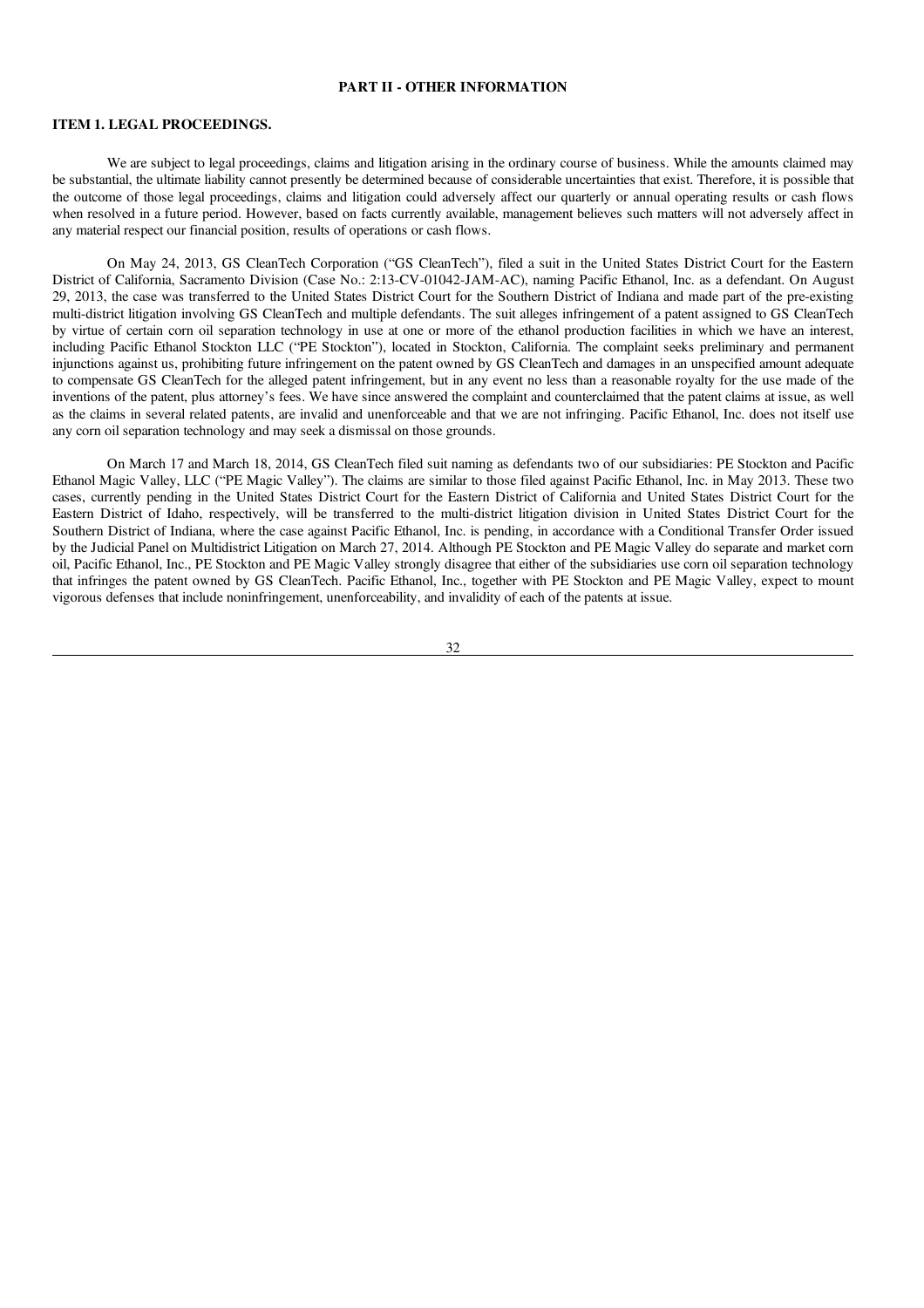### ITEM 1A. RISK FACTORS.

Our operations and financial results are subject to various risks and uncertainties, including those described below, which could adversely affect our business, financial condition, results of operations, cash flows, and the market price of our common stock.

## Risks Related to our Business

## We have incurred significant losses and negative operating cash flow in the past and we may incur losses and negative operating cash *flow in the future, which may hamper our operations and impede us from expanding our business.*

We have incurred significant losses and negative operating cash flow in the past. For 2013 and 2012, we incurred consolidated net losses of approximately \$1.2 million and \$43.4 million, respectively, and in 2012 incurred negative operating cash flow of negative \$20.8 million. We may incur losses and negative operating cash flow in the future. We expect to rely on cash on hand and cash, if any, generated from our operations and from future financing activities, to fund all of the cash requirements of our business. Continued losses and negative operating cash flow may hamper our operations and impede us from expanding our business.

## Our results of operations and our ability to operate at a profit is largely dependent on managing the costs of corn and natural gas and the prices of ethanol, WDG and other ethanol co-products, all of which are subject to significant volatility and uncertainty.

Our results of operations are highly impacted by commodity prices, including the cost of corn and natural gas that we must purchase, and the prices of ethanol, WDG and other ethanol co-products that we sell. Prices and supplies are subject to and determined by market and other forces over which we have no control, such as weather, domestic and global demand, supply shortages, export prices and various governmental policies in the United States and around the world.

As a result of price volatility of corn, natural gas, ethanol, WDG and other ethanol co-products, our results of operations may fluctuate substantially. In addition, increases in corn or natural gas prices or decreases in ethanol, WDG or other ethanol co-product prices may make it unprofitable to operate. In fact, some of our marketing activities will likely be unprofitable in a market of generally declining ethanol prices due to the nature of our business. For example, to satisfy customer demands, we maintain certain quantities of ethanol inventory for subsequent resale. Moreover, we procure much of our inventory outside the context of a marketing arrangement and therefore must buy ethanol at a price established at the time of purchase and sell ethanol at an index price established later at the time of sale that is generally reflective of movements in the market price of ethanol. As a result, our margins for ethanol sold in these transactions generally decline and may turn negative as the market price of ethanol declines.

No assurance can be given that corn or natural gas can be purchased at, or near, current or any particular prices or that ethanol, WDG or other ethanol co-products will sell at, or near, current or any particular prices. Consequently, our results of operations and financial position may be adversely affected by increases in the price of corn or natural gas or decreases in the price of ethanol, WDG or other ethanol coproducts.

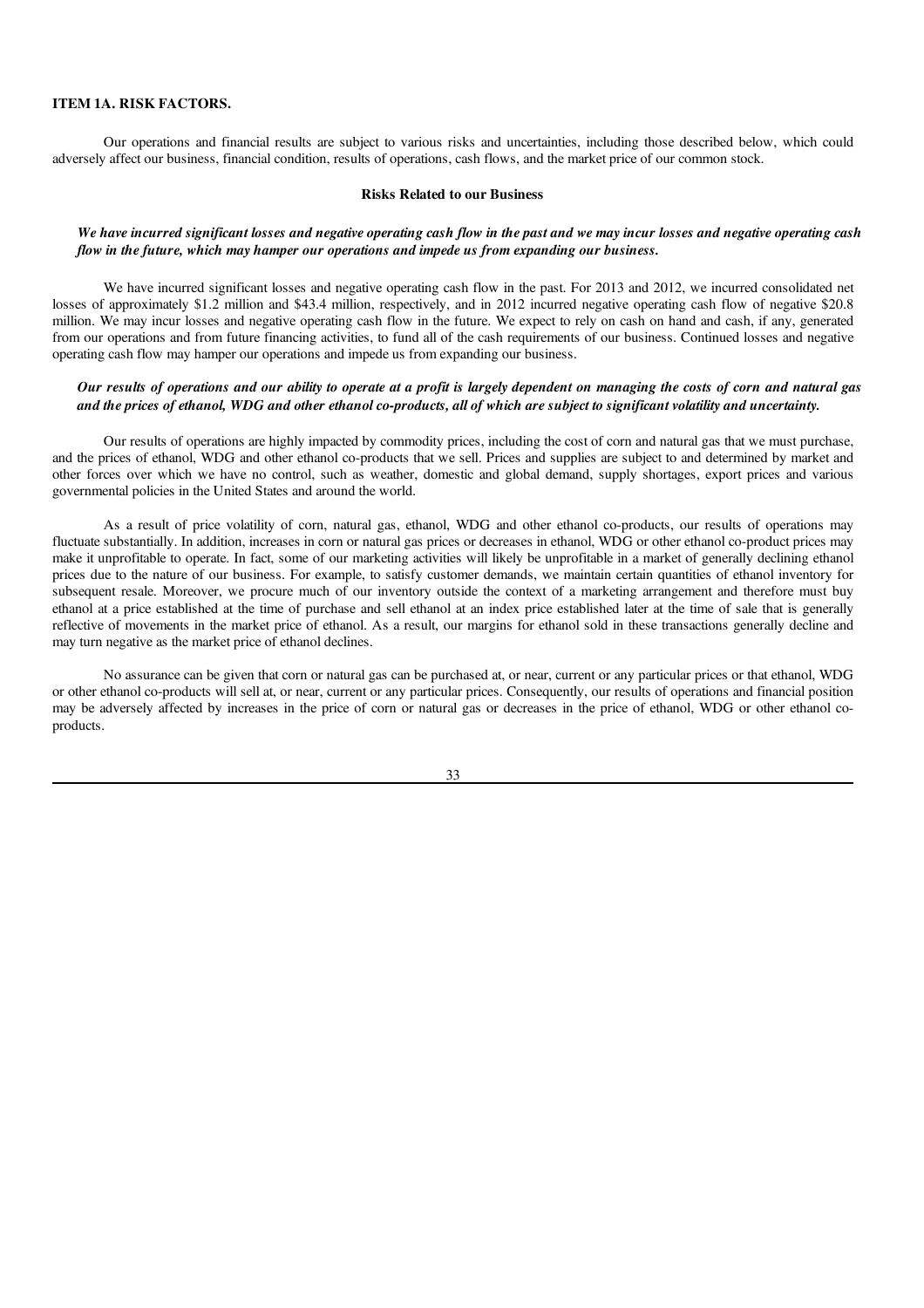Over the past several years, the spread between ethanol and corn prices has fluctuated significantly. Recently, corn crush margins, measured by the spread between ethanol and corn prices, have contracted since their peak near the end of the first quarter of 2014. Fluctuations are likely to continue to occur. A sustained narrow spread, whether as a result of sustained high or increased corn prices or sustained low or decreased ethanol prices, would adversely affect our results of operations and financial position. Further, combined revenues from sales of ethanol, WDG and other ethanol co-products could decline below the marginal cost of production, which may force us to suspend production of ethanol, WDG and ethanol co-products at some or all of the Pacific Ethanol Plants.

### Increased ethanol production may cause a decline in ethanol prices or prevent ethanol prices from rising, and may have other *negative effects, adversely impacting our results of operations, cash flows and financial condition.*

We believe that the most significant factor influencing the price of ethanol has been the substantial increase in ethanol production in recent years. Domestic ethanol production capacity has increased steadily from an annualized rate of 1.5 billion gallons per year in January 1999 to 14.9 billion gallons in 2013 according to the Renewable Fuels Association. In addition, due to significantly improved ethanol production margins, we anticipate that owners of idle ethanol production facilities, many of which were idled due to poor production margins, will restart operations, thereby resulting more abundant ethanol supplies and inventories. Any increase in the demand for ethanol may not be commensurate with increases in the supply of ethanol, thus leading to lower ethanol prices. Also, demand for ethanol could be impaired due to a number of factors, including regulatory developments and reduced United States gasoline consumption. Reduced gasoline consumption has occurred in the past and could occur in the future as a result of increased gasoline or oil prices. Any of these outcomes could have a material adverse effect on our results of operations, cash flows and financial condition.

## The market price of ethanol is volatile and subject to large fluctuations, which may cause our profitability or losses to fluctuate *significantly.*

The market price of ethanol is volatile and subject to large fluctuations. The market price of ethanol is dependent upon many factors, including the supply of ethanol and the price of gasoline, which is in turn dependent upon the price of petroleum which is highly volatile and difficult to forecast. For example, the ethanol prices, as reported by the CBOT, ranged from \$1.61 to \$2.74 per gallon during 2013 and corn prices, as reported by the CBOT, ranged from \$4.12 to \$7.41 per bushel during 2013. Recently, ethanol prices as reported by the CBOT have declined from \$3.46 at March 31, 2014 to \$2.26 at April 30, 2014. Fluctuations in the market price of ethanol may cause our profitability or losses to fluctuate significantly.

### Some of our marketing activities will likely be unprofitable in a market of generally declining ethanol prices due to the nature of our *business.*

Some of our marketing activities will likely be unprofitable in a market of generally declining ethanol prices due to the nature of our business. For example, to satisfy customer demands, we maintain certain quantities of ethanol inventory for subsequent resale. Moreover, we procure much of our inventory outside the context of a marketing arrangement and therefore must buy ethanol at a price established at the time of purchase and sell ethanol at an index price established later at the time of sale that is generally reflective of movements in the market price of ethanol. As a result, our margins for ethanol sold in these transactions generally decline and may turn negative as the market price of ethanol declines.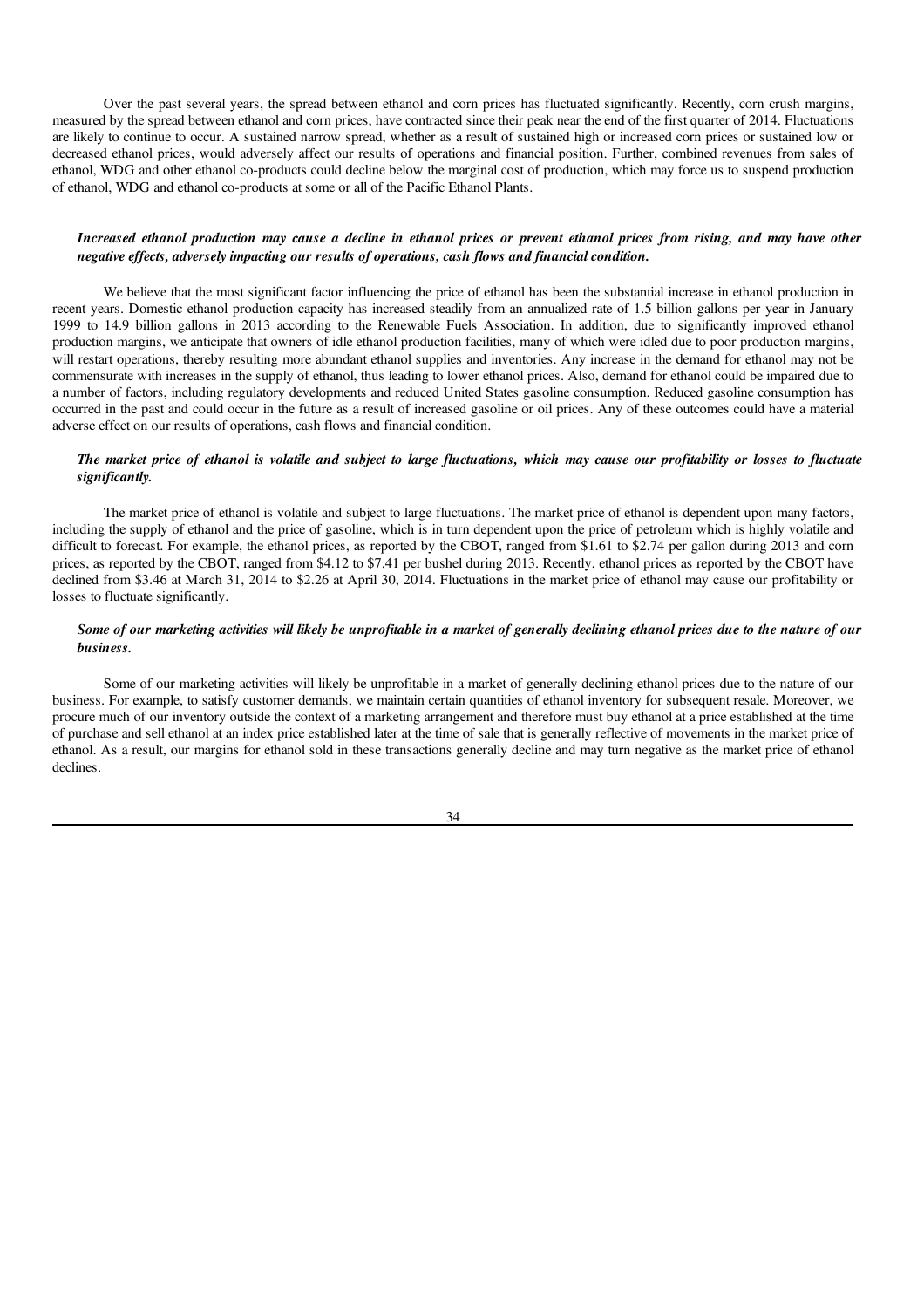#### Disruptions in ethanol production infrastructure may adversely affect our business, results of operations and financial condition.

Our business depends on the continuing availability of rail, road, port, storage and distribution infrastructure. In particular, due to limited storage capacity at the Pacific Ethanol Plants and other considerations related to production efficiencies, the Pacific Ethanol Plants depend on just-in-time delivery of corn. The production of ethanol also requires a significant and uninterrupted supply of other raw materials and energy, primarily water, electricity and natural gas. The prices of electricity and natural gas have fluctuated significantly in the past and may fluctuate significantly in the future. Local water, electricity and gas utilities may not be able to reliably supply the water, electricity and natural gas that the Pacific Ethanol Plants will need or may not be able to supply those resources on acceptable terms. Any disruptions in the ethanol production infrastructure, whether caused by labor difficulties, earthquakes, storms, other natural disasters or human error or malfeasance or other reasons, could prevent timely deliveries of corn or other raw materials and energy and may require the Pacific Ethanol Plants to halt production which could have a material adverse effect on our business, results of operations and financial condition.

## We and the Pacific Ethanol Plants may engage in hedging transactions and other risk mitigation strategies that could harm our *results of operations.*

In an attempt to partially offset the effects of volatility of ethanol prices and corn and natural gas costs, the Pacific Ethanol Plants may enter into contracts to fix the price of a portion of their ethanol production or purchase a portion of their corn or natural gas requirements on a forward basis. In addition, we may engage in other hedging transactions involving exchange-traded futures contracts for corn, natural gas and unleaded gasoline from time to time. The financial statement impact of these activities is dependent upon, among other things, the prices involved and our ability to sell sufficient products to use all of the corn and natural gas for which forward commitments have been made. Hedging arrangements also expose us to the risk of financial loss in situations where the other party to the hedging contract defaults on its contract or, in the case of exchange-traded contracts, where there is a change in the expected differential between the underlying price in the hedging agreement and the actual prices paid or received by us. As a result, our results of operations and financial condition may be adversely affected by fluctuations in the price of corn, natural gas, ethanol and unleaded gasoline.

## Operational difficulties at the Pacific Ethanol Plants could negatively impact sales volumes and could cause us to incur substantial *losses.*

Operations at the Pacific Ethanol Plants are subject to labor disruptions, unscheduled downtimes and other operational hazards inherent in the ethanol production industry, including equipment failures, fires, explosions, abnormal pressures, blowouts, pipeline ruptures, transportation accidents and natural disasters. Some of these operational hazards may cause personal injury or loss of life, severe damage to or destruction of property and equipment or environmental damage, and may result in suspension of operations and the imposition of civil or criminal penalties. Insurance obtained by the Pacific Ethanol Plants may not be adequate to fully cover the potential operational hazards described above or the Pacific Ethanol Plants may not be able to renew this insurance on commercially reasonable terms or at all.

Moreover, the production facilities at the Pacific Ethanol Plants may not operate as planned or expected. All of these facilities are designed to operate at or above a specified production capacity. The operation of these facilities is and will be, however, subject to various uncertainties. As a result, these facilities may not produce ethanol and its co-products at expected levels. In the event any of these facilities do not run at their expected capacity levels, our business, results of operations and financial condition may be materially and adversely affected.

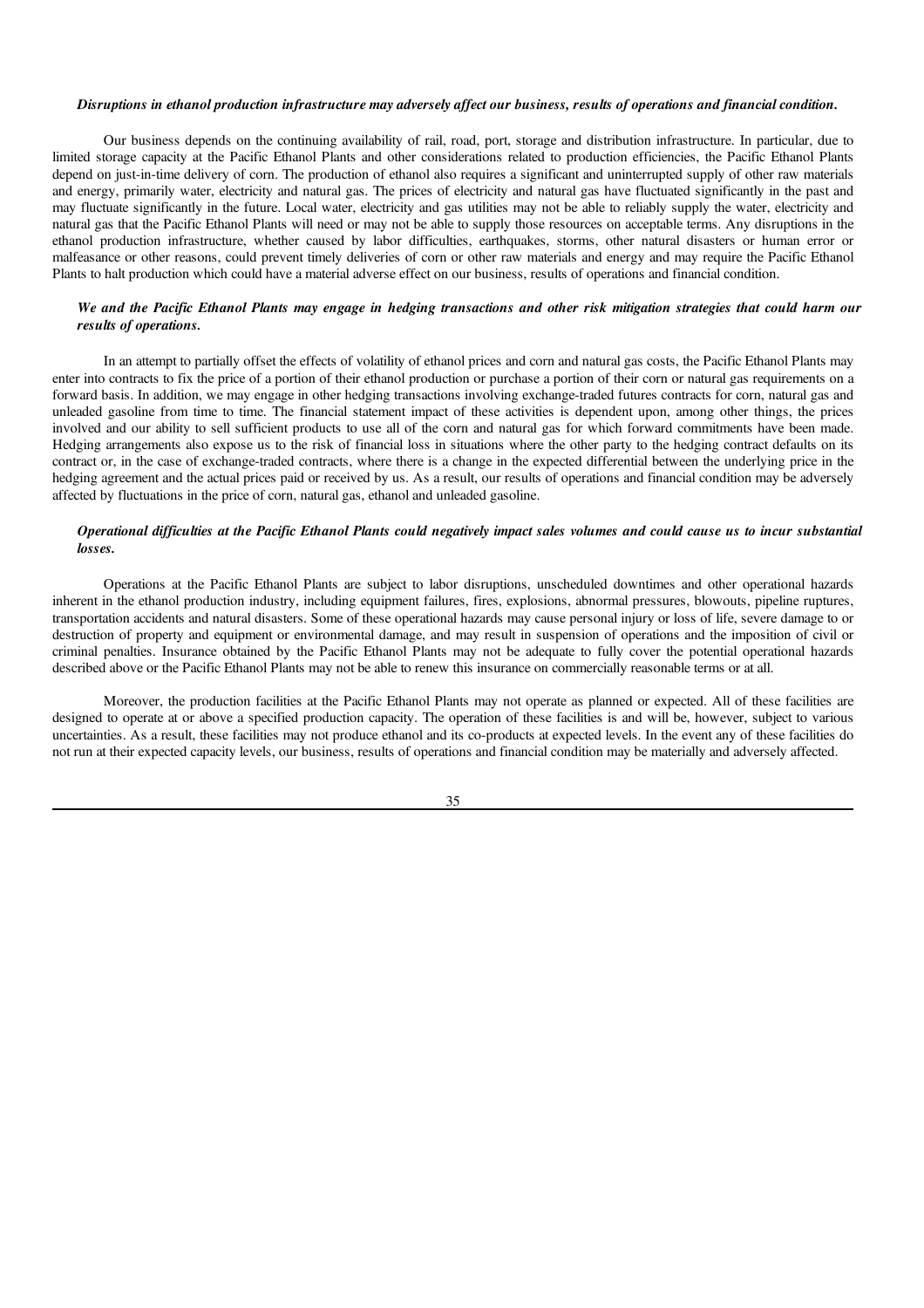### The United States ethanol industry is highly dependent upon certain federal and state legislation and regulation and any changes in legislation or regulation could have a material adverse effect on our results of operations, cash flows and financial condition.

The United States Environmental Protection Agency, or EPA, has implemented a Renewable Fuel Standard, or RFS, pursuant to the Energy Policy Act of 2005 and the Energy Independence and Security Act of 2007. The RFS program sets annual quotas for the quantity of renewable fuels (such as ethanol) that must be blended into motor fuels consumed in the United States. The domestic market for ethanol is significantly impacted by federal mandates under the RFS program for volumes of renewable fuels (such as ethanol) required to be blended with gasoline. The national RFS minimum requirement of 13.8 billion gallons of conventional biofuels (or ethanol derived from corn starch) to be consumed in the United States in 2013 reflected approximated current domestic production levels of such ethanol. Future demand of ethanol will be largely dependent upon incentives to blend ethanol into motor fuels, including the relative price of gasoline versus ethanol, the relative octane value of ethanol, constraints in the ability of vehicles to use higher ethanol blends, the national RFS, and other applicable environmental requirements. Any significant increase in production capacity above the national RFS minimum requirements may have an adverse impact on ethanol prices.

Legislation aimed at reducing or eliminating the renewable fuel use required by the national RFS has been introduced in the United States Congress. On April 10, 2013 the Renewable Fuel Standard Elimination Act was introduced as H.R. 1461. The bill is targeted to repeal the national RFS. Also introduced on April 10, 2013 was the RFS Reform Bill, H.R. 1462, which would prohibit more than ten percent ethanol in gasoline and reduce the national RFS mandated volume of renewable fuel. On May 14, 2013, the Domestic Alternatives Fuels Act of 2013 was introduced in the United States House of Representatives as H.R. 1959 to allow ethanol produced from natural gas to be used to meet the national RFS mandate. These bills were assigned to a congressional committee, which will consider them before possibly sending any on to the House or Senate as a whole. Our operations could be adversely impacted if the RFS Reform Act of 2013, the RFS Elimination Act of 2013, or other legislation is enacted that reduces the national RFS volume requirements.

Under the provisions of the Clean Air Act, as amended by the Energy Independence and Security Act of 2007, the EPA has limited authority to waive or reduce the mandated national RFS requirements, which authority is subject to consultation with the Secretaries of Agriculture and Energy, and based on a determination that there is inadequate domestic renewable fuel supply or implementation of the applicable requirements would severely harm the economy or environment of a state, region or the United States. On November 15, 2013, the EPA released its Notice of Proposed Rulemaking for the 2014 Renewable Fuel Standard. The EPA proposes setting the 2014 Renewable Volume Obligations, or RVO, for key categories of biofuel covered by the national RFS below the 2014 volumes set in 2007 by the Energy Independence and Security Act of 2007 and below the 2013 volumes. The proposal seeks comment on a range of total renewable fuel volumes for 2014, which includes a proposed total RVO of 15.2 billion gallons for total renewable fuel blended into transportation fuels of which corn ethanol would be approximately 13.0 billion gallons, down from the original legislative target of 18.15 billion gallons for total renewable fuels of which corn ethanol would have been approximately 14.4 billion gallons and 0.8 billion gallons less of corn ethanol than what was required in 2013. Our operations could be adversely impacted if the EPA accepts the proposed RVOs.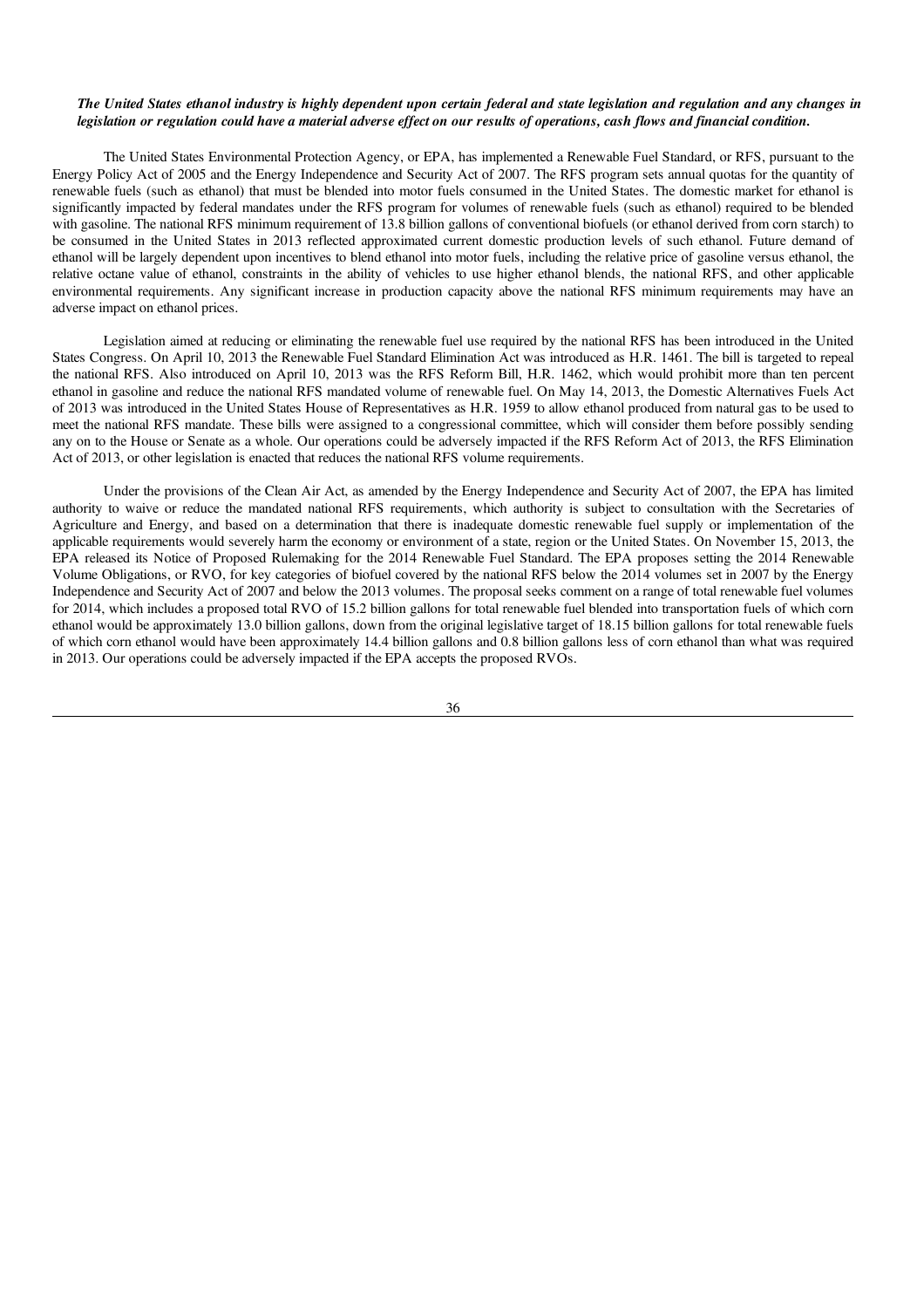## Future demand for ethanol is uncertain and may be affected by changes to federal mandates, public perception, consumer acceptance and overall consumer demand for transportation fuel, any of which could negatively affect demand for ethanol and our results of *operations.*

Although many trade groups, academics and governmental agencies have supported ethanol as a fuel additive that promotes a cleaner environment, others have criticized ethanol production as consuming considerably more energy and emitting more greenhouse gases than other biofuels and potentially depleting water resources. Some studies have suggested that corn-based ethanol is less efficient than ethanol produced from other feedstock and that it negatively impacts consumers by causing prices to increase for dairy, meat and other food generated from livestock that consume corn. Additionally, ethanol critics contend that corn supplies are redirected from international food markets to domestic fuel markets. If negative views of corn-based ethanol production gain acceptance, support for existing measures promoting use and domestic production of corn-based ethanol could decline, leading to reduction or repeal of federal mandates, which would adversely affect the demand for ethanol. These views could also negatively impact public perception of the ethanol industry and acceptance of ethanol as an alternative fuel.

There are limited markets for ethanol beyond those established by federal mandates. Discretionary blending and E85 blending are important secondary markets. Discretionary blending is often determined by the price of ethanol versus the price of gasoline. In periods when discretionary blending is financially unattractive, the demand for ethanol may be reduced. Also, the demand for ethanol is affected by the overall demand for transportation fuel, which peaked in 2007 and has been declining steadily since then. Demand for transportation fuel is affected by the number of miles traveled by consumers and the fuel economy of vehicles. Market acceptance of E15 may partially offset the effects of decreases in transportation fuel demand. A reduction in the demand for ethanol and ethanol co-products may depress the value of our products, erode our margins and reduce our ability to generate revenue or to operate profitably. Consumer acceptance of E15 and E85 fuels is needed before ethanol can achieve any significant growth in market share relative to other transportation fuels.

## The ethanol production and marketing industry is extremely competitive. Many of our significant competitors have greater production and financial resources and one or more of these competitors could use their greater resources to gain market share at our expense. In addition, a number of Kinergy's suppliers may circumvent the marketing services we provide, causing our sales and profitability to *decline.*

The ethanol production and marketing industry is extremely competitive. Many of our significant competitors in the ethanol production and marketing industry, including Archer Daniels Midland Company and Valero Energy Corporation, have substantially greater production and/or financial resources. As a result, our competitors may be able to compete more aggressively and sustain that competition over a longer period of time. Successful competition will require a continued high level of investment in marketing and customer service and support. Our limited resources relative to many significant competitors may cause us to fail to anticipate or respond adequately to new developments and other competitive pressures. This failure could reduce our competitiveness and cause a decline in market share, sales and profitability. Even if sufficient funds are available, we may not be able to make the modifications and improvements necessary to compete successfully.

We also face increasing competition from international suppliers. Currently, international suppliers produce ethanol primarily from sugar cane and have cost structures that are generally substantially lower than the cost structures of the Pacific Ethanol Plants. Any increase in domestic or foreign competition could cause the Pacific Ethanol Plants to reduce their prices and take other steps to compete effectively, which could adversely affect their and our results of operations and financial condition.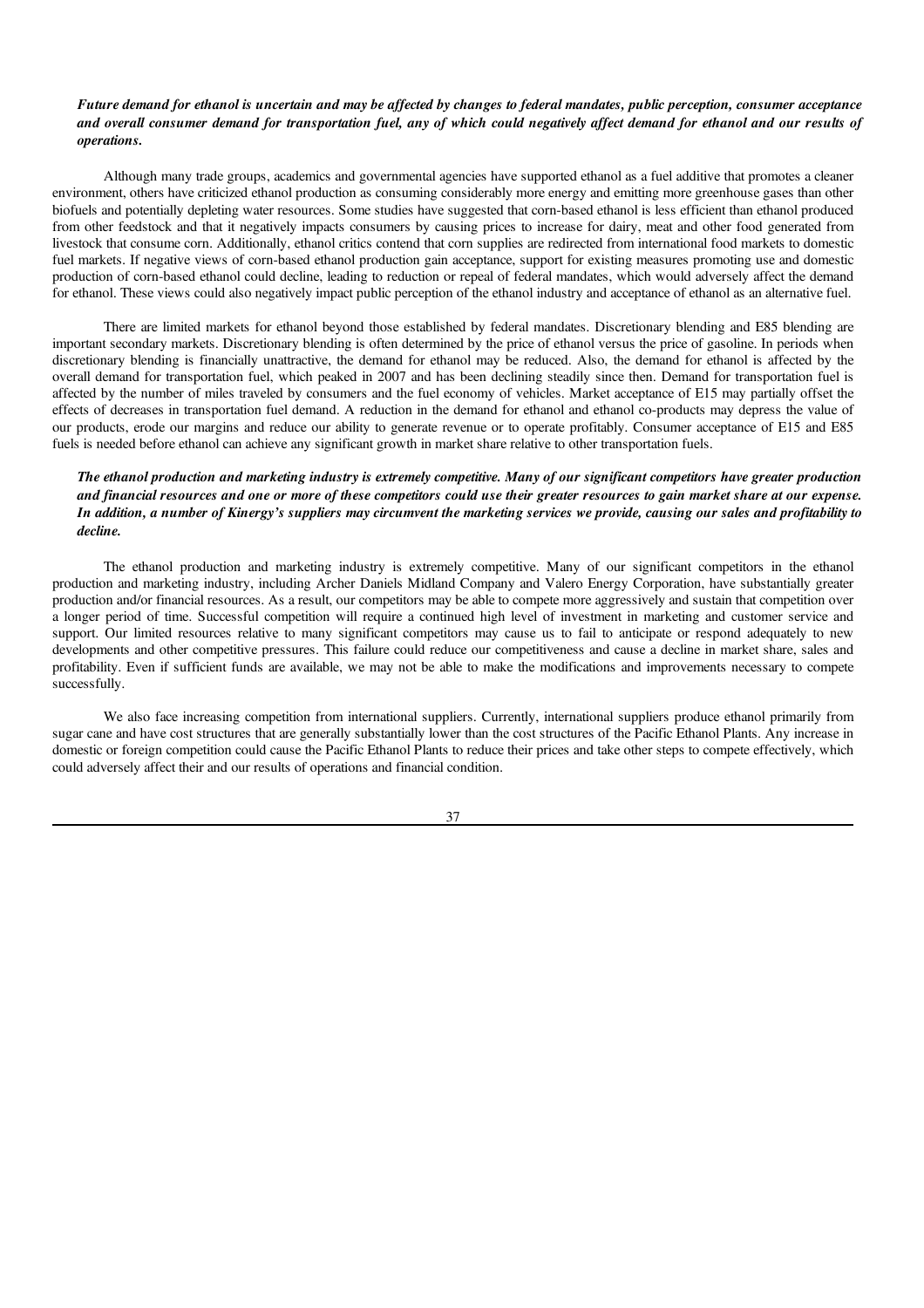In addition, some of our suppliers are potential competitors and, especially if the price of ethanol reaches historically high levels, they may seek to capture additional profits by circumventing our marketing services in favor of selling directly to our customers. If one or more of our major suppliers, or numerous smaller suppliers, circumvent our marketing services, our sales and profitability may decline.

## If Kinergy fails to satisfy its financial covenants under its credit facility, it may experience a loss or reduction of that facility, which *would have a material adverse effect on our financial condition and results of operations.*

We are substantially dependent on Kinergy's credit facility to help finance its operations. Kinergy must satisfy monthly financial covenants under its credit facility, including covenants regarding its earnings before interest, taxes, depreciation and amortization (EBITDA) and fixed-charge coverage ratios. Kinergy will be in default under its credit facility if it fails to satisfy any financial covenant. A default may result in the loss or reduction of the credit facility. The loss of Kinergy's credit facility, or a significant reduction in Kinergy's borrowing capacity under the facility, would result in Kinergy's inability to finance a significant portion of its business and would have a material adverse effect on our financial condition and results of operations.

## The high concentration of our sales within the ethanol marketing and production industry could result in a significant reduction in *sales and negatively affect our profitability if demand for ethanol declines*.

We expect to be completely focused on the marketing and production of ethanol and its co-products for the foreseeable future. We may be unable to shift our business focus away from the marketing and production of ethanol to other renewable fuels or competing products. Accordingly, an industry shift away from ethanol or the emergence of new competing products may reduce the demand for ethanol. A downturn in the demand for ethanol would likely materially and adversely affect our sales and profitability.

## In addition to ethanol produced by the Pacific Ethanol Plants, we also depend on a small number of third-party suppliers for a significant portion of the ethanol we sell. If any of these suppliers does not continue to supply us with ethanol in adequate amounts, we may be unable to satisfy the demands of our customers and our sales, profitability and relationships with our customers will be *adversely affected.*

In addition to the ethanol produced by the Pacific Ethanol Plants, we also depend, and expect to continue to depend for the foreseeable future, on a small number of third-party suppliers for a significant portion of the total amount of ethanol that we sell. Our thirdparty suppliers are primarily located in the Midwestern United States. The delivery of ethanol from these suppliers is therefore subject to delays resulting from inclement weather and other conditions. If any of these suppliers is unable or declines for any reason to continue to supply us with ethanol in adequate amounts, we may be unable to replace that supplier and source other supplies of ethanol in a timely manner, or at all, to satisfy the demands of our customers. If this occurs, our sales, profitability and our relationships with our customers will be adversely affected.

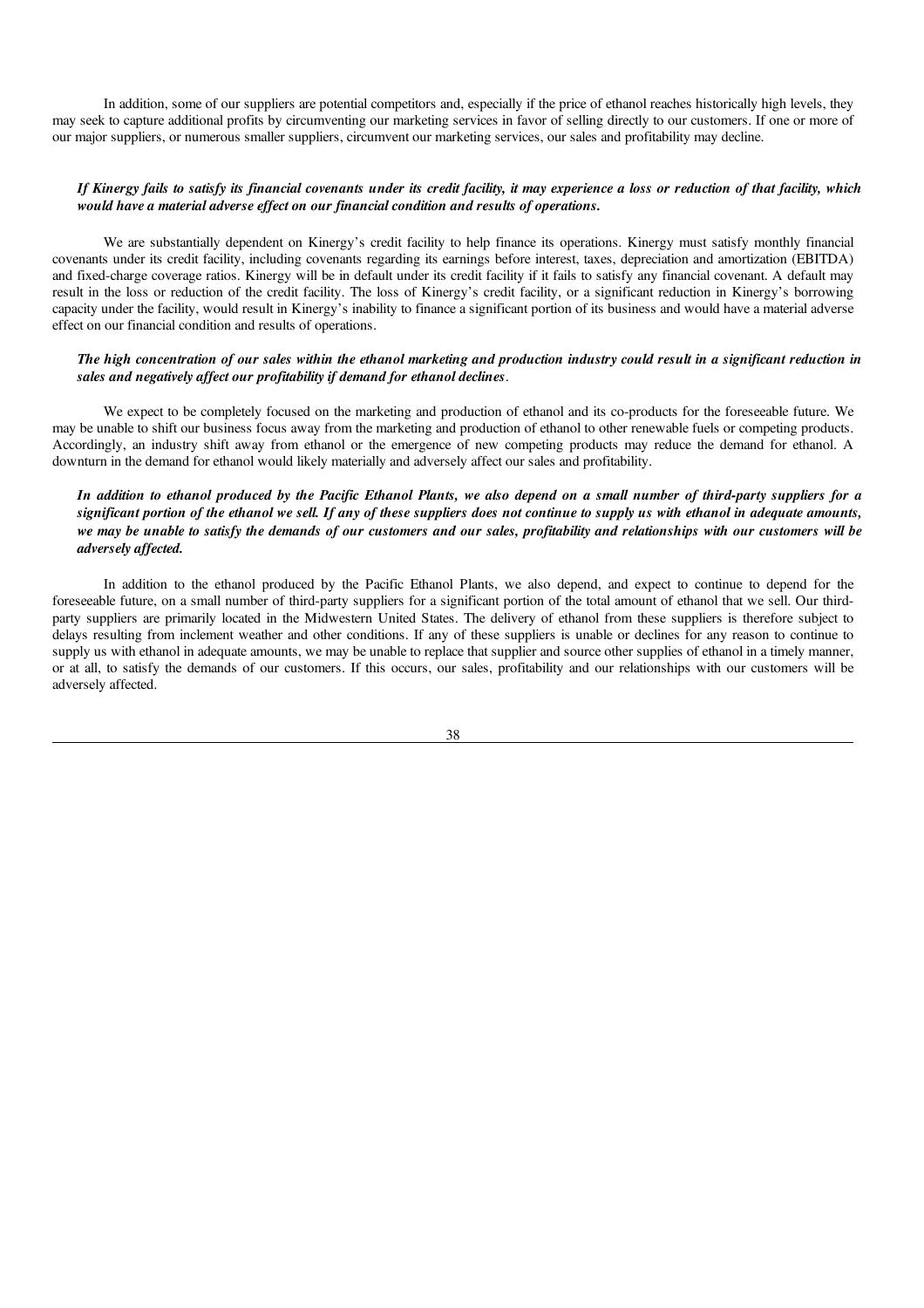#### *We may be adversely affected by environmental, health and safety laws, regulations and liabilities*.

We are subject to various federal, state and local environmental laws and regulations, including those relating to the discharge of materials into the air, water and ground, the generation, storage, handling, use, transportation and disposal of hazardous materials and wastes, and the health and safety of our employees. In addition, some of these laws and regulations require us to operate under permits that are subject to renewal or modification. These laws, regulations and permits can often require expensive pollution control equipment or operational changes to limit actual or potential impacts to the environment. A violation of these laws and regulations or permit conditions can result in substantial fines, natural resource damages, criminal sanctions, permit revocations and/or facility shutdowns. In addition, we have made, and expect to make, significant capital expenditures on an ongoing basis to comply with increasingly stringent environmental laws, regulations and permits.

We may be liable for the investigation and cleanup of environmental contamination at each of the Pacific Ethanol Plants and at off-site locations where we arrange for the disposal of hazardous substances or wastes. If these substances or wastes have been or are disposed of or released at sites that undergo investigation and/or remediation by regulatory agencies, we may be responsible under the Comprehensive Environmental Response, Compensation and Liability Act of 1980, or other environmental laws for all or part of the costs of investigation and/or remediation, and for damages to natural resources. We may also be subject to related claims by private parties alleging property damage and personal injury due to exposure to hazardous or other materials at or from those properties. Some of these matters may require us to expend significant amounts for investigation, cleanup or other costs.

In addition, new laws, new interpretations of existing laws, increased governmental enforcement of environmental laws or other developments could require us to make significant additional expenditures. Continued government and public emphasis on environmental issues can be expected to result in increased future investments for environmental controls at the Pacific Ethanol Plants. Present and future environmental laws and regulations, and interpretations of those laws and regulations, applicable to our operations, more vigorous enforcement policies and discovery of currently unknown conditions may require substantial expenditures that could have a material adverse effect on our results of operations and financial condition.

The hazards and risks associated with producing and transporting our products (including fires, natural disasters, explosions and abnormal pressures and blowouts) may also result in personal injury claims or damage to property and third parties. As protection against operating hazards, we maintain insurance coverage against some, but not all, potential losses. However, we could sustain losses for uninsurable or uninsured risks, or in amounts in excess of existing insurance coverage. Events that result in significant personal injury or damage to our property or third parties or other losses that are not fully covered by insurance could have a material adverse effect on our results of operations and financial condition.

## If we are unable to attract and retain key personnel, our ability to operate effectively may be impaired,

Our ability to operate our business and implement strategies depends, in part, on the efforts of our executive officers and other key employees. Our future success will depend on, among other factors, our ability to retain our current key personnel and attract and retain qualified future key personnel, particularly executive management. Failure to attract or retain key personnel could have a material adverse effect on our business and results of operations.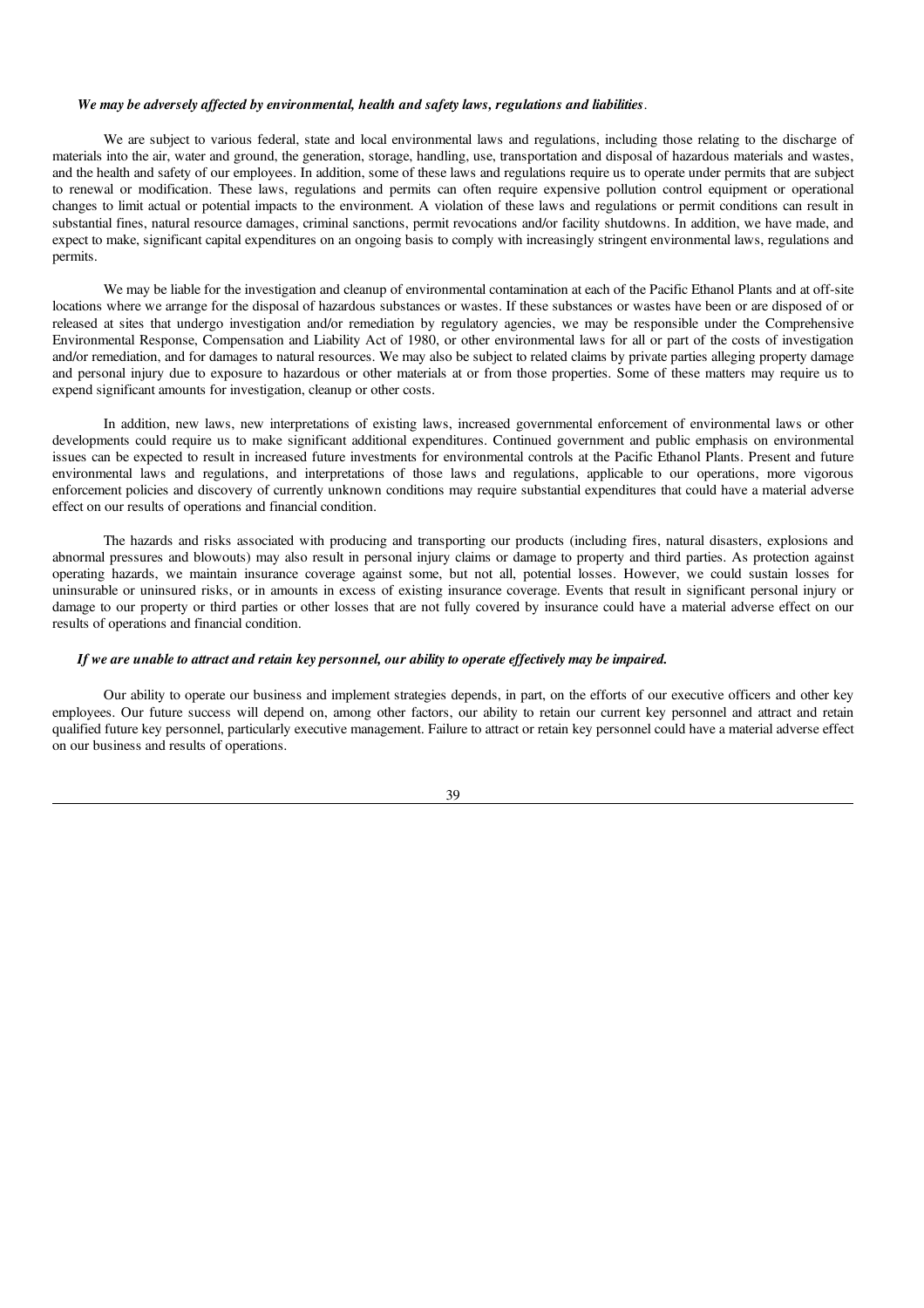## We depend on a small number of customers for the majority of our sales. A reduction in business from any of these customers could *cause a significant decline in our overall sales and profitability.*

The majority of our sales are generated from a small number of customers. During 2013 and 2012, three customers accounted for an aggregate of approximately 52% and 49% of our net sales, respectively. We expect that we will continue to depend for the foreseeable future upon a small number of customers for a significant portion of our sales. Our agreements with these customers generally do not require them to purchase any specified amount of ethanol or dollar amount of sales or to make any purchases whatsoever. Therefore, in any future period, our sales generated from these customers, individually or in the aggregate, may not equal or exceed historical levels. If sales to any of these customers cease or decline, we may be unable to replace these sales with sales to either existing or new customers in a timely manner, or at all. A cessation or reduction of sales to one or more of these customers could cause a significant decline in our overall sales and profitability.

### Our lack of long-term ethanol orders and commitments by our customers could lead to a rapid decline in our sales and profitability.

We cannot rely on long-term ethanol orders or commitments by our customers for protection from the negative financial effects of a decline in the demand for ethanol or a decline in the demand for our marketing services. The limited certainty of ethanol orders can make it difficult for us to forecast our sales and allocate our resources in a manner consistent with our actual sales. Moreover, our expense levels are based in part on our expectations of future sales and, if our expectations regarding future sales are inaccurate, we may be unable to reduce costs in a timely manner to adjust for sales shortfalls. Furthermore, because we depend on a small number of customers for a significant portion of our sales, the magnitude of the ramifications of these risks is greater than if our sales were less concentrated. As a result of our lack of long-term ethanol orders and commitments, we may experience a rapid decline in our sales and profitability.

### Our debt levels could negatively impact our business prospects, results of operations, cash flows and financial condition.

As of April 30, 2014, our consolidated debt was \$56.1 million, including \$38.7 million in consolidated term and revolving debt of the Plant Owners. Our debt levels could result in significant adverse consequences. For example, we are required to dedicate a substantial portion of our cash flow from operations to make payments on our debt, thereby reducing the availability of cash flow for working capital, capital expenditures and other business activities. In addition, our ability to obtain additional financing for working capital, capital expenditures, acquisitions and other business activities may be limited. Our debt levels may also increase our vulnerability to both general and industry-specific adverse economic conditions and leave us at a competitive disadvantage against less leveraged competitors.

The Plant Owners' debt is secured by all of the Plant Owners' assets, including the Pacific Ethanol Plants. If the Plant Owners are unable to meet the repayment or other terms of their indebtedness, they will be in default of their obligations to their lenders. Upon the occurrence of a default, the lenders could foreclose on the Plant Owners' assets, including the Pacific Ethanol Plants, which would materially and adversely impact our results of operations, cash flows and financial condition, and could result in no significant assets left for our stockholders in the event of a liquidation.

#### *There are limitations on our ability to receive distributions from our subsidiaries.*

We conduct most of our operations through subsidiaries and are dependent upon dividends or other intercompany transfers of funds from our subsidiaries to generate free cash flow. Moreover, some of our subsidiaries are limited in their ability to pay dividends or make distributions to us by the terms of their financing arrangements.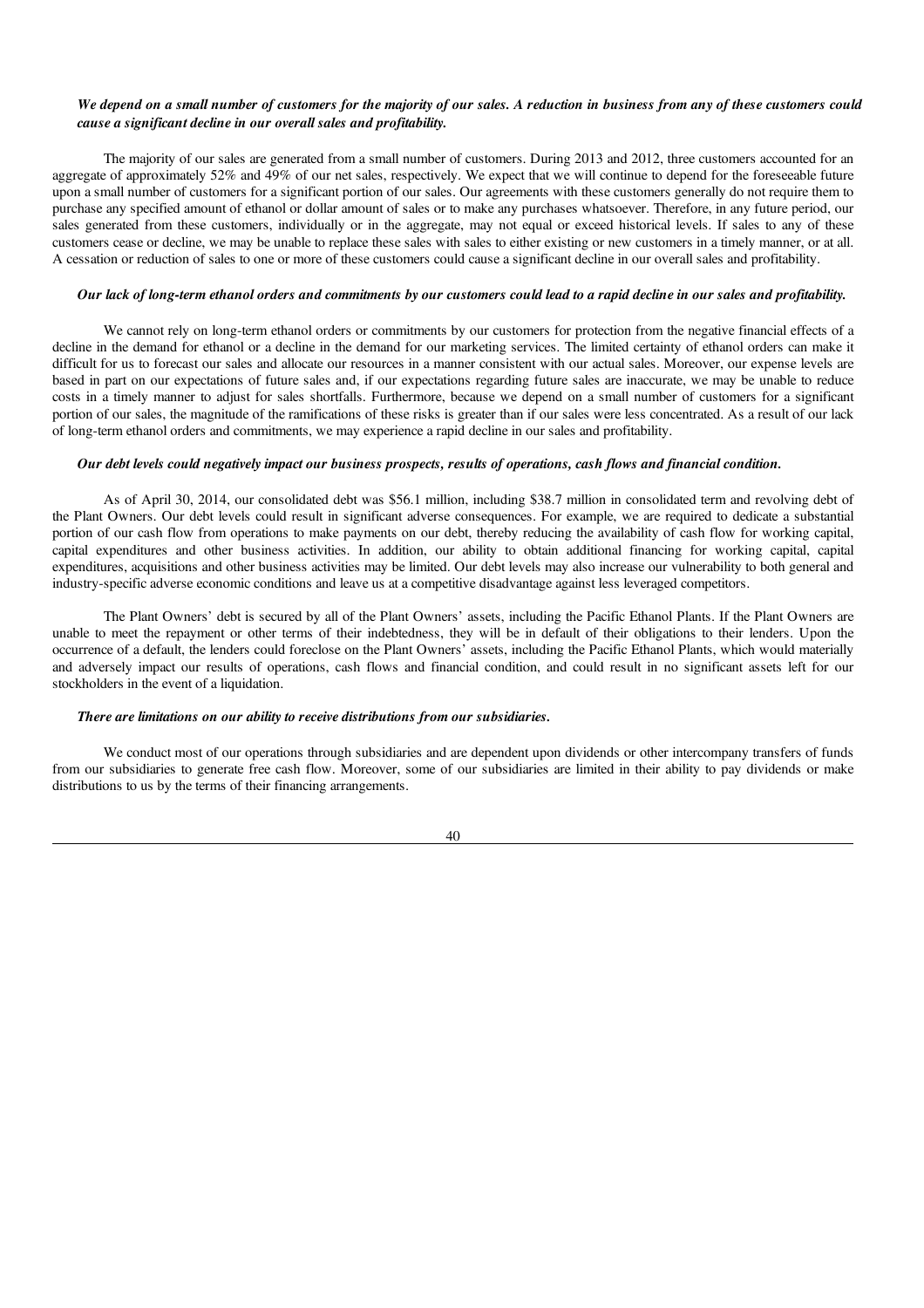#### Risks Related to Ownership of our Common Stock

The conversion or exercise of our outstanding derivative securities or the issuance of shares of our common stock in lieu of accrued and unpaid dividends on our Series B Preferred Stock could substantially dilute your investment, reduce your voting power, and, if the resulting shares of common stock are resold into the market, or if a perception exists that a substantial number of shares may be issued and then resold into the market, the market price of our common stock and the value of your investment could decline *significantly.*

Our Series B Preferred Stock, which is convertible into our common stock, and outstanding options to acquire our common stock issued to employees, directors and others, and warrants to purchase our common stock, allow the holders of these derivative securities an opportunity to profit from a rise in the market price of our common stock. In addition, we may elect to issue shares of our common stock in lieu of accrued and unpaid cash dividends on our Series B Preferred Stock. We have issued common stock in respect of our derivative securities, promissory notes and accrued and unpaid dividends on our Series B Preferred Stock in the past and expect to do so in the future. If the prices at which our derivative securities are converted or exercised, or at which shares of common stock in lieu of accrued and unpaid dividends on our Series B Preferred Stock are issued, are lower than the price at which you made your investment, immediate dilution of the value of your investment will occur. Our issuance of shares of common stock under these circumstances will also reduce your voting power. In addition, sales of a substantial number of shares of common stock resulting from any of these issuances, or even the perception that these sales could occur, could adversely affect the market price of our common stock. As a result, you could experience a significant decline in the value of your investment as a result of both the actual and potential issuance of shares of our common stock.

## We may incur significant non-cash expenses in future periods due to adjustments to the fair values of our outstanding warrants. These non-cash expenses may materially and adversely affect our reported net income or losses and cause our stock price to decline.

From 2010 through 2013, we issued in various financing transactions warrants to purchase shares of our common stock. The warrants were initially recorded at their fair values, which are adjusted quarterly, generally resulting in non-cash expenses or income if the market price of our common stock increases or decreases, respectively, during the period. For example, due to the substantial increase in the market price of our common stock in the first quarter of 2014 and because the exercise prices of these warrants were, as of March 31, 2014, well below the market price of our common stock, the fair values of the warrants and the related non-cash expenses were significantly higher in the first quarter of 2014 than in prior quarterly periods, which resulted in an unusually large non-cash expense for the quarter. These fair value adjustments will continue in future periods until all of our warrants are exercised or expire. We may incur additional significant non-cash expenses in future periods due to adjustments to the fair values of our outstanding warrants resulting from increases in the market price of our common stock during those periods. These non-cash expenses may materially and adversely affect our reported net income or losses and cause our stock price to decline.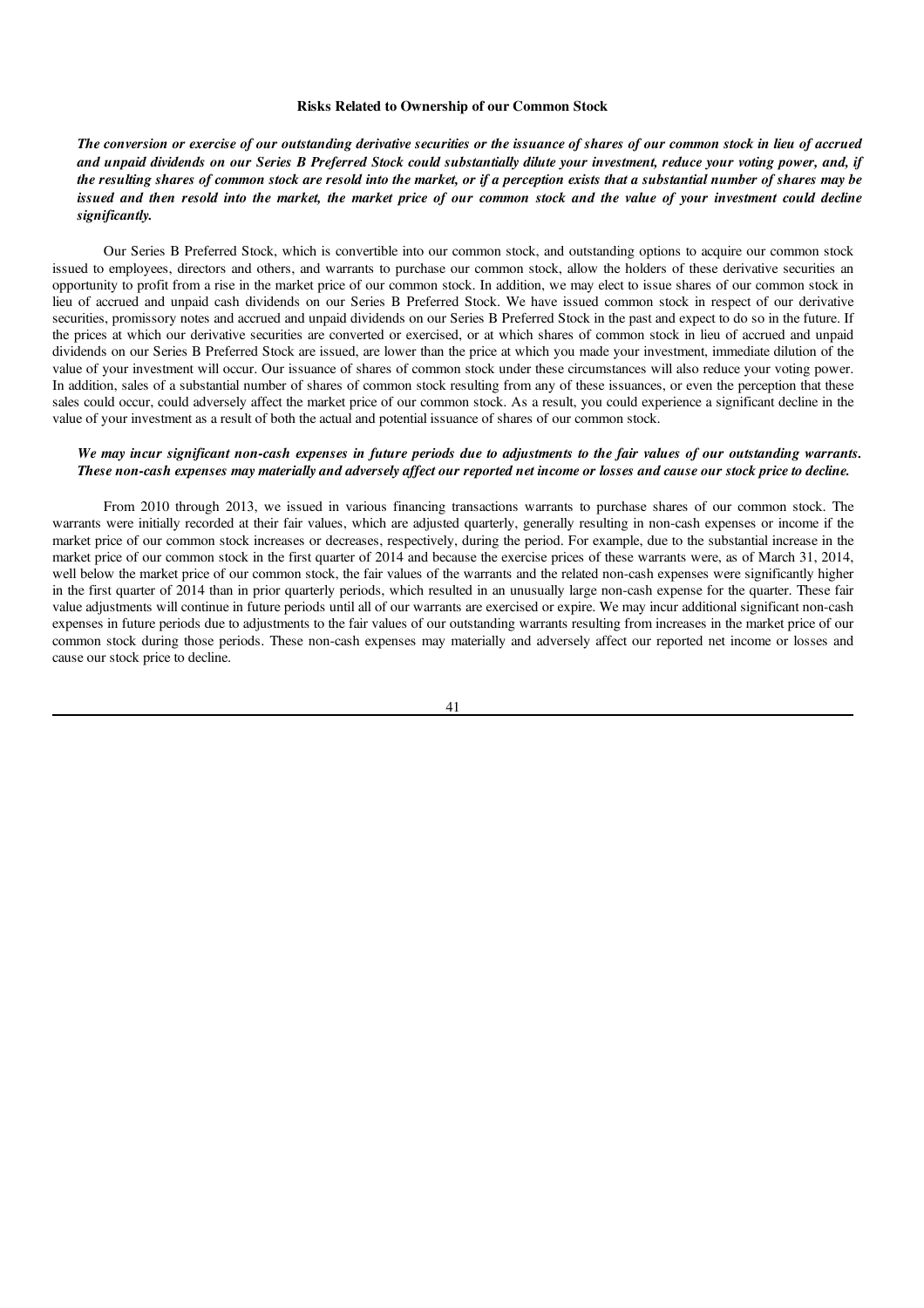## Our stock price is highly volatile, which could result in substantial losses for investors purchasing shares of our common stock and *in litigation against us.*

The market price of our common stock has fluctuated significantly in the past and may continue to fluctuate significantly in the future. The market price of our common stock may continue to fluctuate in response to one or more of the following factors, many of which are beyond our control:

- fluctuations in the market prices of ethanol and its co-products, including WDG and corn oil;
- the cost of key inputs to the production of ethanol, including corn and natural gas;
- our ability to reach full ethanol production capacity at our Madera, California facility;
- the volume and timing of the receipt of orders for ethanol from major customers;
- competitive pricing pressures;
- our ability to produce, sell and deliver ethanol on a cost-effective and timely basis;
- the announcement, introduction and market acceptance of one or more alternatives to ethanol;
- losses resulting from adjustments to the fair values of our outstanding warrants to purchase our common stock;
- changes in market valuations of companies similar to us;
- stock market price and volume fluctuations generally;
- regulatory developments or increased enforcement;
- fluctuations in our quarterly or annual operating results;
- additions or departures of key personnel;
- our inability to obtain financing;
- · our financing activities and future sales of our common stock or other securities; and
- · our ability to maintain contracts that are critical to our operations, including the asset management agreement with the Plant Owners that provides us with the ability to operate the Pacific Ethanol Plants and the marketing agreements with the Plant Owners that provide us with the ability to market all ethanol and co-products produced by the Pacific Ethanol Plants.

Furthermore, we believe that the economic conditions in California and other Western states, as well as the United States as a whole. could have a negative impact on our results of operations. Demand for ethanol could also be adversely affected by a slow-down in overall demand for oxygenate and gasoline additive products. The levels of our ethanol production and purchases for resale will be based upon forecasted demand. Accordingly, any inaccuracy in forecasting anticipated revenues and expenses could adversely affect our business. The failure to receive anticipated orders or to complete delivery in any quarterly period could adversely affect our results of operations for that period. Quarterly results are not necessarily indicative of future performance for any particular period, and we may not experience revenue growth or profitability on a quarterly or an annual basis.

The price at which you purchase shares of our common stock may not be indicative of the price that will prevail in the trading market. You may be unable to sell your shares of common stock at or above your purchase price, which may result in substantial losses to you and which may include the complete loss of your investment. In the past, securities class action litigation has often been brought against a company following periods of high stock price volatility. We may be the target of similar litigation in the future. Securities litigation could result in substantial costs and divert management's attention and our resources away from our business.

Any of the risks described above could have a material adverse effect on our results of operations or the price of our common stock, or both.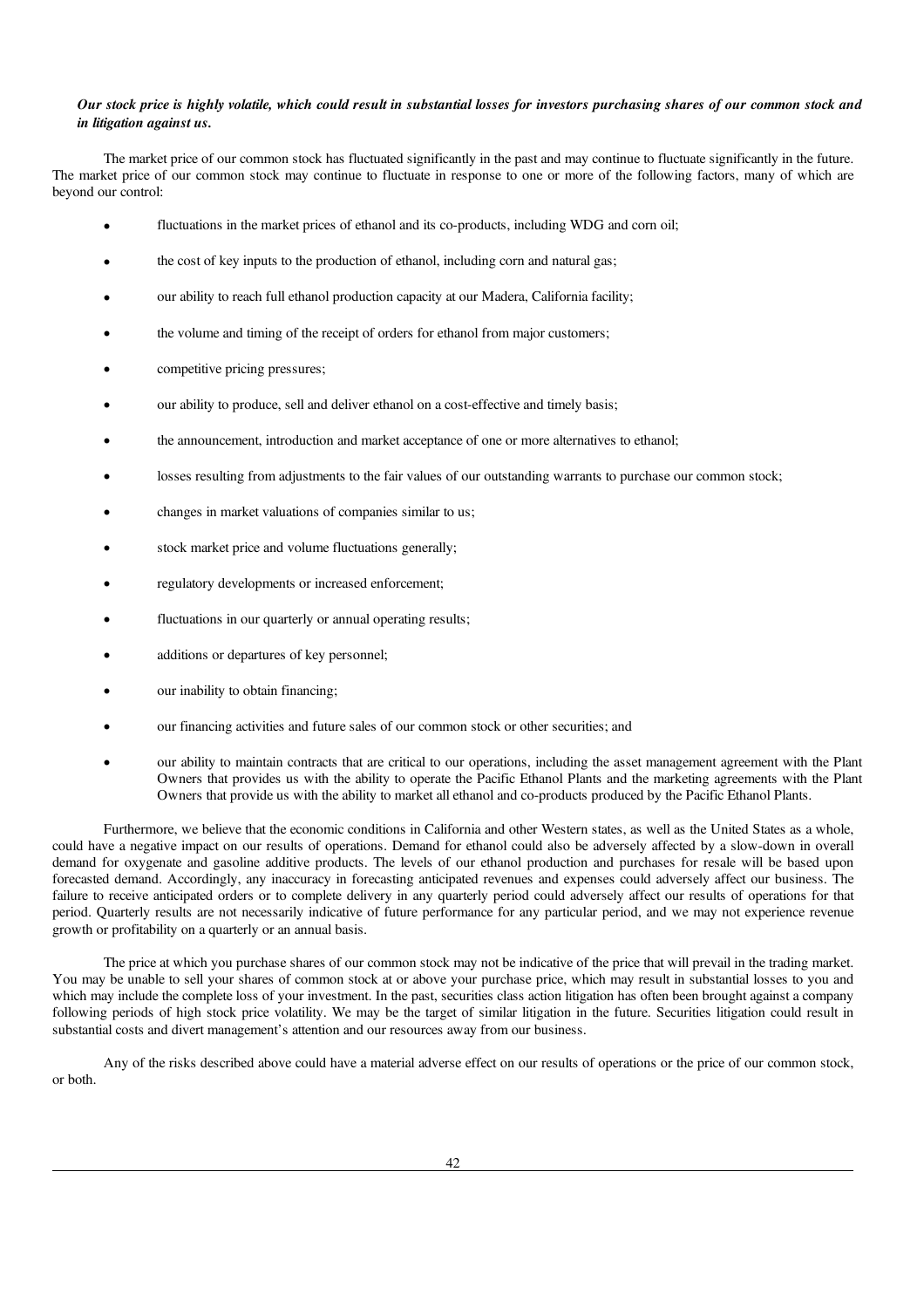## ITEM 2. UNREGISTERED SALES OF EQUITY SECURITIES AND USE OF PROCEEDS.

#### Unregistered Sales of Equity Securities

#### None.

## Dividends

Our current and future debt financing arrangements may limit or prevent cash distributions from our subsidiaries to us, depending upon the achievement of specified financial and other operating conditions and our ability to properly service our debt, thereby limiting or preventing us from paying cash dividends.

For each of the three months ended March 31, 2014 and 2013, we declared and paid in cash an aggregate of \$0.3 million in dividends on our Series B Preferred Stock. We have never declared or paid cash dividends on our common stock and do not currently intend to pay cash dividends on our common stock in the foreseeable future. We currently anticipate that we will retain any earnings for use in the continued development of our business. The holders of our outstanding Series B Preferred Stock are entitled to dividends of 7% per annum, payable quarterly. Accumulated and unpaid dividends in respect of our Series B Preferred Stock must be paid prior to the payment of any dividends in respect of our common stock.

On September 17, 2013, we entered into an agreement with the holders of our Series B Preferred Stock under which we issued 0.2 million shares of our common stock in payment of \$0.7 million of the \$4.4 million of accrued and unpaid dividends at that time. In addition, the holders of our Series B Preferred Stock agreed to forbear from exercising any rights they may have with respect to the accrued and unpaid dividends until March 31, 2015, provided we remain current in the payment of future dividends.

## ITEM 3. DEFAULTS UPON SENIOR SECURITIES.

Not applicable.

## ITEM 4. MINE SAFETY DISCLOSURES.

Not applicable.

# ITEM 5. OTHER INFORMATION.

None.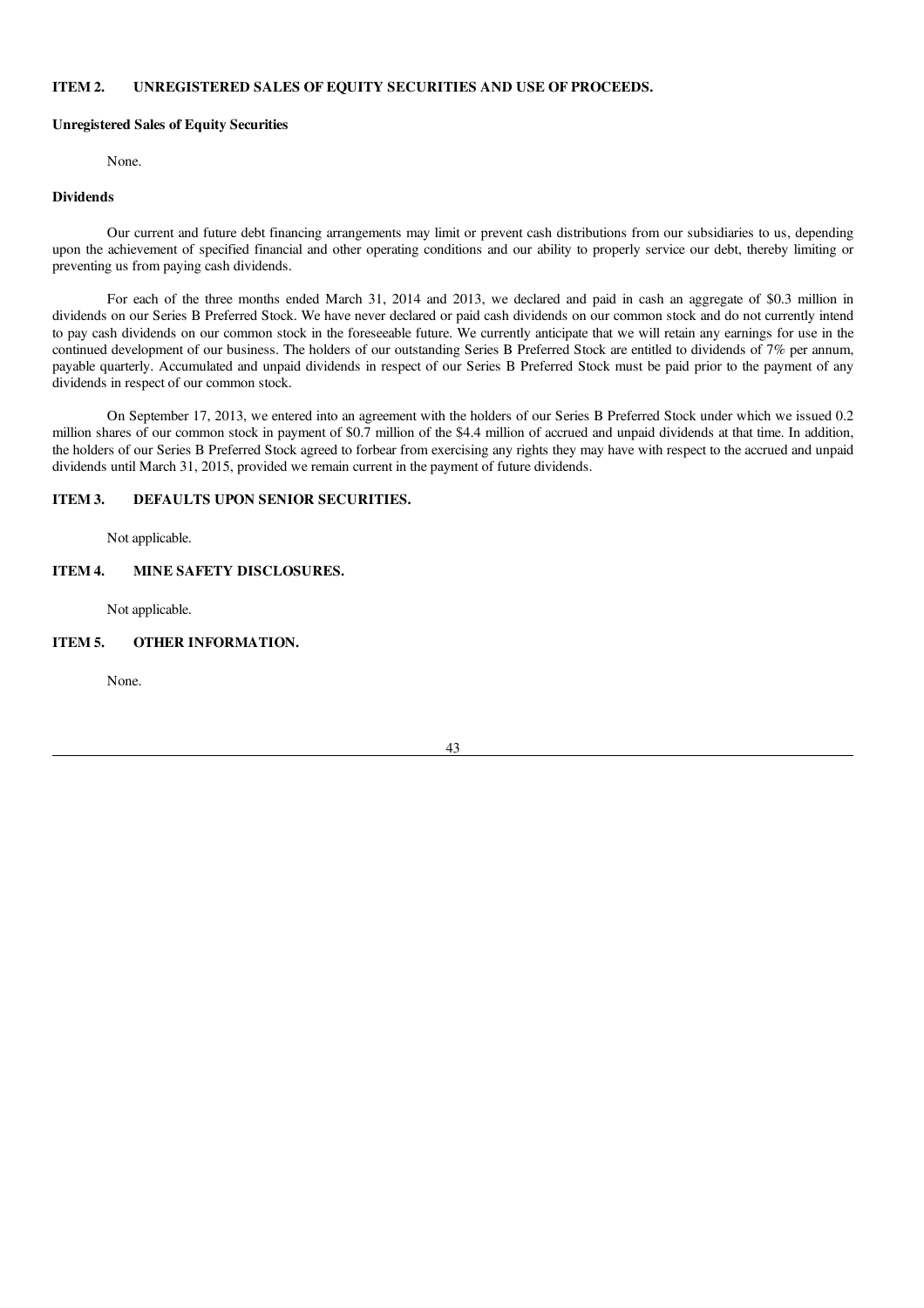## ITEM 6. EXHIBITS.

| Number<br>Description<br>Amended and Restated Executive Employment Agreement dated October 1, 2012 between the Registrant and Paul P.<br>10.1                                                |  |
|----------------------------------------------------------------------------------------------------------------------------------------------------------------------------------------------|--|
|                                                                                                                                                                                              |  |
| Kohler $(\#)(1)$                                                                                                                                                                             |  |
|                                                                                                                                                                                              |  |
| 10.2<br>Employment Agreement dated November 12, 2012 between the Registrant and James R. Sneed $(\#)(1)$                                                                                     |  |
| Certifications Required by Rule 13a-14(a) of the Securities Exchange Act of 1934, as amended, as Adopted Pursuant to<br>31.1<br>Section 302 of the Sarbanes-Oxley Act of 2002 (*)            |  |
|                                                                                                                                                                                              |  |
| 31.2<br>Certifications Required by Rule 13a-14(a) of the Securities Exchange Act of 1934, as amended, as Adopted Pursuant to<br>Section 302 of the Sarbanes-Oxley Act of 2002 (*)            |  |
|                                                                                                                                                                                              |  |
| 32.1<br>Certification of Chief Executive Officer and Chief Financial Officer Pursuant to 18 U.S.C. Section 1350, as Adopted<br>Pursuant to Section 906 of the Sarbanes-Oxley Act of 2002 (*) |  |
|                                                                                                                                                                                              |  |
| 101.INS<br>XBRL Instance Document (*)                                                                                                                                                        |  |
| 101.SCH<br>XBRL Taxonomy Extension Schema (*)                                                                                                                                                |  |
|                                                                                                                                                                                              |  |
| 101.CAL                                                                                                                                                                                      |  |
| XBRL Taxonomy Extension Calculation Linkbase (*)                                                                                                                                             |  |
| 101.DEF<br>XBRL Taxonomy Extension Definition Linkbase (*)                                                                                                                                   |  |
|                                                                                                                                                                                              |  |
| 101.LAB<br>XBRL Taxonomy Extension Label Linkbase (*)                                                                                                                                        |  |
|                                                                                                                                                                                              |  |
| XBRL Taxonomy Extension Presentation Linkbase (*)<br>101.PRE                                                                                                                                 |  |

 $(*)$  Filed herewith.

(#) A contract, compensatory plan or arrangement to which a director or executive officer is a party or in which one or more directors or executive officers are eligible to participate.

(1) Filed as an exhibit to the Registrant's annual report on Form 10-K for the year ended December 31, 2013 filed with the Securities and Exchange Commission on March 31, 2014.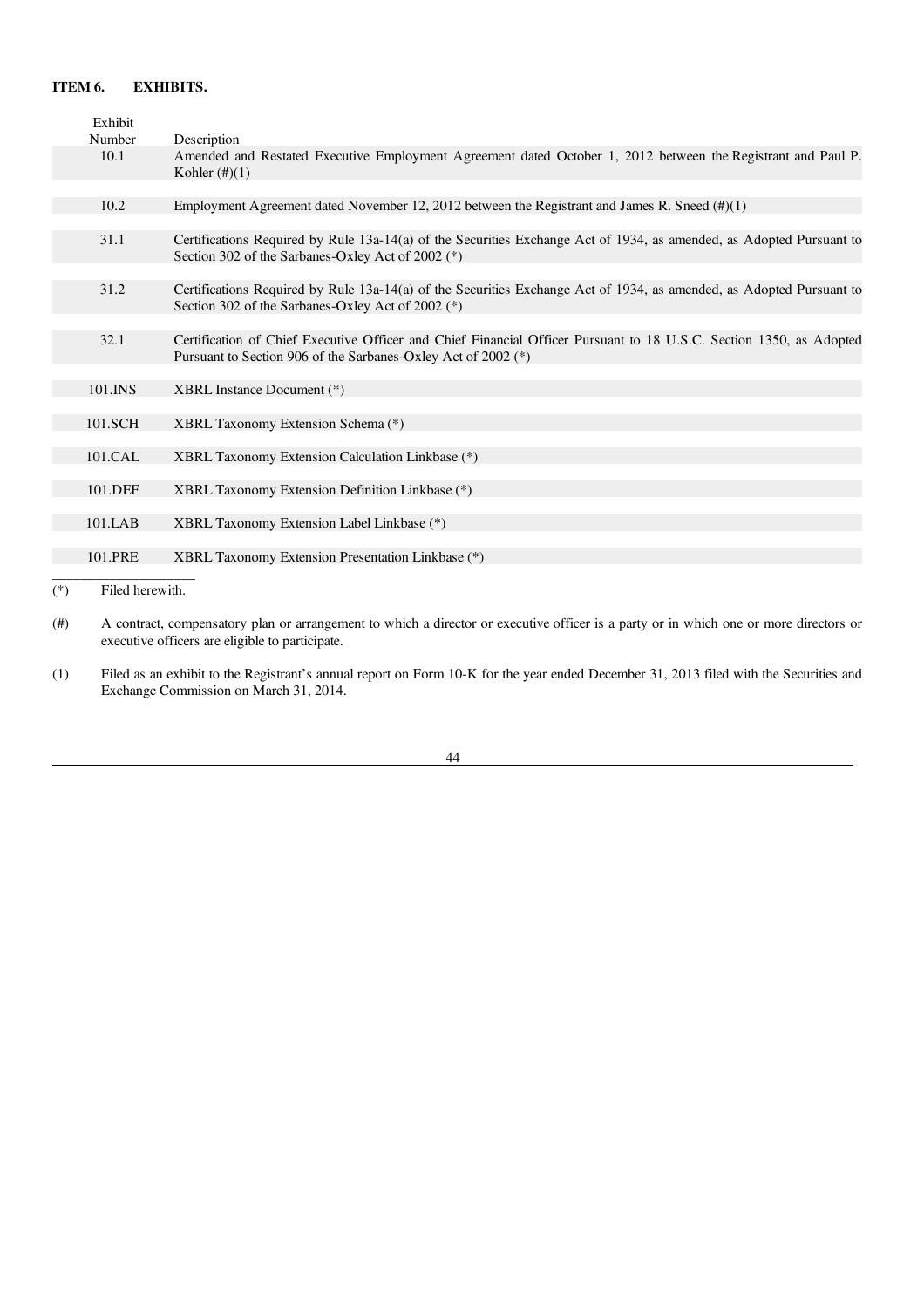## SIGNATURES

Pursuant to the requirements of the Securities Exchange Act of 1934, the registrant has duly caused this report to be signed on its behalf by the undersigned thereunto duly authorized.

# PACIFIC ETHANOL, INC.

Dated: May 9, 2014 By: /s/ BRYON T. MCGREGOR

Bryon T. McGregor Chief Financial Officer (Principal Financial and Accounting Officer)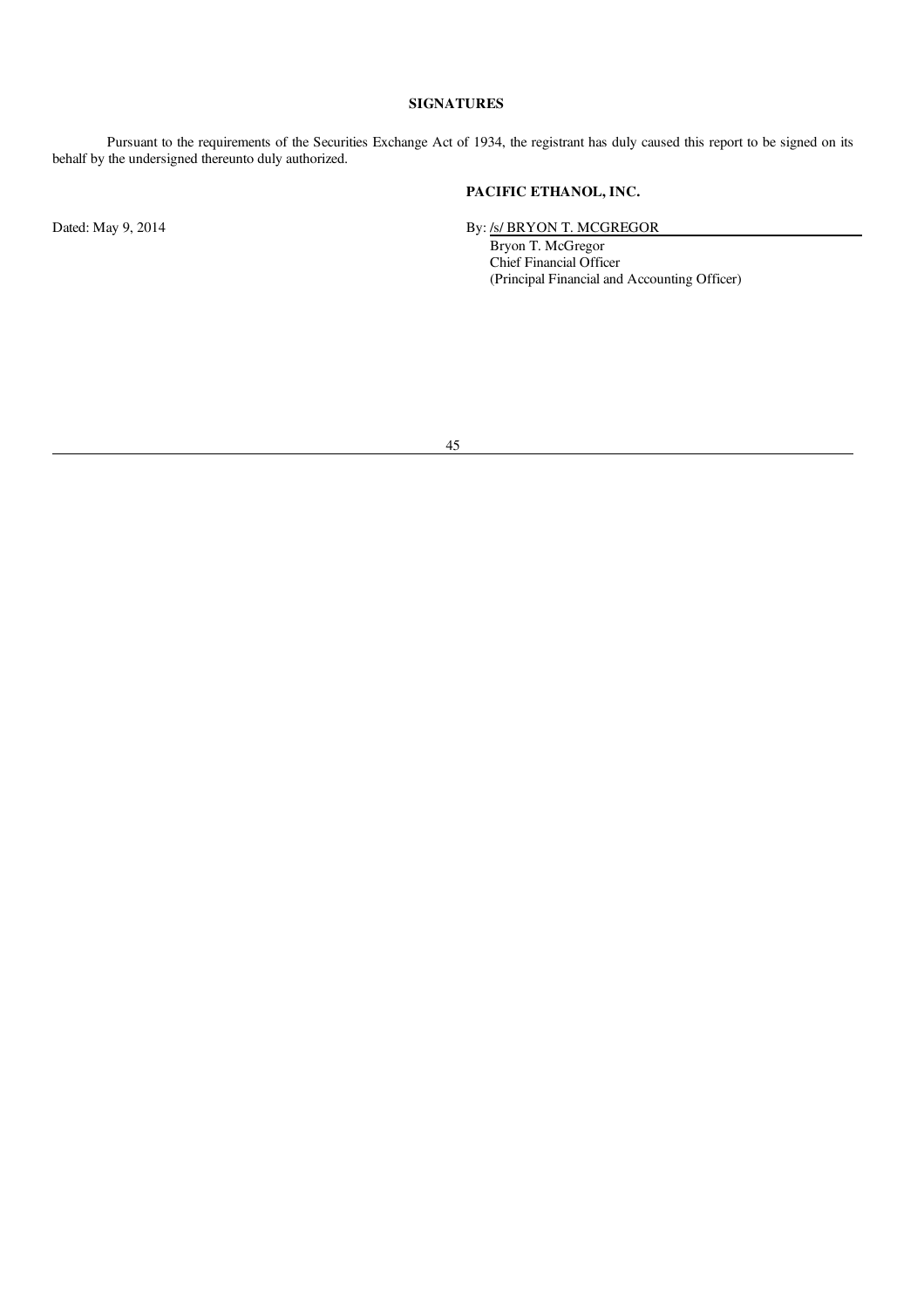# EXHIBITS FILED WITH THIS REPORT

| Exhibit |                                                                                                                                                                                  |
|---------|----------------------------------------------------------------------------------------------------------------------------------------------------------------------------------|
| Number  | Description                                                                                                                                                                      |
| 31.1    | Certification Required by Rule 13a-14(a) of the Securities Exchange Act of 1934, as amended, as Adopted Pursuant to<br>Section 302 of the Sarbanes-Oxley Act of 2002             |
| 31.2    | Certification Required by Rule 13a-14(a) of the Securities Exchange Act of 1934, as amended, as Adopted Pursuant to<br>Section 302 of the Sarbanes-Oxley Act of 2002             |
| 32.1    | Certification of Chief Executive Officer and Chief Financial Officer Pursuant to 18 U.S.C. Section 1350, as Adopted<br>Pursuant to Section 906 of the Sarbanes-Oxley Act of 2002 |
| 101.INS | <b>XBRL</b> Instance Document                                                                                                                                                    |
| 101.SCH | <b>XBRL Taxonomy Extension Schema</b>                                                                                                                                            |
| 101.CAL | <b>XBRL Taxonomy Extension Calculation Linkbase</b>                                                                                                                              |
| 101.DEF | <b>XBRL Taxonomy Extension Definition Linkbase</b>                                                                                                                               |
| 101.LAB | <b>XBRL Taxonomy Extension Label Linkbase</b>                                                                                                                                    |
| 101.PRE | <b>XBRL Taxonomy Extension Presentation Linkbase</b>                                                                                                                             |
|         |                                                                                                                                                                                  |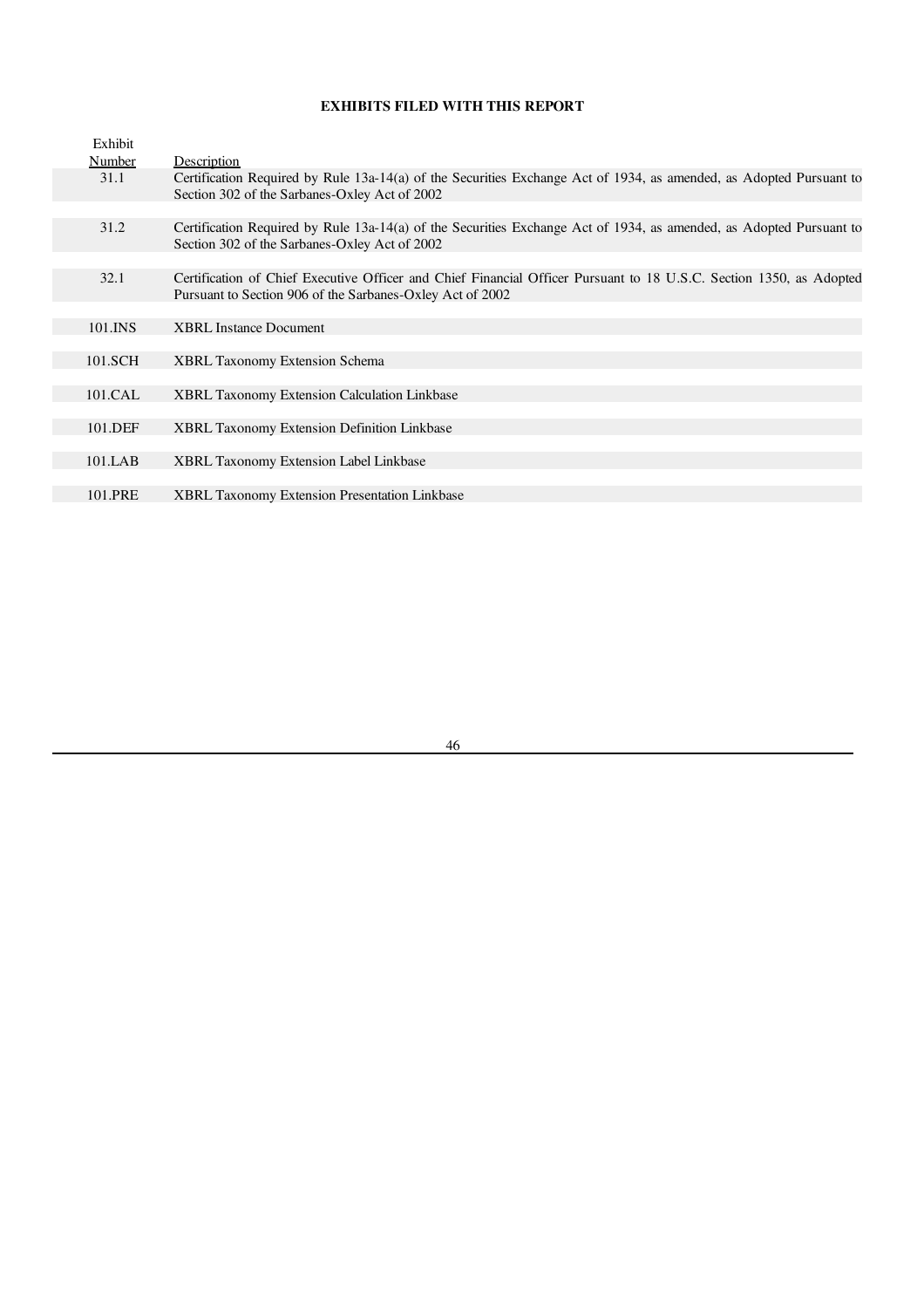## CERTIFICATION OF PRINCIPAL EXECUTIVE OFFICER PURSUANT TO SECTION 302 OF THE SARBANES-OXLEY ACT OF 2002

I, Neil M. Koehler, certify that:

1. I have reviewed this Quarterly Report on Form 10-Q of Pacific Ethanol, Inc.;

2. Based on my knowledge, this report does not contain any untrue statement of a material fact or omit to state a material fact necessary to make the statements made, in light of the circumstances under which such statements were made, not misleading with respect to the period covered by this report;

3. Based on my knowledge, the financial statements, and other financial information included in this report, fairly present in all material respects the financial condition, results of operations and cash flows of the registrant as of, and for, the periods presented in this report;

4. The registrant's other certifying officer and I are responsible for establishing and maintaining disclosure controls and procedures (as defined in Exchange Act Rules 13a-15(e) and 15d-15(e)) and internal control over financial reporting (as defined in Exchange Act Rules 13a-15(f) and 15d-15(f)) for the registrant and have:

(a) Designed such disclosure controls and procedures, or caused such disclosure controls and procedures to be designed under our supervision, to ensure that material information relating to the registrant, including its consolidated subsidiaries, is made known to us by others within those entities, particularly during the period in which this report is being prepared;

(b) Designed such internal control over financial reporting, or caused such internal control over financial reporting to be designed under our supervision, to provide reasonable assurance regarding the reliability of financial reporting and the preparation of financial statements for external purposes in accordance with generally accepted accounting principles;

(c) Evaluated the effectiveness of the registrant's disclosure controls and procedures and presented in this report our conclusions about the effectiveness of the disclosure controls and procedures, as of the end of the period covered by this report based on such evaluation; and

(d) Disclosed in this report any change in the registrant's internal control over financial reporting that occurred during the registrant's most recent fiscal quarter (the registrant's fourth fiscal quarter in the case of an annual report) that has materially affected, or is reasonably likely to materially affect, the registrant's internal control over financial reporting; and

5. The registrant's other certifying officers and I have disclosed, based on our most recent evaluation of internal control over financial reporting, to the registrant's auditors and the audit committee of the registrant's board of directors (or persons performing the equivalent functions):

(a) All significant deficiencies and material weaknesses in the design or operation of internal control over financial reporting which are reasonably likely to adversely affect the registrant's ability to record, process, summarize and report financial information; and

(b) Any fraud, whether or not material, that involves management or other employees who have a significant role in the registrant's internal control over financial reporting.

Date: May 9, 2014 /S/ NEIL M. KOEHLER Neil M. Koehler President and Chief Executive Officer (Principal Executive Officer)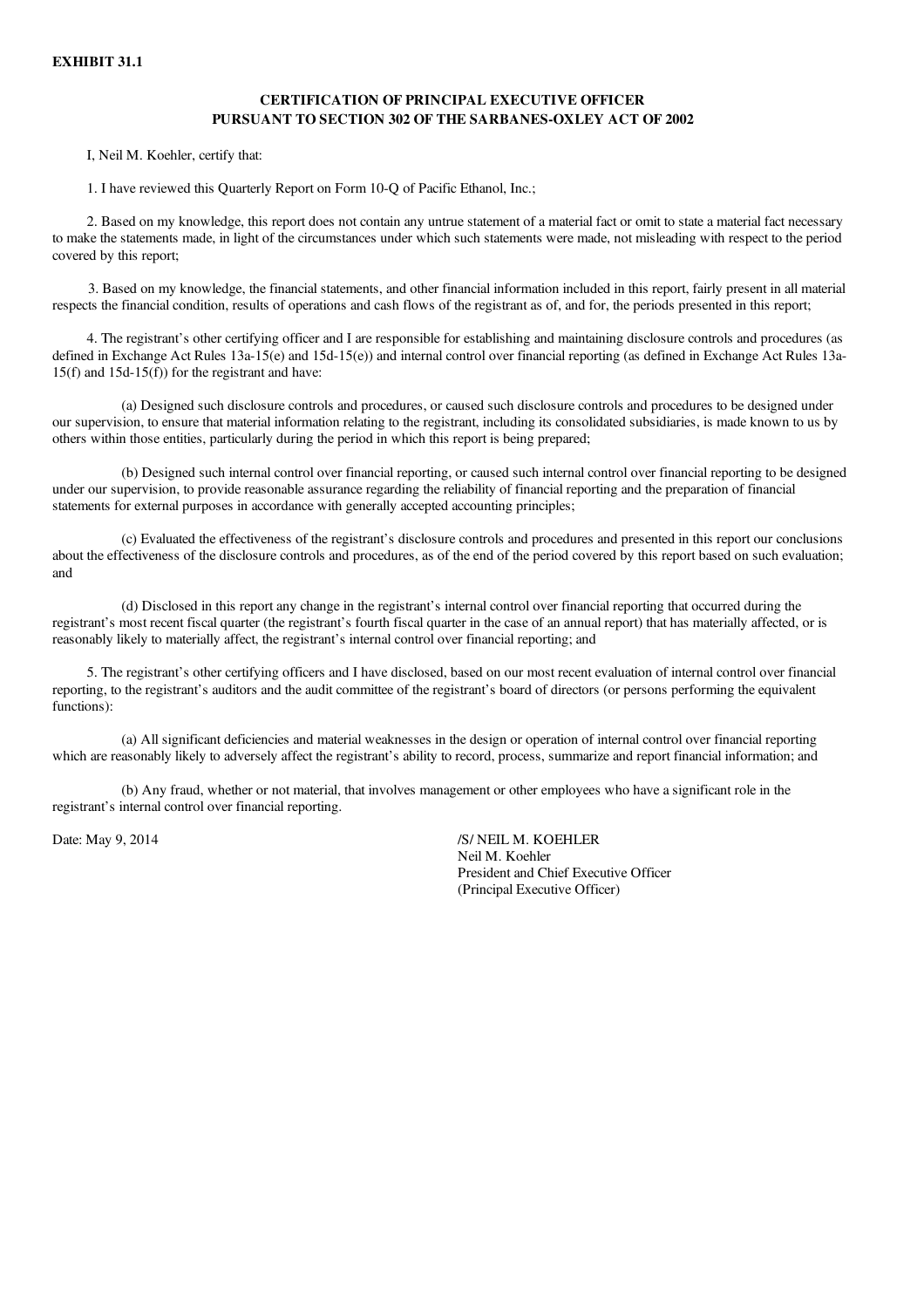## CERTIFICATION OF PRINCIPAL FINANCIAL OFFICER PURSUANT TO SECTION 302 OF THE SARBANES-OXLEY ACT OF 2002

I, Bryon T. McGregor, certify that:

1. I have reviewed this Quarterly Report on Form 10-Q of Pacific Ethanol, Inc.;

2. Based on my knowledge, this report does not contain any untrue statement of a material fact or omit to state a material fact necessary to make the statements made, in light of the circumstances under which such statements were made, not misleading with respect to the period covered by this report;

3. Based on my knowledge, the financial statements, and other financial information included in this report, fairly present in all material respects the financial condition, results of operations and cash flows of the registrant as of, and for, the periods presented in this report;

4. The registrant's other certifying officer and I are responsible for establishing and maintaining disclosure controls and procedures (as defined in Exchange Act Rules 13a-15(e) and 15d-15(e)) and internal control over financial reporting (as defined in Exchange Act Rules 13a-15(f) and 15d-15(f)) for the registrant and have:

(a) Designed such disclosure controls and procedures, or caused such disclosure controls and procedures to be designed under our supervision, to ensure that material information relating to the registrant, including its consolidated subsidiaries, is made known to us by others within those entities, particularly during the period in which this report is being prepared;

(b) Designed such internal control over financial reporting, or caused such internal control over financial reporting to be designed under our supervision, to provide reasonable assurance regarding the reliability of financial reporting and the preparation of financial statements for external purposes in accordance with generally accepted accounting principles;

(c) Evaluated the effectiveness of the registrant's disclosure controls and procedures and presented in this report our conclusions about the effectiveness of the disclosure controls and procedures, as of the end of the period covered by this report based on such evaluation; and

(d) Disclosed in this report any change in the registrant's internal control over financial reporting that occurred during the registrant's most recent fiscal quarter (the registrant's fourth fiscal quarter in the case of an annual report) that has materially affected, or is reasonably likely to materially affect, the registrant's internal control over financial reporting; and

5. The registrant's other certifying officer(s) and I have disclosed, based on our most recent evaluation of internal control over financial reporting, to the registrant's auditors and the audit committee of the registrant's board of directors (or persons performing the equivalent functions):

(a) All significant deficiencies and material weaknesses in the design or operation of internal control over financial reporting which are reasonably likely to adversely affect the registrant's ability to record, process, summarize and report financial information; and

(b) Any fraud, whether or not material, that involves management or other employees who have a significant role in the registrant's internal control over financial reporting.

Date: May 9, 2014 */S/ BRYON T. MCGREGOR* Bryon T. McGregor Chief Financial Officer (Principal Financial Officer)